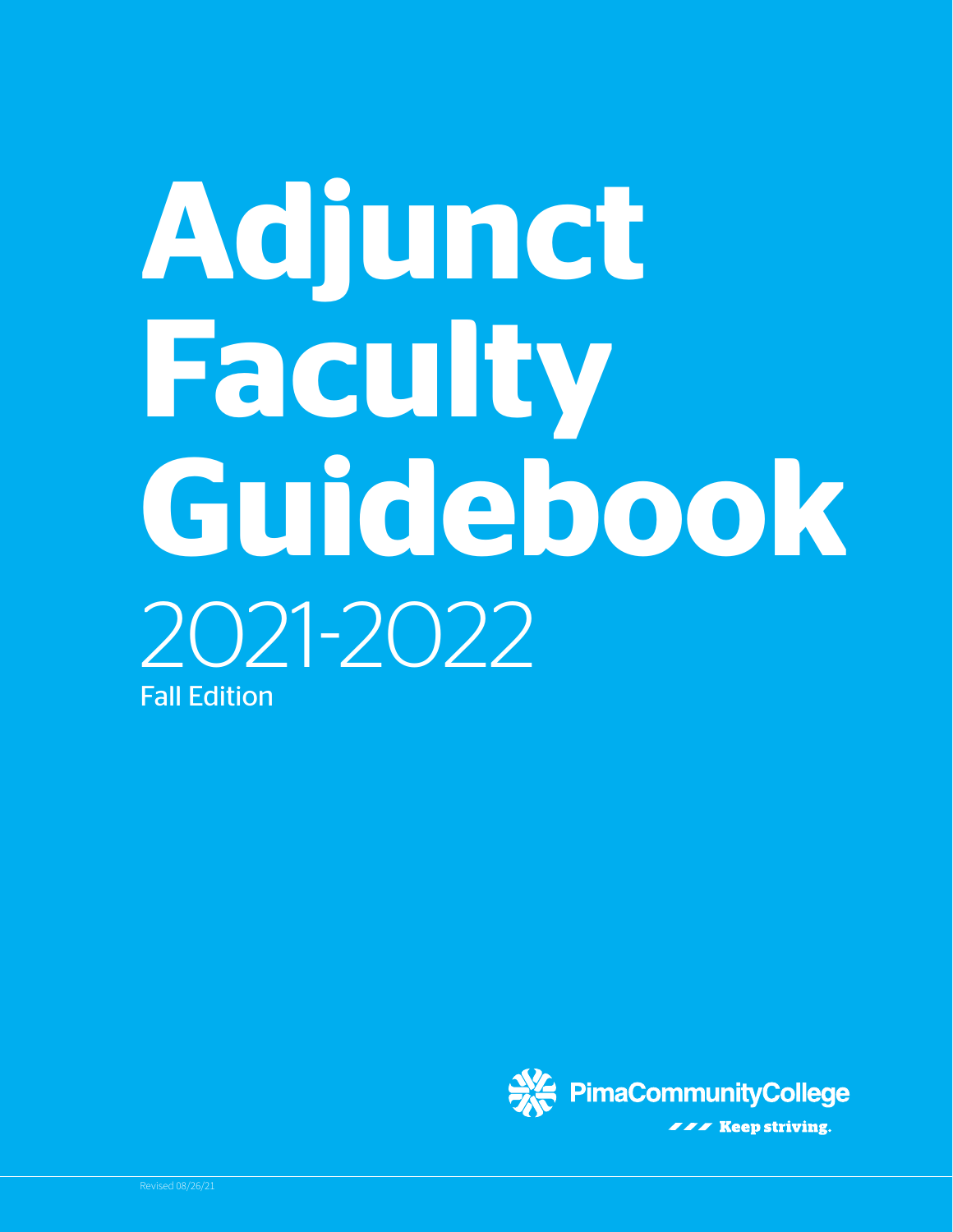# **Contents**

| <b>Preface: Adjunct Faculty</b><br>Guidebook  4        |  |  |  |
|--------------------------------------------------------|--|--|--|
| Provost's Message  5                                   |  |  |  |
| College Information 6                                  |  |  |  |
|                                                        |  |  |  |
|                                                        |  |  |  |
|                                                        |  |  |  |
| Core Themes and Objectives 6                           |  |  |  |
|                                                        |  |  |  |
|                                                        |  |  |  |
| Pima County Community College<br>District Locations  8 |  |  |  |
|                                                        |  |  |  |
| District Administration 9                              |  |  |  |
| Division Administration and Leadership9                |  |  |  |

# **[Adjunct Faculty Duties and](#page-10-0)**

| <b>Responsibilities 11</b>             |  |
|----------------------------------------|--|
| Adjunct Faculty Terms and Conditions11 |  |
|                                        |  |
| Getting Started 13                     |  |
| Protocols During the Coronavirus       |  |
| Pima ID Cards 14                       |  |
|                                        |  |
| Desire2Learn (D2L/Brightspace) 15      |  |
|                                        |  |
| Teaching Contracts  16                 |  |
| Adjunct Faculty Orientation 18         |  |
| Teaching/Academics 19                  |  |
|                                        |  |
| Academic Freedom 19                    |  |
|                                        |  |

| OER - Open Educational Resources 20                                      |  |
|--------------------------------------------------------------------------|--|
|                                                                          |  |
|                                                                          |  |
| What is the non-attendance reporting                                     |  |
| How do I use the Attendance Tracker?22                                   |  |
|                                                                          |  |
| Classroom Management and<br>Maintaining the Emotional Climate            |  |
| Measuring Student Performance24                                          |  |
| Grading System25                                                         |  |
| Incomplete/Change of Grade26                                             |  |
| Adding/Dropping Classes26                                                |  |
|                                                                          |  |
| Gradebooks and eLumen28                                                  |  |
| Planned and Unplanned Absences29                                         |  |
| Technical Support29                                                      |  |
| D2L Resources29                                                          |  |
|                                                                          |  |
|                                                                          |  |
| <b>Student Resources &amp; Community  31</b><br>Advising & Counseling 31 |  |
|                                                                          |  |
| Aztec Resource Center (ARC) and<br>Food Pantry31                         |  |
| The Learning Centers32                                                   |  |
| Online Tutoring 32                                                       |  |
| Student Success Courses32                                                |  |
| Students Preferred Names32                                               |  |
| Student Code of Conduct 32                                               |  |
| <b>Student Complaint Procedure</b>                                       |  |
|                                                                          |  |
| Specialized Programs33                                                   |  |
| Access and Disability Resources34                                        |  |
| Veteran Information35                                                    |  |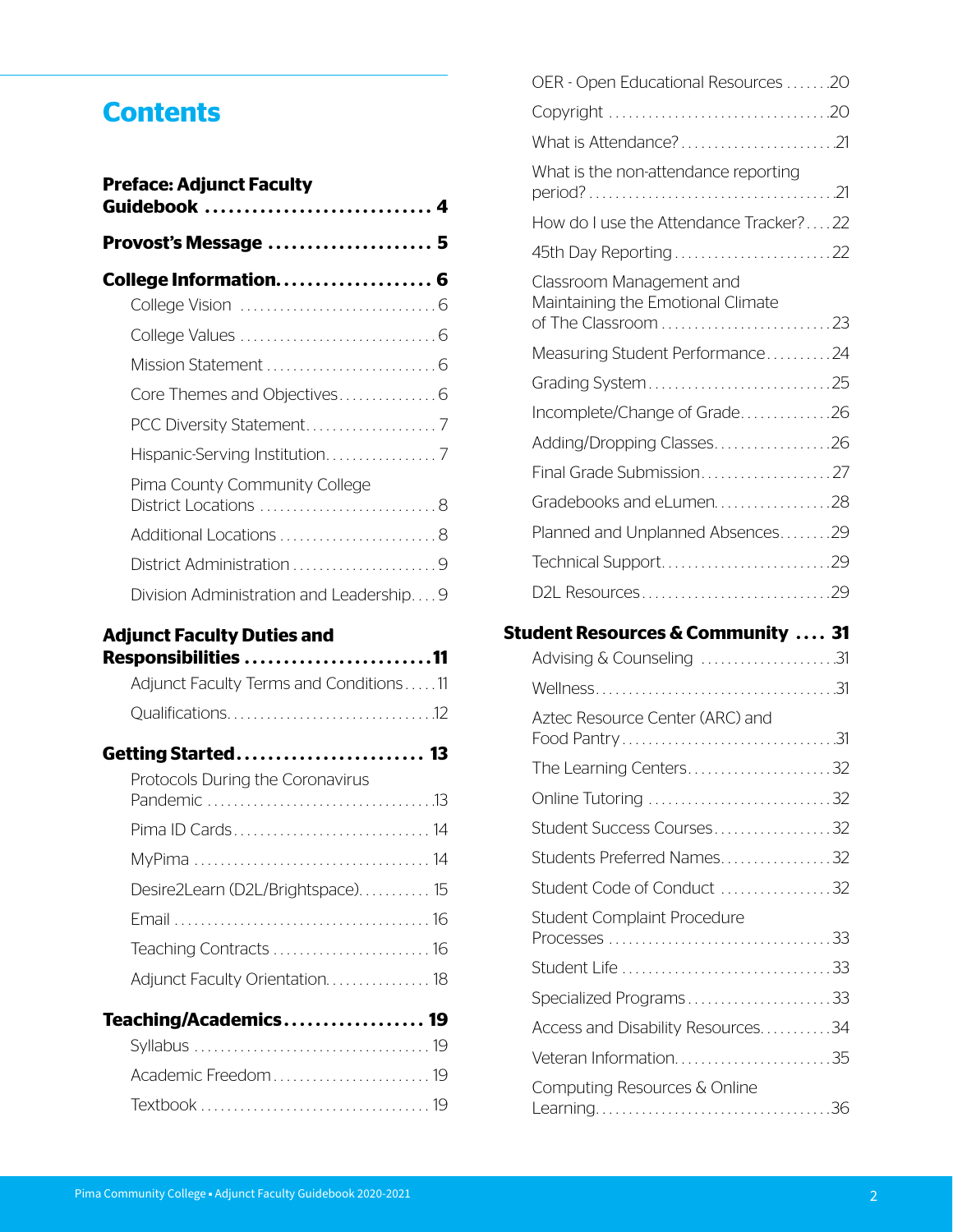| HEERF/CARES Act Funding 36       |  |
|----------------------------------|--|
| Testing and Assessment Centers37 |  |
| Computing Commons & Labs37       |  |
|                                  |  |

# **[Faculty Resources & Community . . . . .](#page-37-0) 38**

| <b>Faculty Services and Resource</b> |  |
|--------------------------------------|--|
|                                      |  |
| Copy Centers 38                      |  |
| The Teaching and Learning Center     |  |
|                                      |  |
|                                      |  |
|                                      |  |
| Copyright Resources 41               |  |
|                                      |  |
| The Compliance & Ethics Hotline43    |  |
| Wellness Center43                    |  |

| Paid Sick Leave 44                                              |  |
|-----------------------------------------------------------------|--|
| Emergency Treatment Leave 44                                    |  |
| Eligibility for College Medical and<br>Pharmacy Plan Benefits44 |  |
| Adjunct Faculty Retirement45                                    |  |
| Tuition Reduction/Waiver46                                      |  |
| Counseling & Employee Assistance                                |  |
| Health Care Resources46                                         |  |
| Breastfeeding & Pumping Rooms47                                 |  |
|                                                                 |  |
| Voter Leave 47                                                  |  |
|                                                                 |  |
|                                                                 |  |
| <b>Additional Information 49</b>                                |  |

| College Calendars49       |  |
|---------------------------|--|
|                           |  |
| College Class Schedule 49 |  |
| Human Resources/Payroll49 |  |

| Glossary58                     |  |
|--------------------------------|--|
| Public Introduction to FERPA56 |  |
| Animals on Campus 55           |  |
| Soliciting and Advertising55   |  |
| Smoking/Drugs/Alcohol 55       |  |
| Casual Visitors55              |  |
|                                |  |
| Human Subjects Research54      |  |
| Emergency Procedures51         |  |
| Web Time Entry (WTE)50         |  |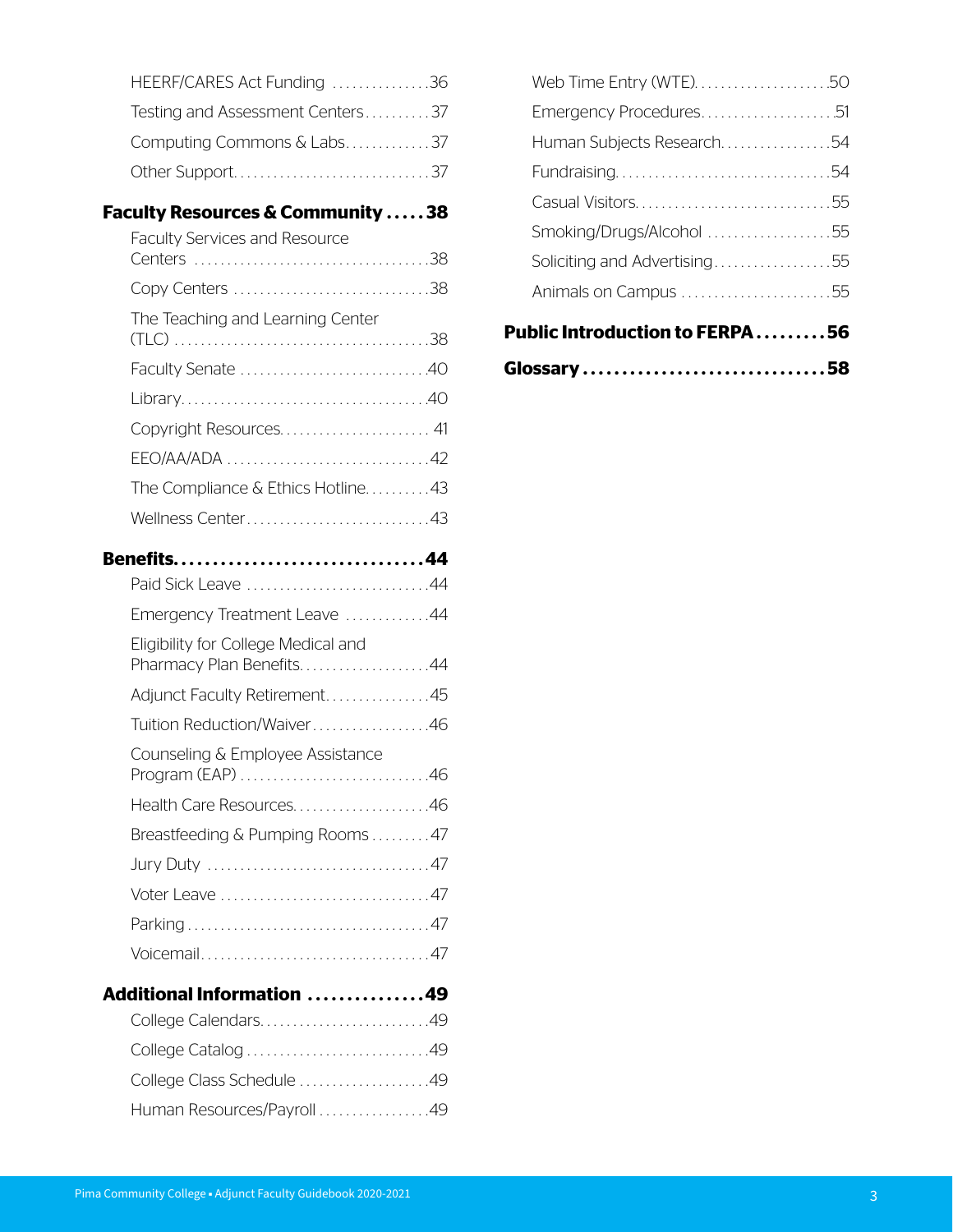# <span id="page-3-0"></span>**Preface: Adjunct Faculty Guidebook**

The Adjunct Faculty Guidebook provides general information about Pima Community College, benefits, responsibilities, campus services, teaching, and contacts pertaining to adjunct faculty that apply across campuses.

This guidebook is a resource for you, and is not a policy manual. The [Employee Handbook](https://pima.edu/administration/human-resources/employee-handbook/index.html) explains College personnel policies.

The Fall 2021 version of the guidebook includes information on virtual and in-person operations as well as where to access PCC's most recent COVID-19 health guidelines.

These following references contain the most up-to-date information:

- ["Welcome Back To Campus: What To Know About Fall 2021"](https://www.pima.edu/news/coronavirus/index.html) for all information relating to COVID and campus safety protocols
- Pima Community Colleg[e home web page](http://www.pima.edu)
- The [@PimaNews](https://www.pima.edu/faculty-staff/pimanews/) Intra-College Electronic Newsletter
- Bulletin boards and individual mail boxes in Faculty Services and Resource Centers (also, visit their [new](https://sites.google.com/pima.edu/facultyservices)  [virtual home\)](https://sites.google.com/pima.edu/facultyservices).

Pima Community College is an equal opportunity, affirmative action employer, and educational institution committed to excellence through diversity.

Reasonable accommodations, including materials in an alternative format, will be made for individuals with disabilities. Please contact the PCC Human Resources Office at: [hr@pima.edu](mailto:hr@pima.edu) or (520) 206-4624.

This guidebook is revised each semester. To propose an edit, please contact Lisa Schumaier - Director, Adjunct Faculty Institute (AFI) and Fellow, The Teaching and Learning Center (TLC) - at [lschumaier@pima.edu.](mailto:lschumaier%40pima.edu?subject=)

Thank you for taking the time to read the Adjunct Faculty Guidebook and better understand the College's community and commitments, your employment, and how your experience here at Pima Community College can be exceptional.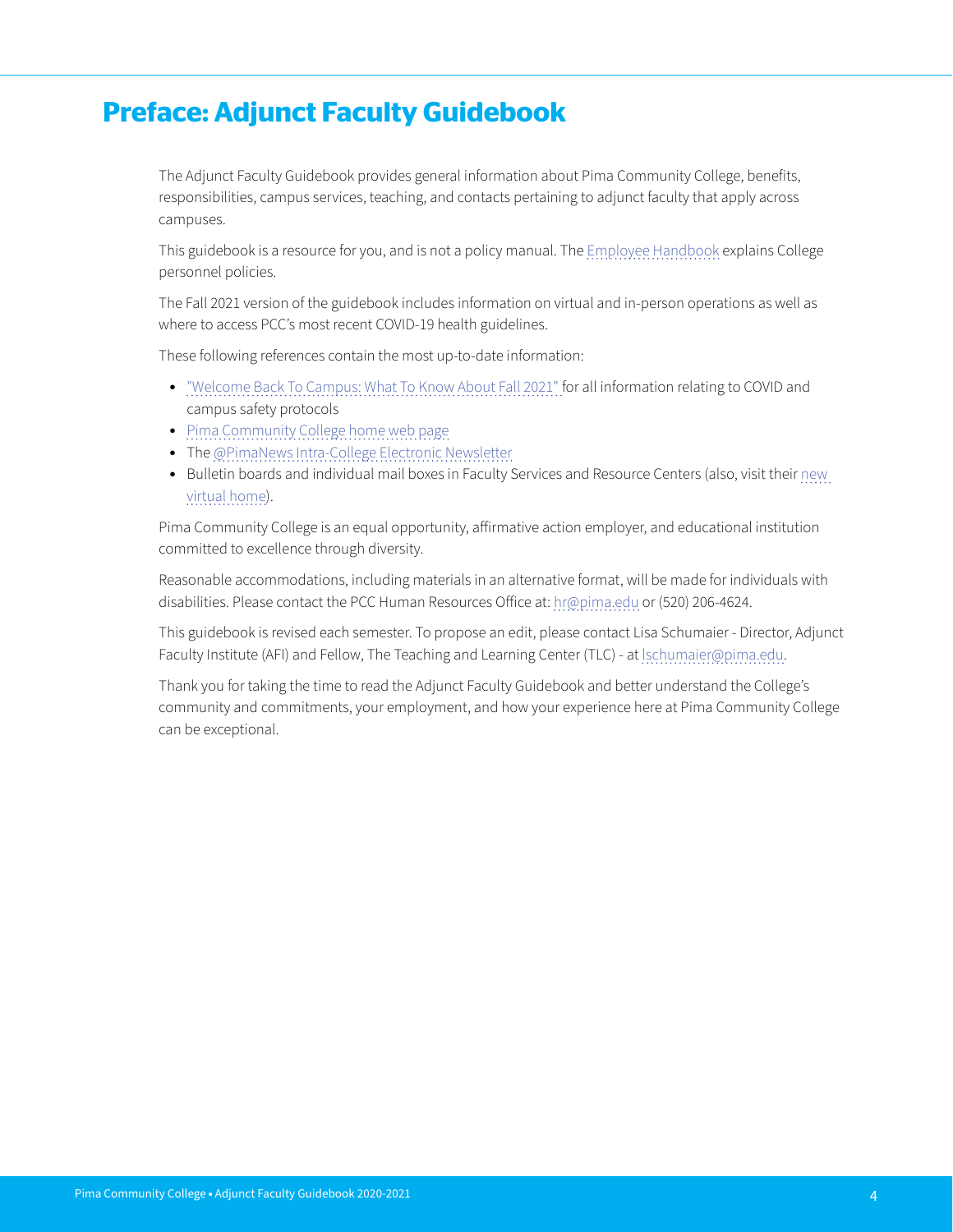# <span id="page-4-0"></span>**Provost's Message**

#### **Dear Colleagues:**

Welcome to Pima Community College! We are grateful you have accepted our invitation to teach as an Adjunct Professor. The useful information in this Adjunct Faculty Guidebook and the Adjunct Faculty Online Orientation will help you to function effectively within our college and as you reach out to our students.

Pima Community College is an award-winning institution helping to lead in innovative solutions to challenges facing community colleges nationwide:

- Pima's prestigious designation as a Hispanic Serving Institution (HSI) has created additional opportunities and programming.
- Pima has won the Bellwether Award for higher education innovation that produces substantial results.
- Pima is the first community college to have won the Association of International Education Administrators (AIEA) Annual Award for Innovation in Internationalization (2019).
- Pima has won the Association of Community College Trustees' (ACCT) 2019 Pacific Regional Equity Award for furthering diversity, equity and inclusion.

Our college is successful because of our Adjunct Faculty. My very first job at Pima was as an Adjunct Faculty member---back in 1997. The accomplishments of our students are made possible by the knowledge and fresh perspectives you bring to the classroom, which enriches and diversifies our students' learning experiences. Pima invests in our Adjunct Faculty--the largest professoriate on campus--with compensated professional development workshops through The Teaching and Learning Center and representation in the Faculty Senate. We will continue to ensure you have better support and resources, as well as continuous quality improvement to life-long learning.

Thank you for being a part of our team. We promise to always be here for you, to answer your questions, and address concerns you might have regarding your employment. At Pima, we strive everyday to make your experience with us the best it can possibly be.

Thank you so much. Muchas gracias.

Dr. Dolores Durán-Cerda Provost and Executive Vice Chancellor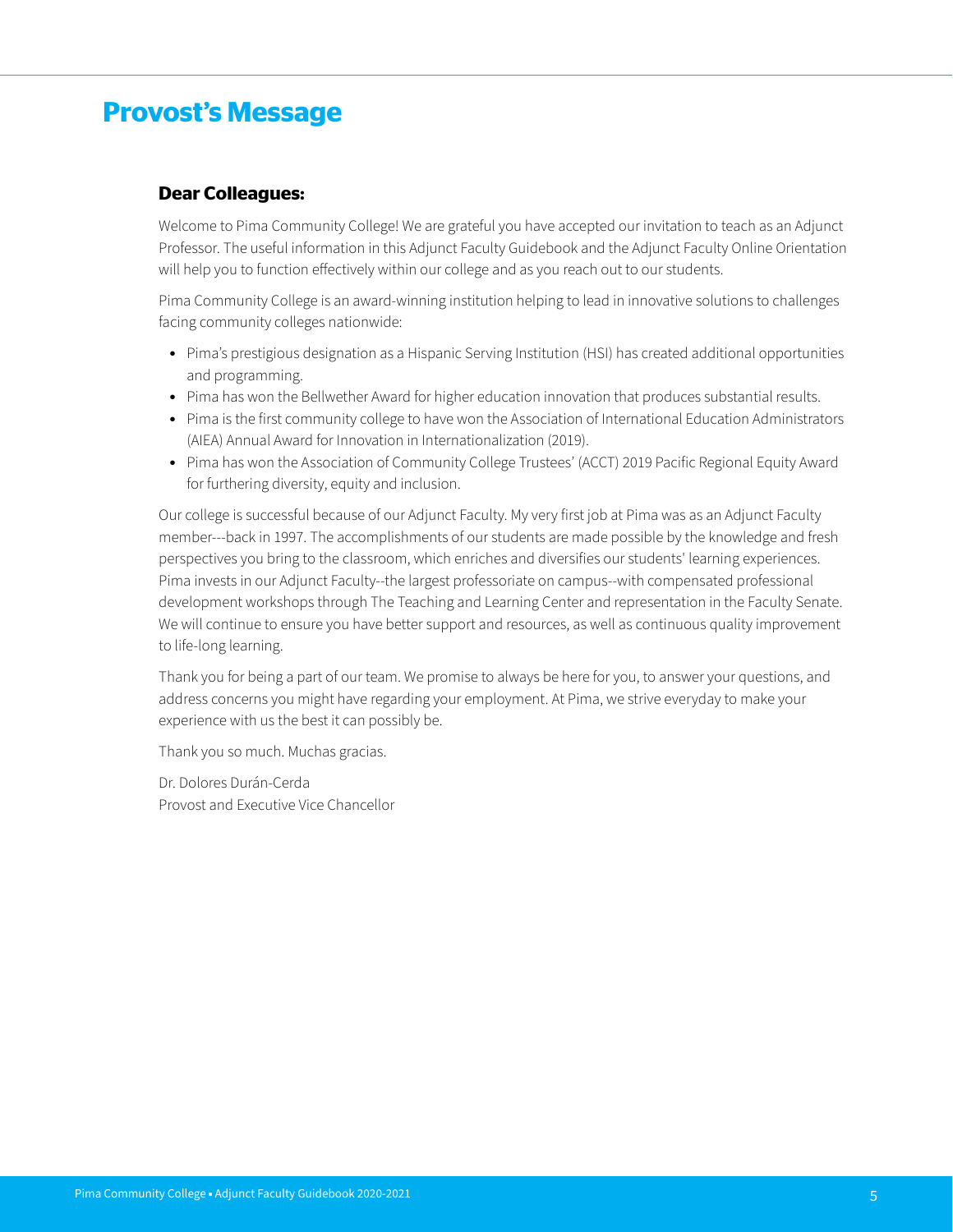# <span id="page-5-0"></span>**College Information**

# **College Vision**

PCC will be a premier community college committed to providing educational pathways that ensure student success and enhance the academic, economic, and cultural vitality of our students and diverse community.

# **College Values**

To guide Pima Community College, these values characterize the way in which we accomplish our mission:

- **People:** We value our students, employees and the community members we serve, by making decisions that address the needs of those populations.
- **Integrity:** We make a commitment to academic honesty, personal ethics and institutional decisionmaking that is based on sound moral principles, accountability and transparency.
- **Excellence:** We embrace best practices and value high quality services and programs that lead to successful outcomes for our students through evidence-based continuous improvement practices.
- **Communication:** We are committed to sharing information with internal and external stakeholders in a transparent, timely and meaningful way that is open, honest and civil.
- **Collaboration:** We encourage teamwork and cooperation within the College and with the community to support student success.
- **Open Admissions and Open Access:** We value open admissions and access to our programs and services for all who may benefit from them, regardless of where they are starting from or what their final goal may be.

# **Mission Statement**

PCC is an open-admissions institution providing affordable, comprehensive educational opportunities that support student success and meet the diverse needs of its students and community.

# **Core Themes and Objectives**

#### **Student Success**

- Support and increase student goal achievement
- Support student progress toward goals
- Enhance course, program, and general education assessment to improve learning

#### **Access**

- Provide educational pathways and resources that meet student and community needs
- Increase enrollment across the College

#### **Teaching and Program Excellence**

- Provide excellent teaching that utilizes best practices to support student success
- Offer relevant and quality programs that provide positive contributions to the economy of the region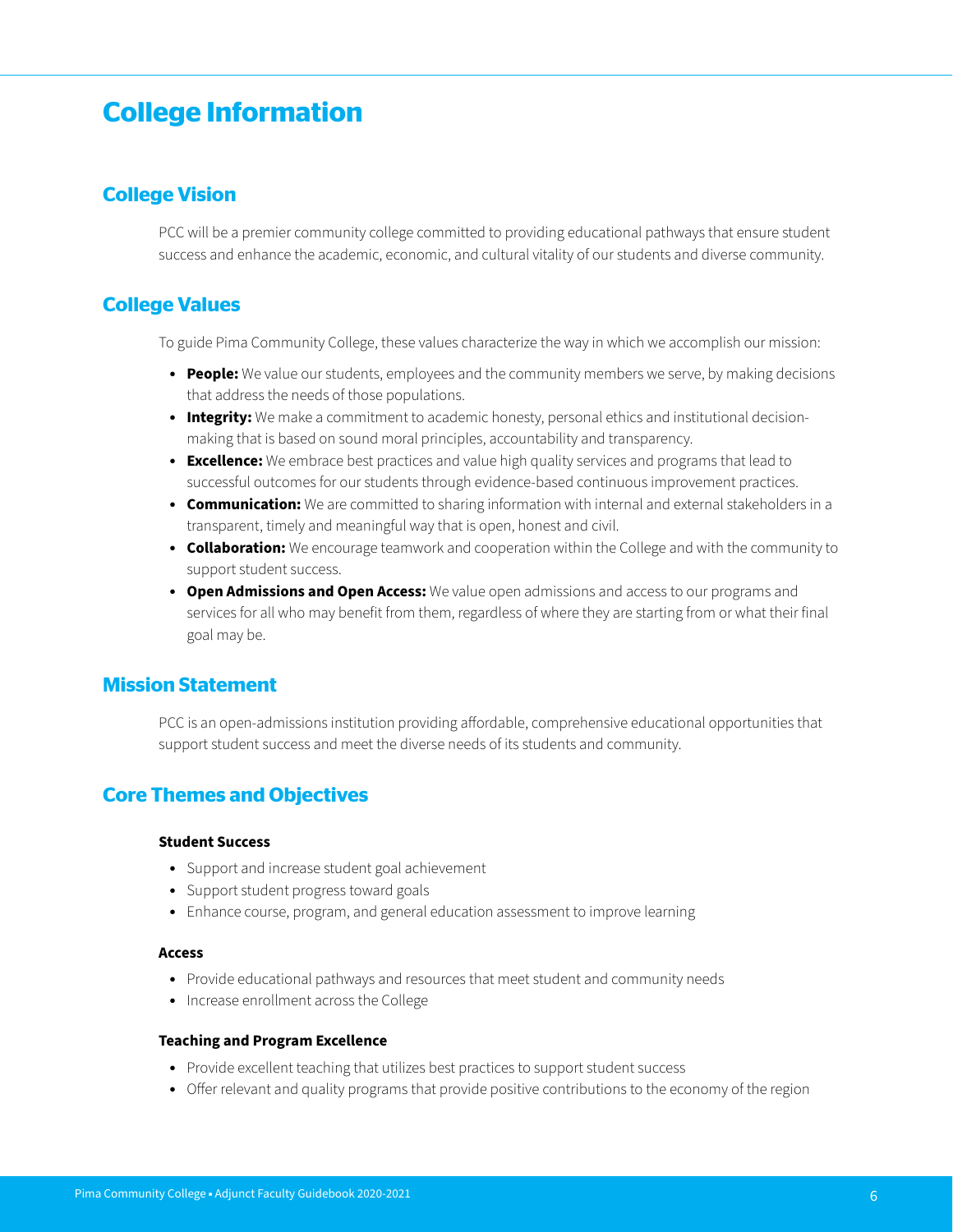#### <span id="page-6-0"></span>**Student Services**

- Provide quality and appropriate student support services at the campuses
- Provide student-centered admissions and financial aid processes that support student success

#### **Community Engagement**

- Promote initiatives that provide opportunities for the development of our students and community
- Engage with national, state and local authorities on initiatives that support the mission of the College
- Develop and enhance partnerships that identify and respond to the educational needs of the community
- Engage with industry and increase the skilled workforce within Pima County

#### **Diversity, Inclusion and Global Education**

- Expand and support the diversity of the College's student population
- Close the achievement gap
- Expand and support the diversity of the College's workforce
- Develop and increase the student population through global education

#### **Institutional Effectiveness**

- Ensure effective and ethical use of the College's financial resources, technology and infrastructure
- Enhance an evidence-based approach to decision-making that is based on continuous improvement processes

# **PCC Diversity Statement**

Pima Community College welcomes, celebrates, and fosters the diversity and contributions of students, faculty, staff and administrators.

We cherish the diversity of our community and, in addition to equal opportunity and educational access for all, we respect and are inclusive of all beliefs, values, abilities, personal experiences and preferences, cultural and socioeconomic backgrounds, and worldviews. We believe our differences are our strength and a source of innovation, excellence, and competitiveness.

We understand that the "community" in the community college of the 21st Century extends beyond local political boundaries, thus we aspire to build a community of responsible global citizens.

We believe that the ultimate objective of diversity is the achievement of equality and social justice. Furthermore, social justice has no borders and is an essential right of the human race.

Therefore we recruit, retain and develop the potential of students and employees from historically marginalized groups in the US and from any origin in the world regardless of ethnicity, religion, disability, political views, gender, gender identity, sexual orientation, social status and other characteristics.

-- Approved by Chancellor Lee Lambert January 2015

# **Hispanic-Serving Institution**

Pima Community College is proud to be designated as an Hispanic-Serving Institution. We are an active member of the [Hispanic Association of Colleges and Universities](http://www.hacu.net/) (HACU), an association of more than 400 colleges and universities committed to Hispanic higher education success.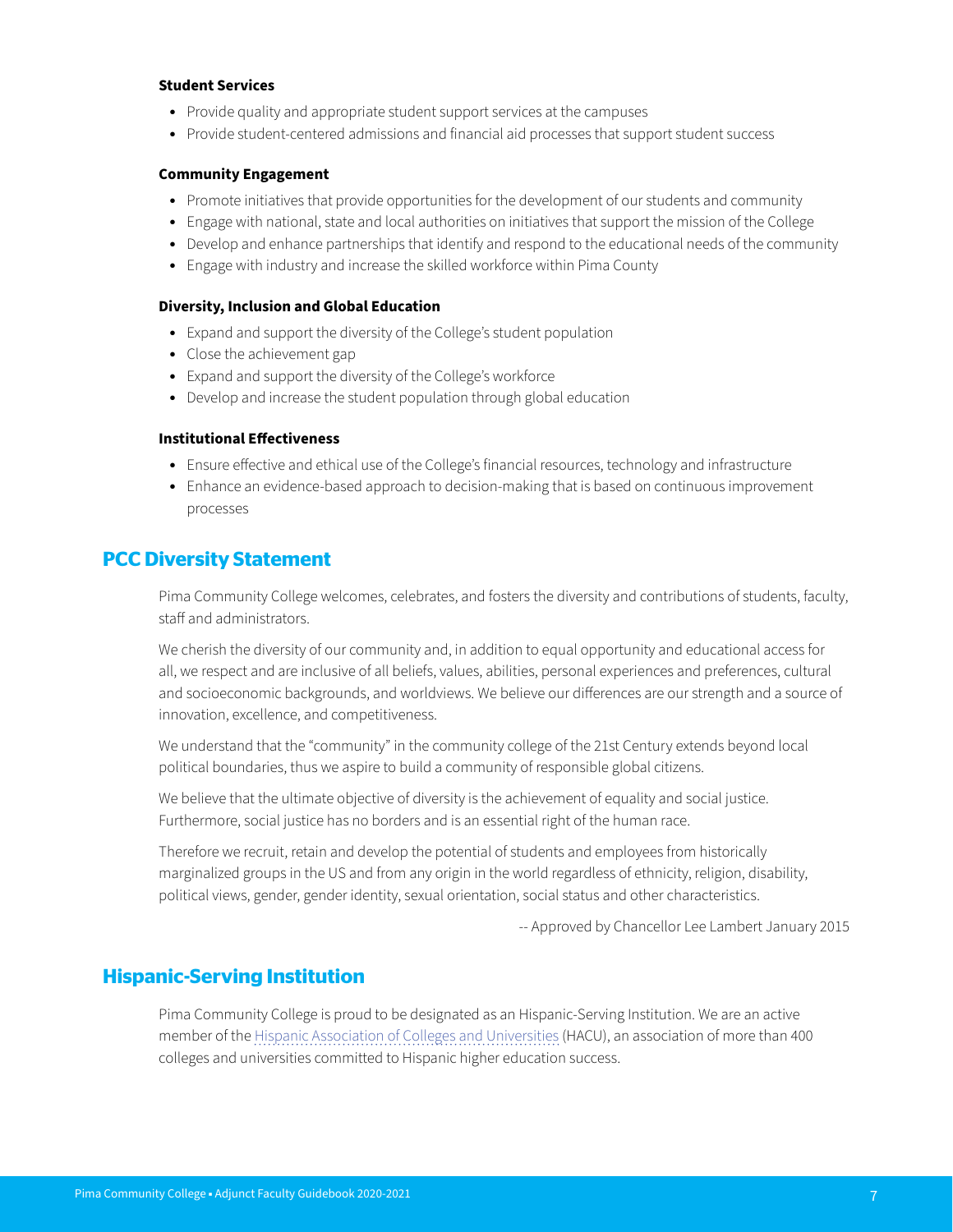# <span id="page-7-0"></span>**Pima County Community College District Locations**

#### **District Office (Administration)**

4905 East Broadway Blvd. Tucson, AZ 85709-1010 (520) 206-4500

#### **Desert Vista Campus**

5901 South Calle Santa Cruz Tucson, AZ 85709-600 (520) 206-5101

# **Additional Locations**

#### **Alumni Association**

4905 East Broadway Blvd., C-252 Tucson, AZ 85709-1320 (520) 206-4646

#### **Aviation Technology Center**

7211 South Park Ave. Tucson, AZ 85709-6185 (520) 206-5910

#### **Center for the Arts**

2202 West Anklam Rd. Tucson, AZ 85709-0225 (520) 206-6986

#### **Center for Training and Development**

5901 South Calle Santa Cruz Tucson, AZ 85709-6375 (520) 206-5100

# **Workforce Development & Continuing Education**

4905 East Broadway Blvd, Suite C-130 Tucson, AZ 85709-1050 (520) 206-4982

#### **Downtown Campus**

1255 North Stone Ave. Tucson, AZ 85709-3000 (520) 206-7171

#### **East Campus**

8181 East Irvington Rd. Tucson, AZ 85709-4000 (520) 206-7000

# **Davis-Monthan Air Force Base Education Center**

5355 East Granite St., Suite 100 Tucson, AZ 85707-3011 (520) 206-4866

### **El Pueblo Liberty Learning Center**

101 West Irvington Rd., Building 7 Tucson, AZ 85714 (520) 206-3737

#### **El Rio Learning Center**

1390 West Speedway Blvd. Tucson, AZ 85745 (520) 206-3800

#### **Maintenance & Security Center**

6680 South Country Club Rd. Tucson, AZ 85709-1700 (520) 206-2733

#### **Pima Community College Foundation**

4905 East Broadway Blvd., Suite C-252 Tucson, AZ 85709-1320 (520) 206-4646

#### **West Campus**

2202 West Anklam Rd. Tucson, AZ 85709-0001 (520) 206-6600

#### **Northwest Campus**

7600 North Shannon Rd. Tucson AZ 85709-7200 (520) 206-2200

# **Public Safety and Emergency Services Institute**

29th Street Collation Center 4355 East Calle Aurora Tucson, AZ 85711 (520) 206-3501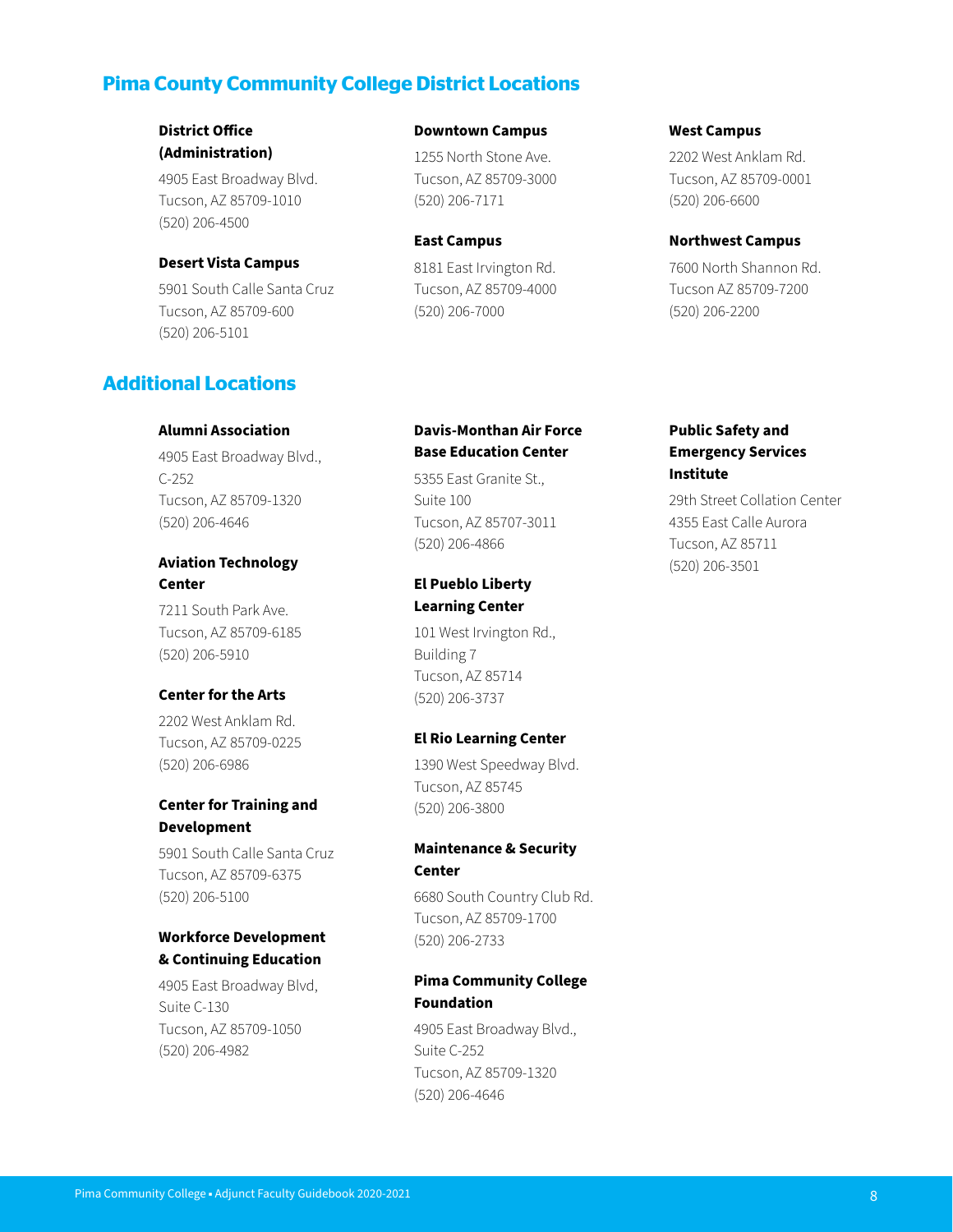# <span id="page-8-0"></span>**District Administration**

# **Governing Board**

Pima County Community College District is governed by a five-member board representing county electoral districts. Members are elected to serve a six-year term. The Board determines the mission and sets goals for the College.

#### **Pima County Community College District Governing Board Members:**

| Catherine Ripley | District 1 |
|------------------|------------|
| Demion Clinco    | District 2 |
| Maria D. Garcia  | District 3 |
| Dr. Meredith Hay | District 4 |
| Luis L. Gonzales | District 5 |

Dr. Sean HV Mendoza: Adjunct Faculty Board of Governors Representative and Adjunct Faculty Sub-Committee Chair representing adjunct affairs in Faculty Senate.

Board agendas and meeting minutes are available at [Pima Meeting Notices.](https://www.pima.edu/about-pima/leadership-policies/governing-board/board-meetings/documents.html)

### **Chancellor**

The Chancellor of the College is charged by the Governing Board with the responsibility for implementing the goals and policies of the College as established by the Board. The Chancellor is expected to design, implement and evaluate an organizational structure for the College. In carrying out the goals and policies, the Chancellor shall place College functions and activities under administrators and establish reporting lines in the manner felt to be most effective to meet the established goals and policies of the Board.

# **Provost and Executive Vice Chancellor**

The Provost provides executive level leadership and direction for multiple District programs, including serving as a Chancellor's Cabinet member, setting the strategic direction for the College, and serving as the Chief Academic Officer for the College.

# **Division Administration and Leadership**

#### **Academic Dean**

Plan, direct, and evaluate the educational services of an academic or student services division. Serve as the educational leader for the assigned division; responsible for professional development and technical support to faculty and staff; coordinate assigned activities with other College divisions, departments, campuses and outside agencies; provide highly responsible and complex administrative support to a campus Vice President of Instruction. Provide positive administrative leadership for the enhancement of the image of the College, campus and departments toward the promotion of a healthy work environment and overall student success.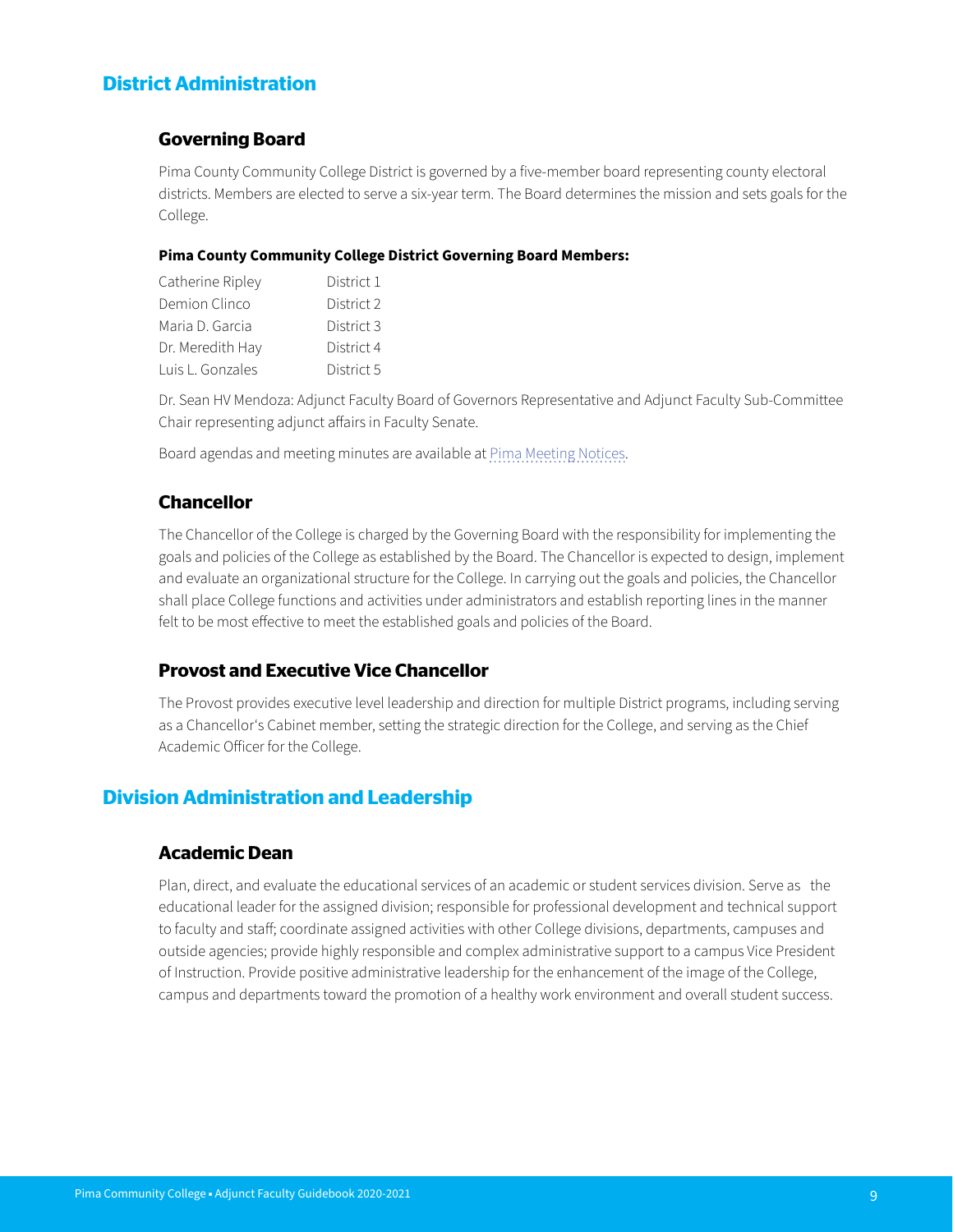# **Department Head1**

The Department Head is the primary educational leader responsible for assisting the Division Dean in coordinating and developing the disciplines and/or programs in a designated area so that they meet the needs of our students, business/industry, transfer partners, accreditors/approving agencies, and community. The Department Head supports faculty, instructors and staff to promote student success and a healthy work environment.

# **Discipline Coordinator,**

The Discipline Coordinator works with area faculty, instructors and staff to lead the academic development of a particular discipline, program, or set of courses to meet the requirements of our students, employees, transfer partners, accreditors/approving agencies, business/industry, and community.

Additional Campus Administrators for each campus can be found in the [list of all College Administrators o](https://www.pima.edu/about-pima/leadership-policies/executive-leadership-team/index.html)n the College website.

<sup>1</sup> *While these titles are used in this document to refer to these particular roles it is understood that individuals may be serving in these roles that are in Pima positions with*  lectively these individuals would be referred to as the department heads or discipline coordinators, it is understood that different individuals may use different titles to facilitate *their work.*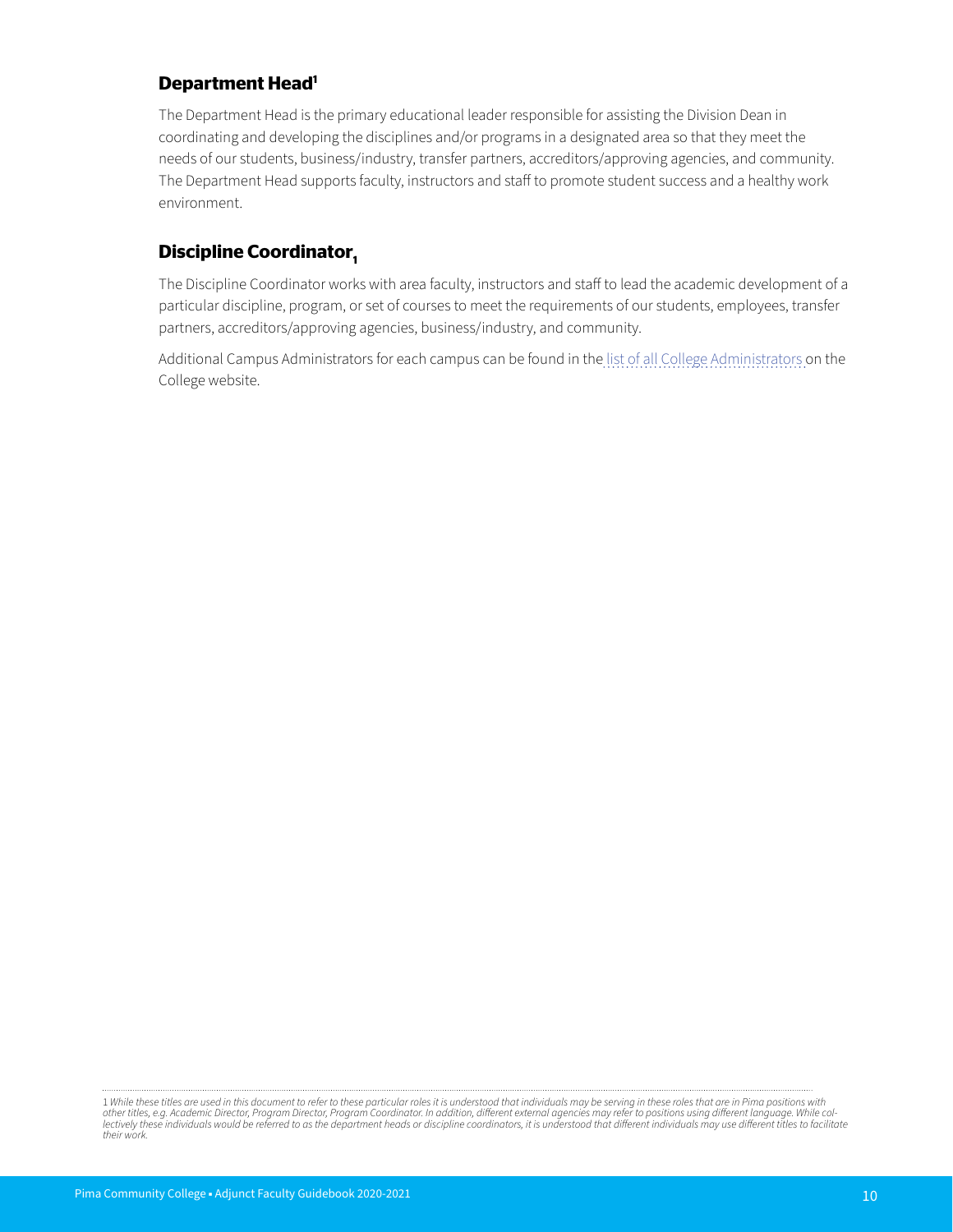# <span id="page-10-0"></span>**Adjunct Faculty Duties and Responsibilities**

The Adjunct faculty members for Pima Community College have duties and responsibilities as follows:

- Provide instruction and conduct classes in accordance with the philosophy of the College and within the course of study defined by the department
- Perform necessary educational obligations
- Be familiar with the philosophy and objectives of the College
- Cooperate with full-time faculty members in regard to educational matters
- Attend scheduled meetings called by authorized personnel
- Assume responsibility to keep certification current
- Keep accurate records and submit all records when required
- Meet all assigned classes with adequate preparation
- Evaluate student performance and conduct fair evaluations applied equally to all students
- Refer to counseling services any student whose scholastic or personal needs require special attention

# **Adjunct Faculty Terms and Conditions**

- 1. I acknowledge that I have been advised of and accept the following terms and conditions of Adjunct Faculty employment with Pima Community College District (PCCCD).
- 2. Adjunct Faculty are temporary employees contracted by PCCCD for a temporary classroom instruction assignment not to exceed 10.5 load hours per semester. During the three summer terms-A, B, and C, a fulltime faculty member or Adjunct Faculty may be assigned a maximum voluntary load of twelve load hours inclusive of all three summer terms. Exceptions to the maximum instructional assignment must have the written approval of the Campus President or designee.
- 3. Because student enrollment and full-time faculty loads may not be determined until after the date that an Adjunct Faculty signs a contract, that is contingent upon sufficient student enrollment for the course to be taught and upon the course not being assigned as part of a full-time faculty member's required teaching load. If there is insufficient course enrollment, the contract is void. If the course is assigned to a full-time faculty member to meet that faculty member's required teaching load, the contract is void. If there is sufficient enrollment for the course, and if the course is not required to satisfy the teaching load for a full-time faculty member, the contract is a one-semester teaching assignment, with no express or implied future assignments. A contract provides no guarantee of continued or future employment. The payment amount for a contract is subject to audit and conformance to PCCCD pay policies.
- 4. PCCCD policies on personnel management, including benefits, apply to Adjunct Faculty only as expressly stated by PCCCD Governing Board policy and as set forth in the [Personnel Policy Statement for College](https://www.pima.edu/faculty-staff/pimanews/)  [Employees](https://www.pima.edu/faculty-staff/pimanews/)
- 5. As an expressed condition of a contract, the Adjunct Faculty agrees to meet and continue to meet-Faculty Standards as established by the College during the term of a contract and to complete and to provide the following on file with the District Office of Contracts and Certification: Completed employment paperwork to include (1) application for employment and (2) official transcripts, licenses and/or certificates applicable to the teaching assignment. Failure by an Adjunct Faculty to comply with these conditions shall allow PCCCD to terminate the contract.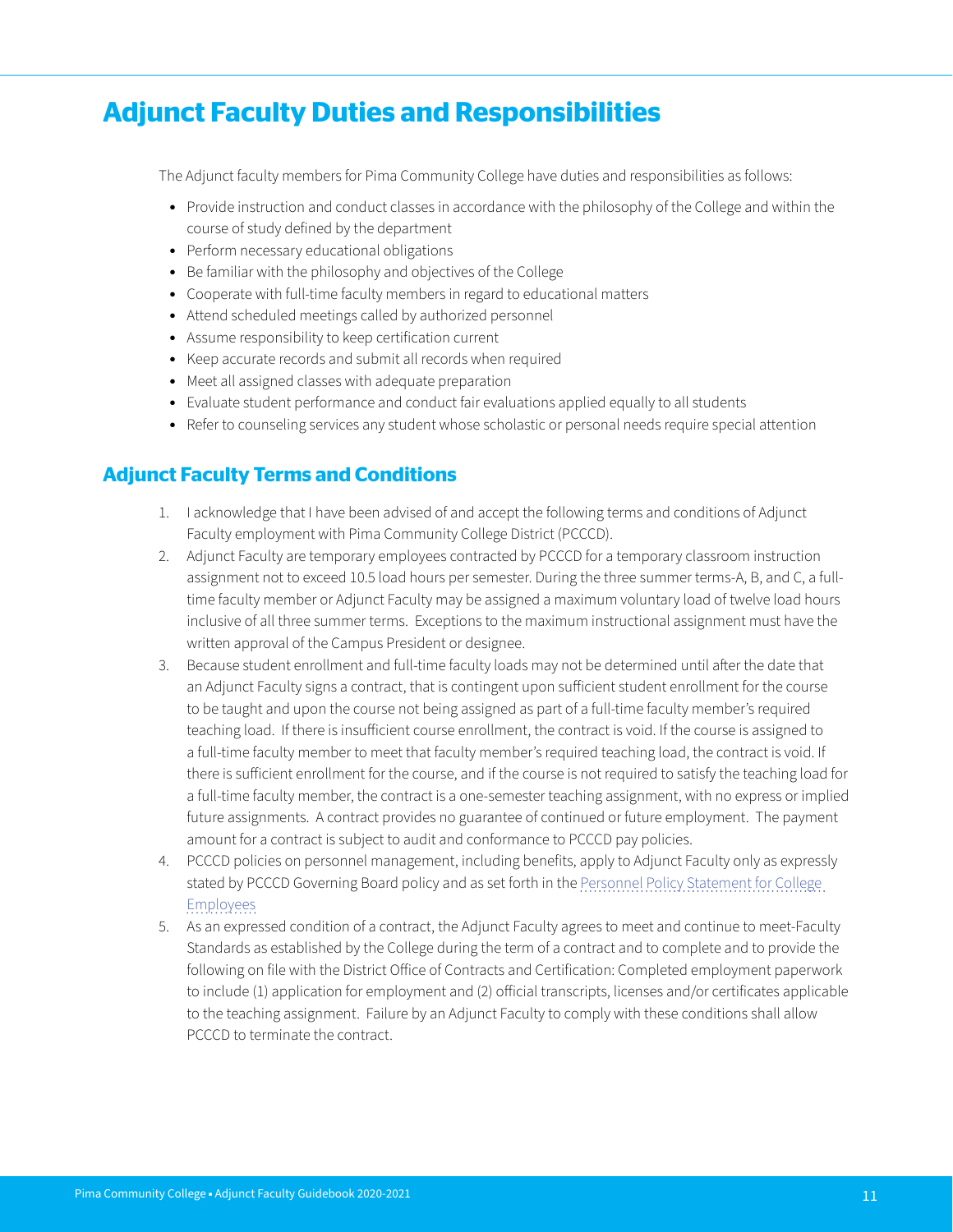- <span id="page-11-0"></span>6. Adjunct Faculty are expected to perform in a professional manner and to conduct classes as assigned by the contract. The contract is intended to include the time the instructor spends preparing for and teaching the course and the instructor's time spent to be available to students before and/or after class. If for any reason the Adjunct Faculty cannot conduct his or her class, he or she is held responsible to notify the department chair or appropriate campus administrator as soon as possible prior to the class meeting time and to schedule an approved make-up class if required. Failure to conduct or make-up a class will result in a proportionate in compensation.
- 7. The Adjunct Faculty agrees to perform well and faithfully conduct the duties required in accordance with all applicable laws, policies and regulations imposed upon or adopted by Board for Governing of the College District, including any modifications thereto occurring during the period of this contract. The Adjunct Faculty member's employment may be terminated for violations of law or College policy, for failure to fulfill terms and conditions of contract, or when an Adjunct Faculty is absent without having given notice and having received approval from the appropriate administrator.
- 8. PCCCD Adjunct Faculty are required to attend orientation and workshop meetings as announced and shall engage in designed activities relating to the Student learning Outcomes process.
- 9. Adjunct Faculty are required to submit a syllabus to the department chair and supervising administrator within the campus-stated deadline, submit the 45th day class roster by the designated date for the semester and submit student grades on-line in accordance with established procedures.
- 10. The approved syllabus with course outline shall be presented during the first class meeting. Course expectations shall be clearly stated and reviewed during the first class meeting. Instructional activities appropriate for the class shall be designed by the Adjunct Faculty to accommodate different learning styles. Student assessment materials (tests, quizzes, homework, etc.) shall be returned in a timely manner with meaningful feedback. Grading shall be based on student achievement and competence. Adjunct Faculty are responsible for proactive student retention.
- 11. At the end of each semester, all PCCCD materials must be returned. Adjunct Faculty are required to submit a copy of the electronic gradebook and final on-line grade submission to the appropriate administrator by the College established date for the semester. Failure to do so may jeopardize future contracts with the College.
- 12. Assignment or reassignment of duties within PCCCD shall be and remain the prerogative of the approving Supervising Administrator provided such assignment is consistent with the qualifications of the Adjunct Faculty.
- 13. Adjunct Faculty will adhere to all PCCCD policies that address code of conduct and standards of behavior for employees as found in the Personnel Policy Statement for College Employees.

# **Qualifications**

Adjunct Faculty must comply with District specified standards to teach in a specified discipline. Each division Certification requires that official transcripts in sealed envelopes be sent directly to the Faculty Qualifications and Hiring office at the West Campus of Pima Community College. Electronic transcripts, also known as E-scripts, should be emailed directly to the department's email at facultycertification@pima.edu. For occupational certification, a copy of your Arizona occupational license or certificate, and letters verifying employment experience may be required and should be sent to the Faculty Qualifications and Hiring office.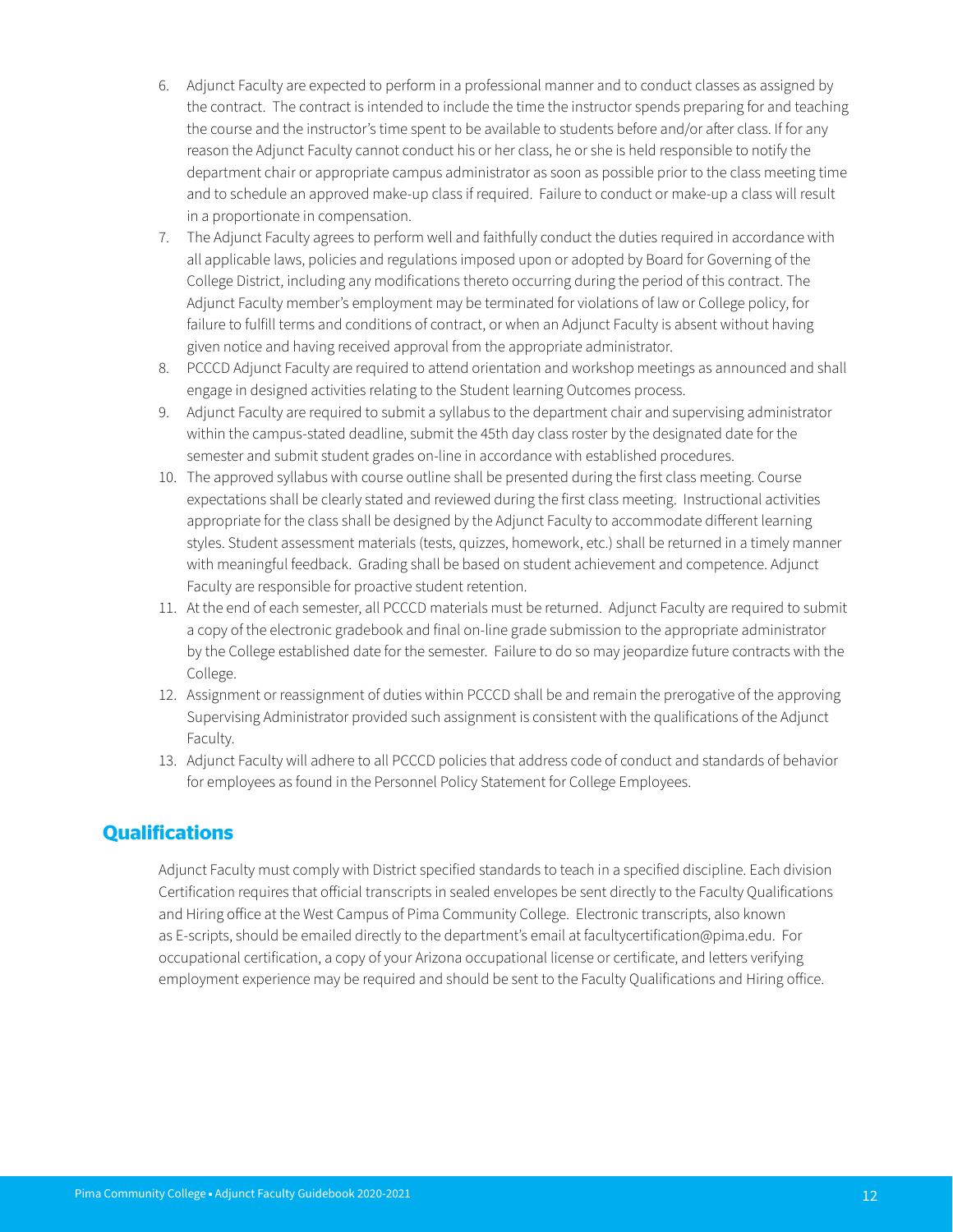# <span id="page-12-0"></span>**Getting Started**

# **Protocols During the Coronavirus Pandemic**

The pandemic has had a tremendous impact on College operations. For Fall 2021, campuses are open and in-person instruction is offered again, in addition to ongoing virtual learning. Many virtual services for faculty and student are still available. **As of the beginning of Fall 2021, masks are required for everyone inside buildings on campus and in class.** 

As the pandemic persists, our situation continues to be fluid. For more details and the most up-to-date information, please consult the ["Welcome Back To Campus: What To Know About Fall 2021" f](https://www.pima.edu/news/coronavirus/index.html)or all related COVID and campus safety protocols.

# **Health**

Pima Community College's top priority is the health of our students, employees, and community. If you were exposed to someone with COVID-19 symptoms or who tested positive, check with your primary care physician and consult [Pima County Health](https://webcms.pima.gov/government/health_department/) [Department,](https://webcms.pima.gov/government/health_department/) [the CDC,](http://cdc.gov/coronavirus/2019-ncov) an[d Arizona Department of Health Services](https://azdhs.gov/preparedness/epidemiology-disease-control/infectious-disease-epidemiology/index.php#novel-coronavirus-what-everyone-needs) for current guidance. If you currently have COVID-19 symptoms or have tested positive, you need to stay home, away from campus, and comply with PCC's [COVID-19 Self-Reporting Requirements.](https://www.pima.edu/administration/human-resources/employee-handbook/docs/covid-19-faqs.pdf)

The Employee Service Center is PCC's contact point for all health-related information, including COVID-19 questions. If you have COVID-19 symptoms, or have been exposed to someone with COVID, you need to stay home and comply with PCC's [COVID-19 Self-Reporting Requirements.](https://www.pima.edu/administration/human-resources/employee-handbook/docs/covid-19-faqs.pdf) If you exhaust all of your leave while recovering, the College allows employees to be paid for up to an additional 10 work days. Should you need further support and information (including about sick or paid leave and when you can return to work), please contact The Employee Service Center at ESC@Pima.edu or 520-206-4945.

During this time, please continue to:

- refer to PCC's [COVID-19 Updates](https://www.pima.edu/news/coronavirus/index.html)
- read emails regarding emerging protocols as the situation unfolds over the next many semesters
- follow all safety guidelines outlined by Pima County, the CDC, Arizona Department of Health Services, and PCC.
- contact the Employee Service Center or your Department Head with additional questions.

#### **In-Person and Virtual Teaching**

Please see the [Schedule of Classes,](https://www.pima.edu/academics-programs/schedule/index.html) as a variety of methods have been devised:

- **Hybrid** Students receive instruction online and in the classroom with reduced time
- **In Person** Students are required to attend lecture and/or lab on specified days and times
- **Online** Students complete class activities online and may have flexible meeting times
- **Self Paced In Person** Students work on-campus each week at their own pace, in the room defined in the class schedule, with faculty guidance.
- **Self Paced Independent** Students work off-campus at their own pace, with study materials prepared by College faculty.
- **Virtual** Students attend online meetings on specified days and times and complete additional work independently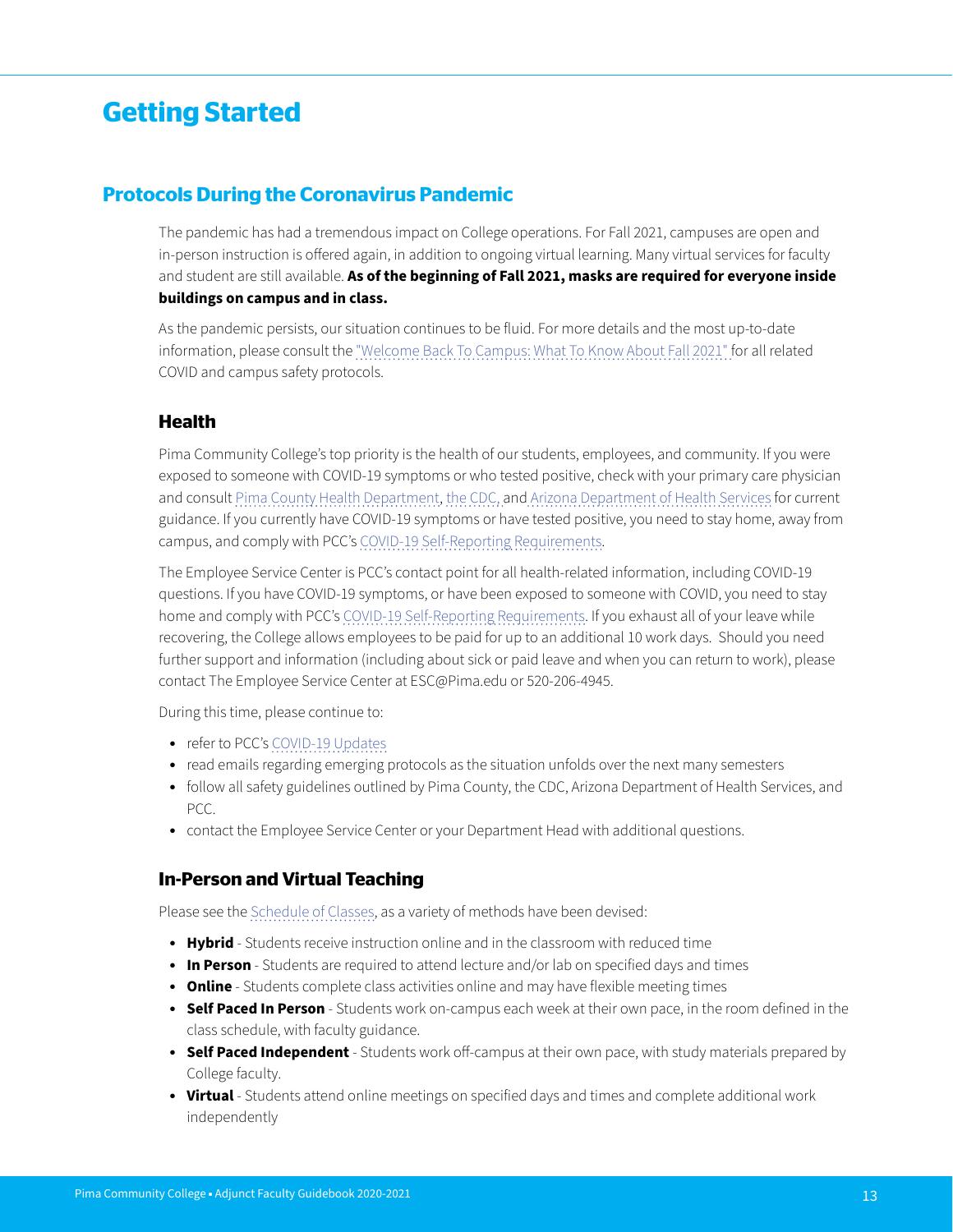<span id="page-13-0"></span>The Teaching and Learning Center (TLC) has offered professional development workshops and webinars to help faculty with virtual instruction. The [Webinar Recording Archive](https://docs.google.com/document/d/1Kg0tkpIKRfk_5HVy4Zg8isx6257Gq3S6gL-3SvGM2Z0/edit?usp=sharing) offers access to these sessions, which were recorded during our transition to distance learning. The TLC will continue to provide ongoing Faculty-to-Faculty Help Hour and Bandwidth Boosters to directly address our ongoing transition and to increase competency for us to thrive in our virtual classrooms. [Check TLC's calendar](https://calendar.google.com/calendar/embed?src=pima.edu_mudv283q78jsat5vuolsb0qms4%40group.calendar.google.com&ctz=America%2FPhoenix) for offerings!

PCC also created [Virtualized Teaching Amidst COVID-19:](https://docs.google.com/document/d/1z6EVDExHhXUaRUODnZK3kAnfqoBGHhZrevzQ_4SGs0A/edit#heading=h.rdqlbpmt2p4f) A Growing FAQ & Resource List To Support Pima Community College Faculty.

A Dean's sub-group recently completed a support document for faculty titled Best Practices Guide for Hybrid. [and Virtual Instruction](https://docs.google.com/document/d/1VWqokmb3dvapgC9zywnqvoUtKdxBYy6xJJ2SBqL3K2s/edit).

# **Pima ID Cards**

All employees must obtain a College Employee ID and Access Card, which must be worn and displayed while on Pima property. This can also be done online by following the instructions provided on the [Pima Card Photo](https://drive.google.com/file/d/1224siw2Vj8xPtZ9iWK2mCv_fgO5r1Gk1/view)  [Submission](https://drive.google.com/file/d/1224siw2Vj8xPtZ9iWK2mCv_fgO5r1Gk1/view) document and submitting a photo within College Photo Standards. The Facilities Help Desk will process your photo and issue your card. If you have questions, contact the Facilities Help Desk at 206-2733 or PimaCard@pima.edu.

# **MyPima**

MyPima is the PCC portal, delivering information and services based on an individual's roles and interests. Newly admitted students, current students and faculty all have different tabs and channels available to them on their dashboard in MyPima.

- Students taking credit course(s) will gain access to MyPima when their application has been accepted by the College, and retain their MyPima account for three (3) years after their last active semester. Students receive an email account when they register for a class.
- Adult Education students will gain access to MyPima when adult education staff enters their registration information in Banner.
- Adjunct Faculty gain access to MyPima when their contracts are created. New Adjunct Faculty members are notified to review and accept their contracts by email sent to their personal email and the College's email accounts.Adjunct Faculty members retain access to MyPima and their College email account for one (1) year after the last semester taught.
- Other employees retain access to MyPima only for the duration of their employment.

MyPima provides faculty members with easy access to email, D2L, class rosters, attendance tracking, 45th day reporting, final grade submission, HR forms and more.

Students use MyPima to access to their email, D2L, to register and drop classes, to check payments, final grades, financial aid status, career resources, and more.

MyPima provides online course tools such as chat, discussion boards, announcements, and class email for every course via the My Courses channel. This is on the students Academics tab, and the faculty Teach tab. The faculty members have a MyPima Tutorials channel that provides demonstration videos covering how to use the various course tools. [The MyPima Helpdesk c](https://www.pima.edu/faculty-staff/pimanews/)an be contacted at (520) 206-4800.

The College Intranet is accessible via an icon near the top of the MyPima web pages. The Intranet is accessible to all employees, but only when logged in to MyPima. It provides information needed to conduct daily activities including information on assessments, IT, advising and more.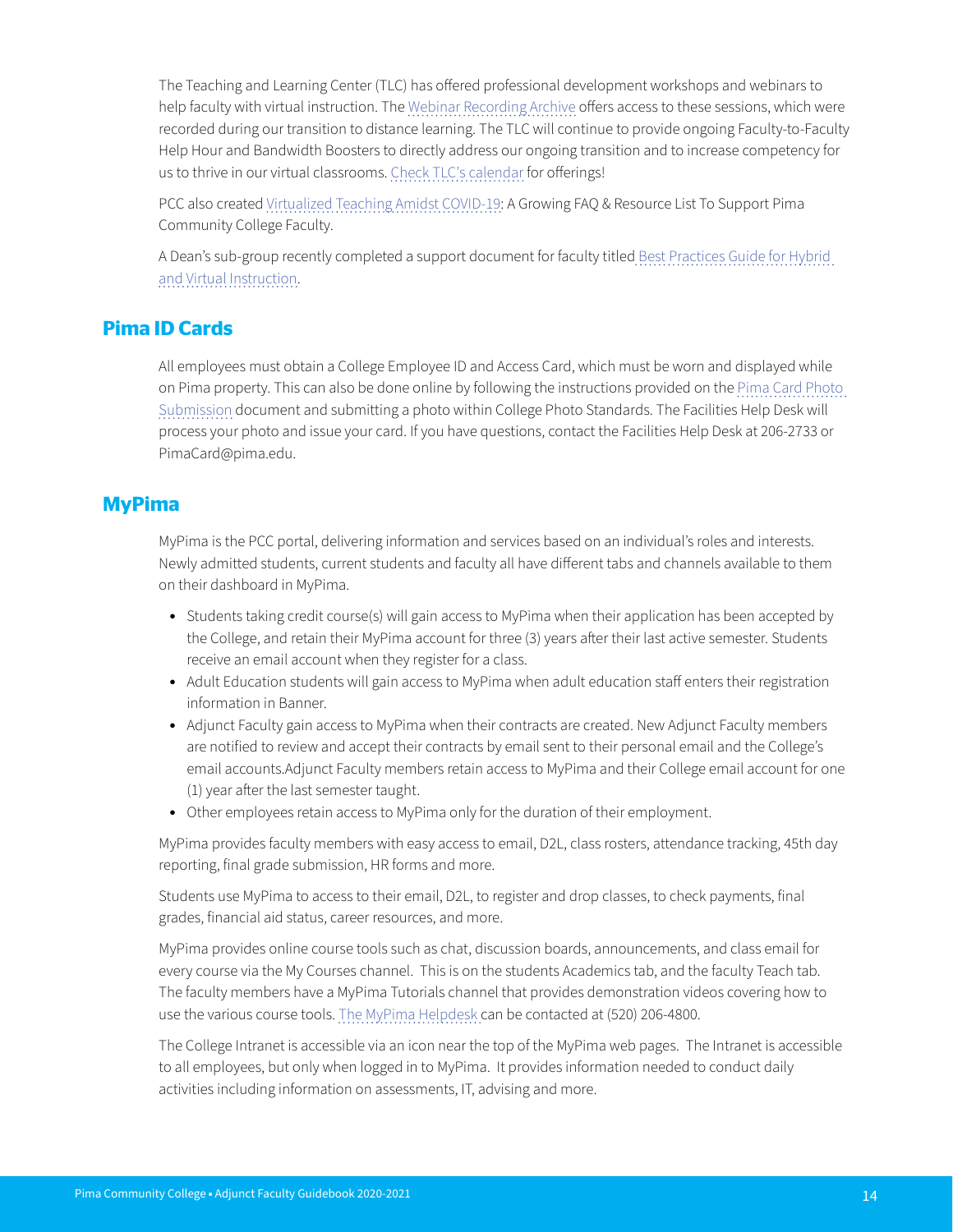# <span id="page-14-0"></span>**Activating Your Account**

You must activate your account before using MyPima. Click on the MyPima icon on the College home page to access the MyPima login screen. Next, click on Activate Your Account and enter your employee ID (9 characters beginning with A) and birth date. Answer the questions and select a password. At the end of the process, you will be given your username. Your MyPima username and password are used to access MyPima, email, Desire2Learn, and when logging into computers on-campus. Your username will also be your PCC email address (username@pima.edu). To activate your MyPima, see the following screenshots. [To reach the MyPima](https://pima.edu/student-resources/support-services/computing-resources/contact-us.html)  [Helpdesk](https://pima.edu/student-resources/support-services/computing-resources/contact-us.html), call (520) 206-4800.

- 1. Go to [the](https://www.pima.edu/faculty-staff/pimanews/) [Pima website](https://www.pima.edu/)
- 2. Click "MyPima"
- 3. Click "Activate your account."



4. Follow instruction under "Start Your Account Activation."



# **Desire2Learn (D2L/Brightspace)**

Faculty members will all utilize Desire2Learn (D2L), the learning management system. Students will automatically have access to your D2L homepage for each course beginning on the first day of class.

For immediate D2L Brightspace Help:

- call 1 (888) 772-0325 (available 24/7)
- live chat here: <https://community.brightspace.com/support/s/>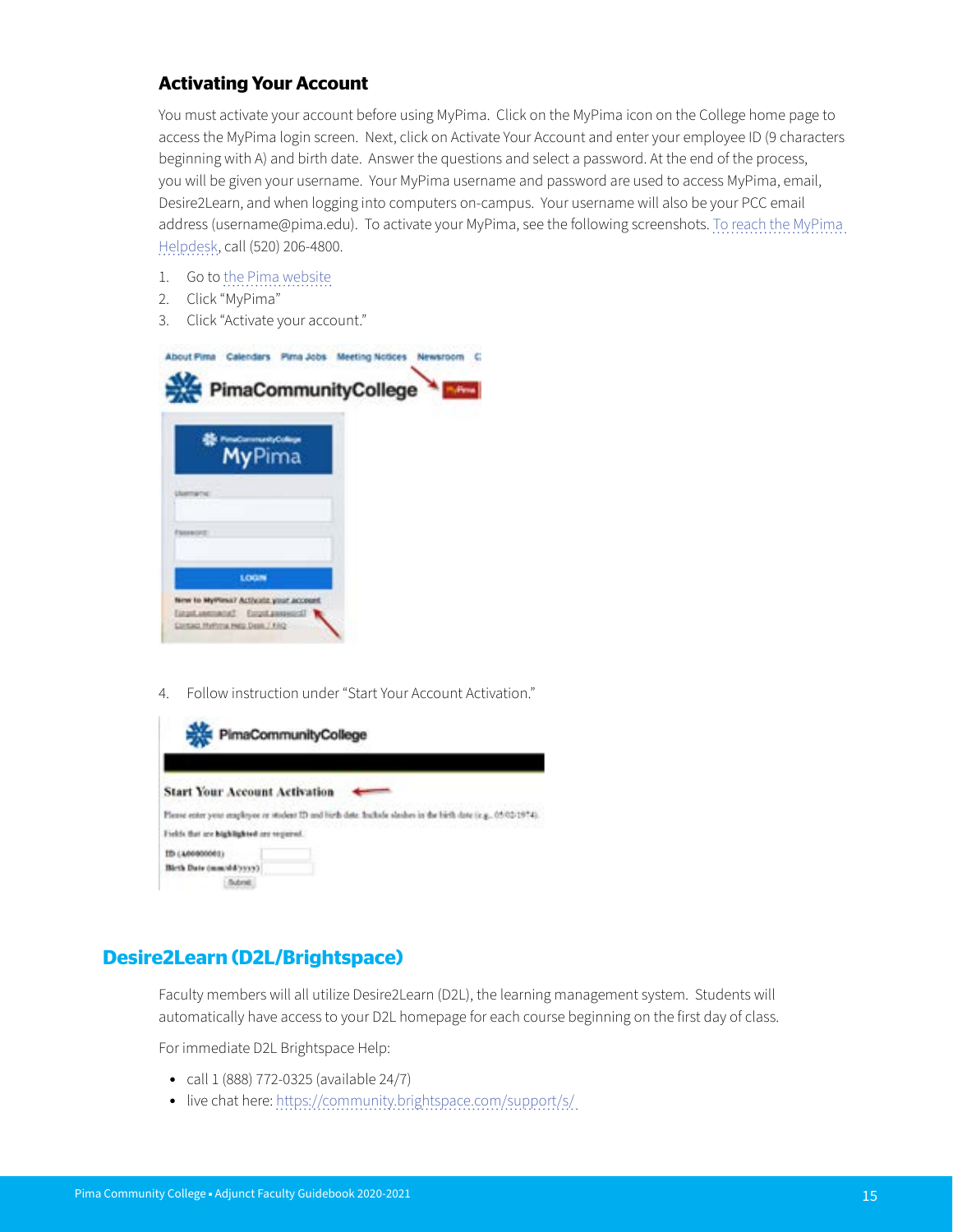<span id="page-15-0"></span>The College offers D2L/Brightspace subscription training. To enroll and get access to on-demand training, follow these steps:

- 1. Start with this [video](https://s3.us-east-2.amazonaws.com/prd-creativeservices-cdn/subscription_training/resources/subscription_training.mp4).
- 2. Create a [Community](https://www.pima.edu/faculty-staff/pimanews/) account if you do not have one. You must use your organization's domain (i.e. @pima. edu).
- 3. Go to [LearnStore](https://learnstore.brightspace.com/simple_order?catalogid=SubTraining&return=https%3A%2F%2Flearnstore.brightspace.com), click checkout, then login. Fill in the invoice details and click proceed. DO NOT click "Are you purchasing this item on behalf of someone else".
- 4. Go to [Community](https://community.brightspace.com/s/), click on Learning Center, and click Access Now Subscription Training blue widget. Bookmark this page for future access.

Need help? [Click here](https://s3.us-east-2.amazonaws.com/prd-creativeservices-cdn/subscription_training/resources/subscription_training.docx) for full text documentation or [email training@d2l.com.](mailto:training@d2l.com)

# **Email**

New adjunct faculty members receive their PCC email account when they accept their Adjunct Faculty contract. They are notified by email (sent to their personal email account & PCC account) when there is a contract waiting to be accepted. Adjunct Faculty retains the email account for 1 year after the last semester in which they taught.

Once you are logged into MyPima, email can be accessed by clicking the "My Email" icon. You can also access your email remotely by using pccmail.pima.edu. If you do not normally use your legal first name, ask your campus HR representative or the Employee Service Center at District Office to add a preferred name to your College (Banner). Or, [the MyPima Helpdesk c](https://www.pima.edu/faculty-staff/pimanews/)an be contacted at (520) 206-4800.



Or if you created a Launch Pad, the email icon could be added there as well.



# **Teaching Contracts**

Adjunct contracts are distributed electronically via MyPima. If you do not receive your contract, please contact your Department Head or the Office of the Division Dean. For the first semester of teaching, you will receive notification that a contract is pending via your personal email. Subsequent semesters, the email notification will go to both the College and personal email addresses. Your contract must be approved as soon as possible. You may print a copy of your completed contract from the adjunct faculty contract approval workflow at any time during the semester.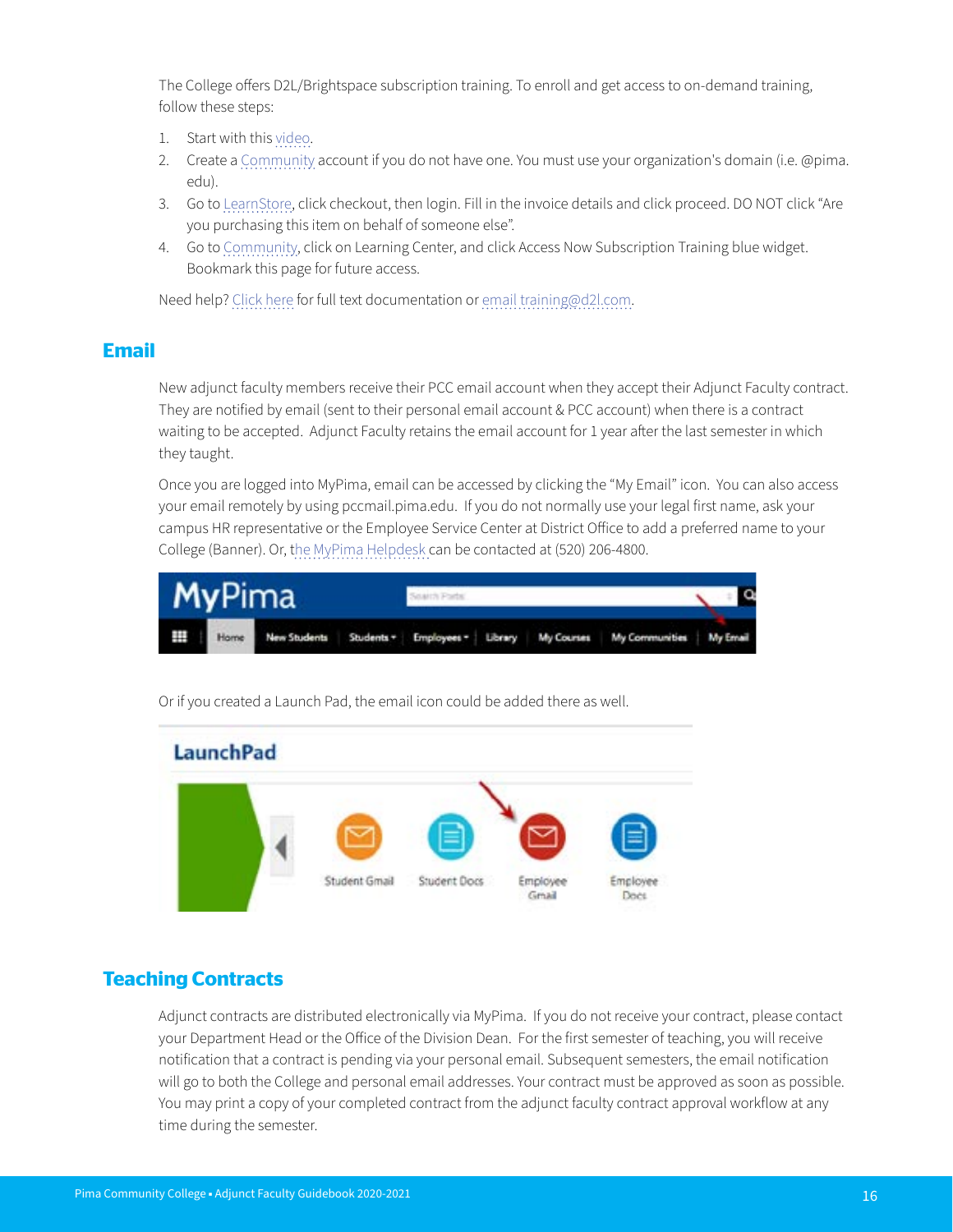However, your class might not run and your contract could be deemed void if: 1. it does not meet minimum enrollment (half capacity); or 2. is given to full-time faculty to meet their minimum load requirements. You can contact your Department Head with further concerns or questions.

Below are samples of email informing you to accept or decline your teaching contract(s):



# **Instructions for viewing and approving your adjunct faculty contracts:**

1. Log in to MyPima, click the 'Employees' tab and select the '@Work' option.



2. At Quick Links, under Timekeeping & Contracts, click "My Faculty Contracts."



3. Select the appropriate term code.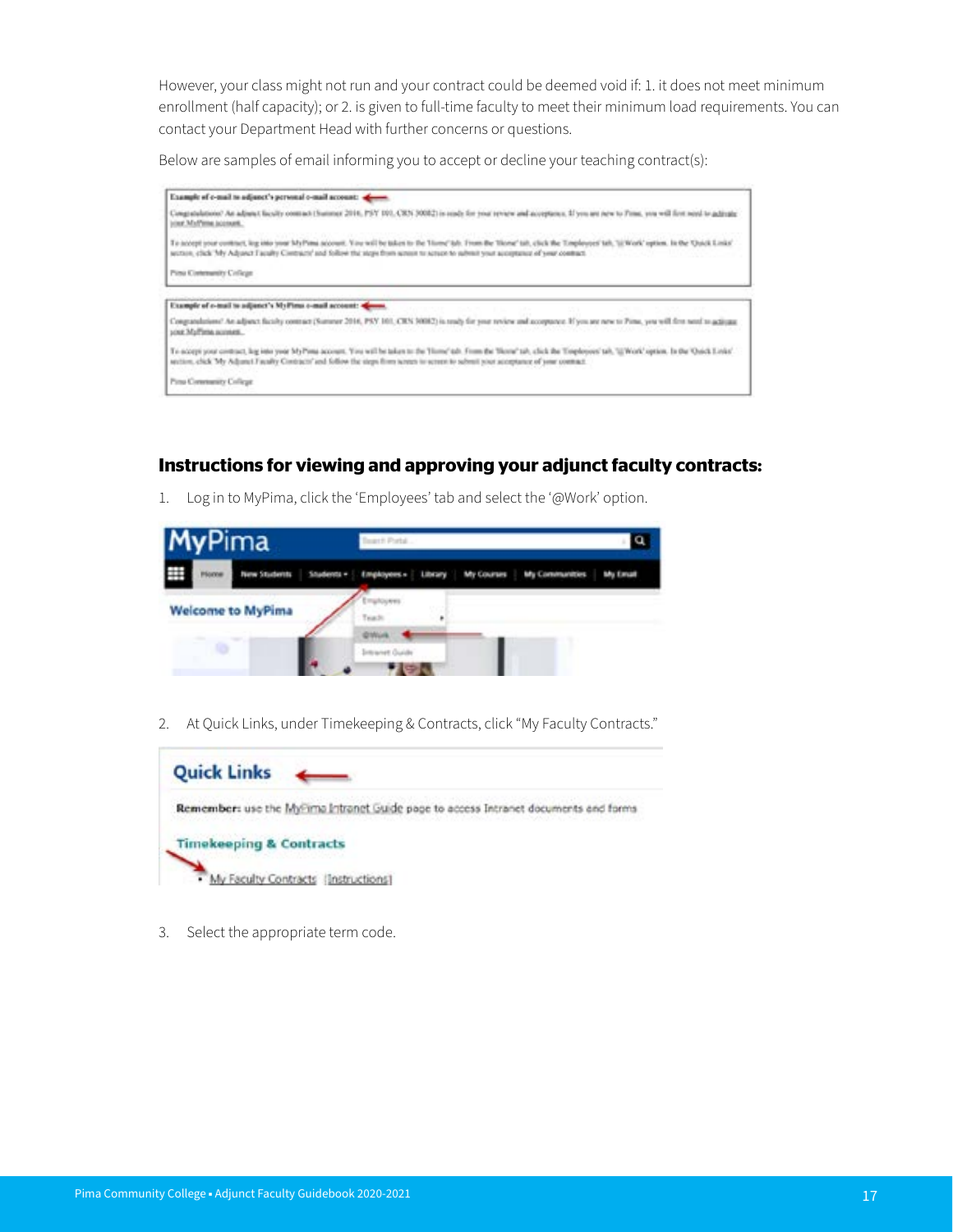<span id="page-17-0"></span>

| Select Term                               |                                                                     |
|-------------------------------------------|---------------------------------------------------------------------|
| D Seatt the Term for processing then pre- | SAM AN AMARAN (1997) 1998 AN AIR AN AIR AN AIR AN AIR AN AIR AN AIR |
| fieled a Termi ing 2000                   |                                                                     |
| <b>Service</b>                            |                                                                     |

# **Adjunct Faculty Orientation**

# **Online Adjunct Faculty Orientation**

**Duration:** 1 hour & 30 minutes (asynchronous, self-paced)

**Compensation:** \$37.50 and a certificate will be awarded

# **To self-enroll and immediately begin the Orientation:**

- Log into D2L > My Courses > Ongoing
- Or, log into D2L > click on the Waffle to the upper-right > search the list for Adjunct Faculty Orientation (or if available, use the search window to type it in).

This course will provide adjunct faculty with information about the College, explain your duties and responsibilities, give teaching and academic information, list contacts to answer your questions, and highlight the resources available to students and faculty while teaching at the College. At the end of this course, you will be able to:

- Describe the Mission, Vision, Values of the College & its core Themes/Objectives
- Describe the organizational structure of the College and its campuses
- Understand your duties and responsibilities
- Access the electronic tools provided for teaching, grading and attendance
- Locate and refer students to resources
- Locate resources provided for faculty
- Access the benefits provided by the College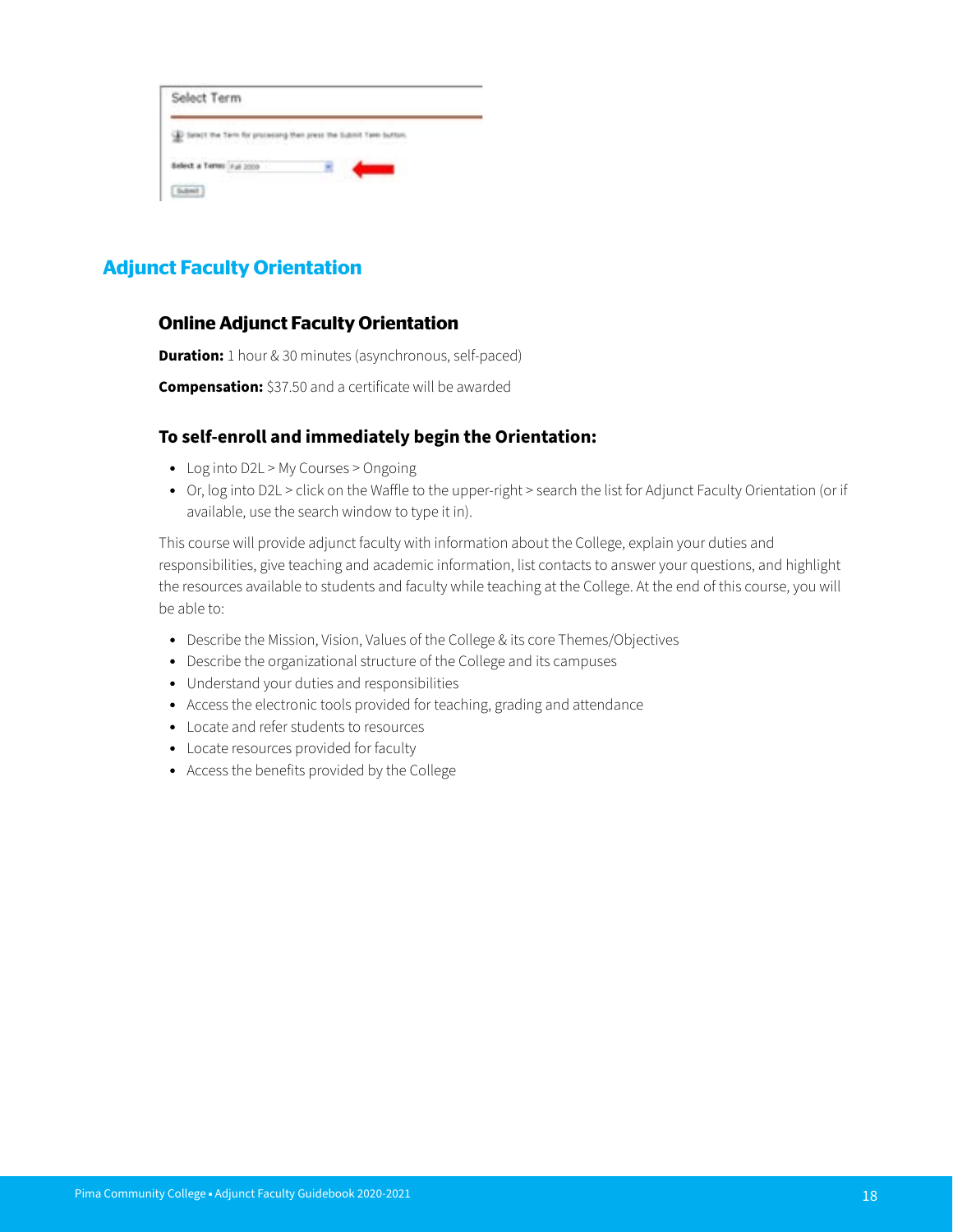# <span id="page-18-0"></span>**Teaching/Academics**

# **Syllabus**

A syllabus must be filed with the department chair and academic dean before classes begin, as well as uploaded and distributed to students through D2L so as to be available on the first day of class.

Syllabus template is available through MyPima. See the following screenshots for how to access:

Login to MyPima, click the "Employee" tab, and select the "Teach" option.



On the left pane side, under "Syllabi" look under "Fall 2021" and choose course prefix templates. Additional resources are also available.

| <b>Syllabi</b>                                  |  |
|-------------------------------------------------|--|
| Syllabus templates are listed by course prefix. |  |
| Beginning Spring 2016, faculty may use the      |  |
| syllabus template or develop their own syllabus |  |
| containing all required elements listed in the  |  |
| checklist. Read Dec. 2015 email)                |  |

# **Additional Resources:**

- · Syllabus review and storage
- · Finding your syllabus template
- · Tips for working with the templates
- · Additional / Optional information

# **Academic Freedom**

The College-developed [Board Policy on Academic Freedom](https://www.pima.edu/about-pima/leadership-policies/policies/board-policies/docs-bp-03/bp-3-02.pdf).

# **Textbook**

Contact your department chair for textbook information.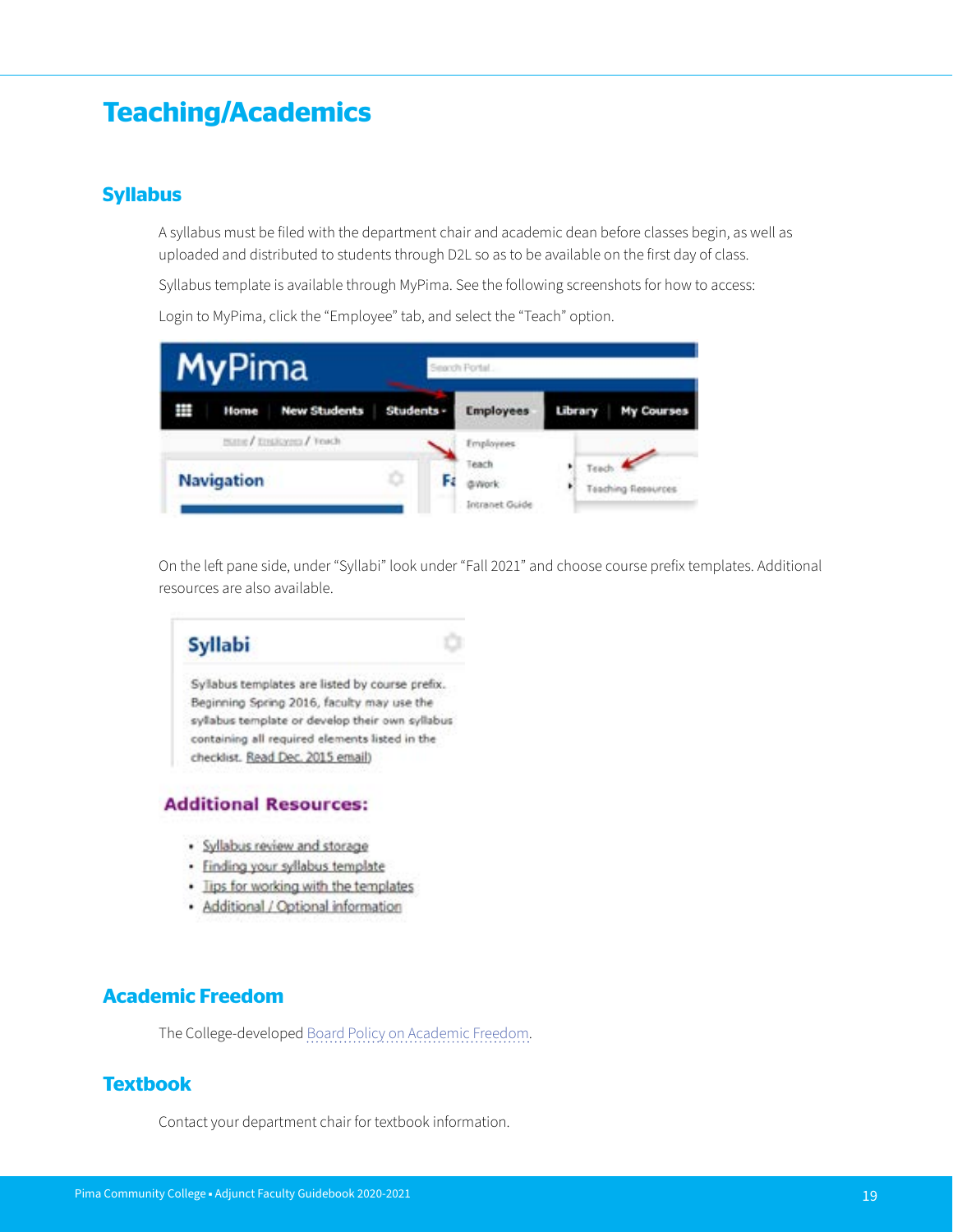# <span id="page-19-0"></span>**OER - Open Educational Resources**

## **What are OER?**

Open Educational Resources (OER) are educational materials that may be in a digital or physical format that reside in the public domain or are available under an open license. This permits no-cost access with no or limited distribution and editing restrictions. Integrating OER materials into courses allows students to access these materials at no or low cost, and instructors to modify and edit the materials to align with the course content. Pima's OER initiative is PimaGoOpen and helps remove financial roadblocks such as high cost of textbooks, thus making it easier for students to achieve their goals and complete degree and certificate programs.

- Visit the [slideshow](https://www.slideshare.net/oer_degree/improving-cc-access-success-atds-oer-degree-initiative).
- For more information, see [Open Educational Resources](https://www.pima.edu/academics-programs/pimaonline/faq.html).

# **Copyright**

PCC's Copyright Resources webpage contains:

- [Copyright FAQ](https://www.pima.edu/current-students/library/docs/copyright-faq.pdf)
- [Fair Use Checklist](https://www.pima.edu/current-students/library/docs/fair-use-checklist.pdf)
- Information on *resources that do not need permission* (i.e. Library resources, Creative Commons, Public Domain)
- A sample letter to request permission to use materials
- Copyright Notice to Students
- Related resources and tools

You should also look over [PCC's Copyright Practice and Compliance](https://pima.edu/about-pima/leadership-policies/policies/administrative-procedures/docs-ap-06/ap-6-05-01.pdf) (AP 6.05.01) and [PCC's Intellectual Property](https://pima.edu/about-pima/leadership-policies/policies/administrative-procedures/docs-ap-06/AP-6-06-01.pdf)  [Ownership \(AP 6.06.01\)](https://pima.edu/about-pima/leadership-policies/policies/administrative-procedures/docs-ap-06/AP-6-06-01.pdf), the latter whose "purpose is to provide the framework for allocation and protection of the respective ownership rights of the College, its employees and students in the Intellectual Property developed at the College."

# **How does copyright apply to classroom handouts?**

Classroom handouts fall into two categories: ones that require permission and ones that do not. If the handout is a new work for which an instructor could not reasonably be expected to obtain permission in a timely manner and the decision to use the work was spontaneous, an instructor may use that work without obtaining permission.

However, if the handout is planned in advance, repeated from semester to semester, or involves works that have existed long enough that one could reasonably be expected to obtain copyright permission in advance, an instructor must obtain copyright permission to use the work.

Instructors may not copy from works intended to be "consumable" in the course of study or teaching such as workbooks, exercises, standardized tests, answer sheets, and similar materials. These guidelines for classroom handouts also apply to copyright-protected materials that an instructor places on reserve in the library for use by students (i.e. consumables are not permitted on Course Reserves).

Copying shall not be used to create or to replace or substitute for anthologies, compilations, collective works, or course packs. PCC Bookstores can help with the creation of these materials.

The best way to provide students with these materials is through links. You can link from a library database: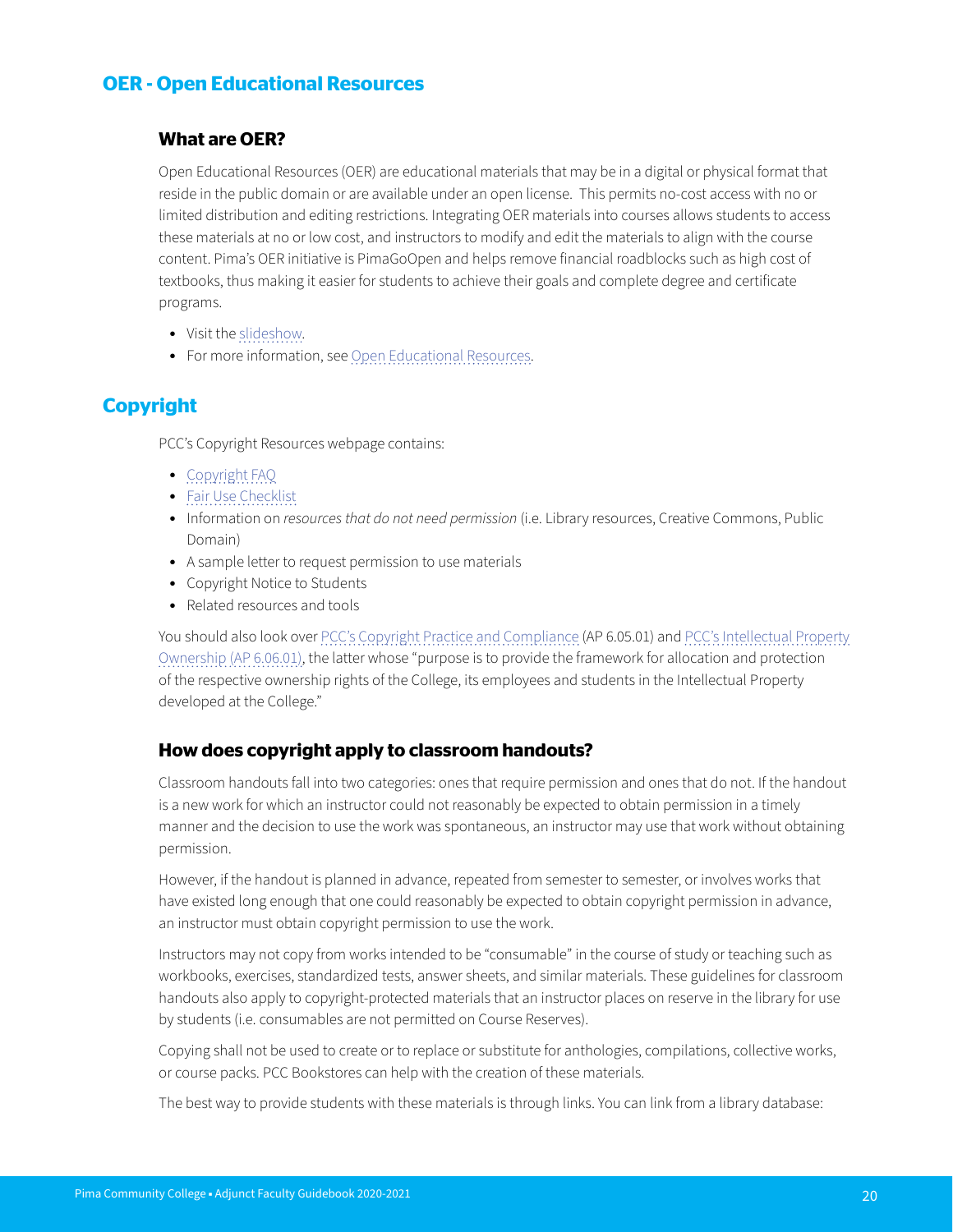<span id="page-20-0"></span>(use the PermaLink on the right side of the article) or link to the web. In using a link, you do not have to worry about creating a copy of a copyrighted material. (Note: if the material is ever removed, the link will go dead, so you will need to check your links periodically.) You can easily add links in D2L.

If you have questions on copyright, consult your [campus library](https://www.pima.edu/academics-programs/academic-support/library/contact-us.html) and talk to a Librarian.

# **What is Attendance?**

The U.S. Department of Education defines attendance:

- I. Attendance must be "academic attendance" or an "attendance at an academically-related activity." Examples included:
	- Physical class attendance where there is direct interaction between instructor and student
	- Submission of an academic assignment
	- **Examination, interactive tutorial, or computer-assisted instruction**
	- Study group assigned by the College
	- Participation in on-line discussion about academic matters
	- Contact with instructor to ask a question about an academic subject
- II. Logging into an on-line course is not considered academic attendance unless the student also participates in an academically-related course activity like those described above.
- III. Independent study, internships and self-paced courses that are financial aid eligible must also report attendance.

# **What is the non-attendance reporting period?**

Students who are not in attendance for a course during the first seven days of the course should be reported as never attended. The lack of attendance in the Attendance Tracking System will denote students as NA (not attending) and the College will drop students from the course.

# **Why do we need to report non-attending students?**

- The student may receive financial aid that he/she is not entitled to receive and he/she must find a way to repay the College and/or the U.S. Department of Education. This is very difficult for our students and can lead to a hold on their account which prevents continuation of their education at the College.
- Placing the College at risk could result in a loss of accreditation and/or loss of Title IV Eligibility to grant Federal Financial Aid.
- Late reporting of student status, i.e. non-attendance can result in the requirement of returning funds to the Federal and/or State financial aid programs.

# **What are the consequences for faculty if they fail to report their students' non-attendance appropriately?**

The Vice President of Instruction and Academic Deans are notified when faculty do not report attendance.

# **What if a student attends class after being reported for non-attendance?**

Students who attend one or more class periods within the reporting period (but may or may not attend additional class periods) should NOT be reported as never attended. These students are considered Registered Not Attending (RN) and will automatically place an RN on the student's record. If the student starts attending again, mark him/her as *present* in Attendance Tracking and then his/her status will change back to registered.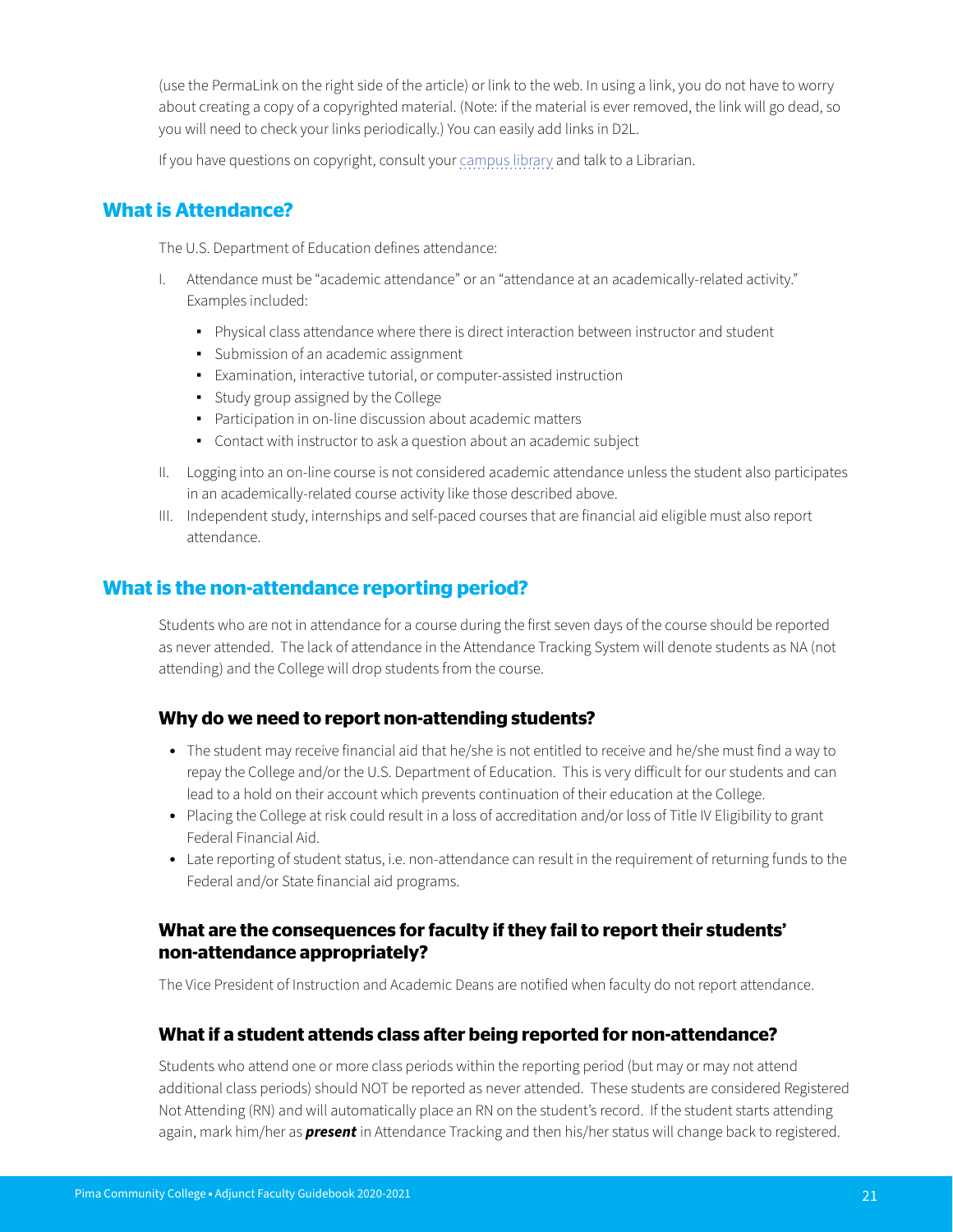# <span id="page-21-0"></span>**What if the student stops attending after the non-attendance reporting period?**

A student who attends one or more class periods within the reporting period but attends no other classes should NOT be reported as non-attending. However, a last date of attendance must be entered when inputting final grades. Final grades of "F" and "W" require input of the last date of attendance.

# **How do I use the Attendance Tracker?**

You need to log on to MyPima to use the Attendance Tracker. Please see screenshots below.

1. Log into MyPima, click the "Employee" tab and select "Teach" option.



2. At "Quick Link-Teach" section under "Attendance / Grades" choose "Attendance tracking" option.



# **45th Day Reporting**

The College 45th day reporting is mandatory and must be completed within a 7 day window through MyPima under Teach tab also available in the Quick Links section under the 45th Day Reporting link. See screenshots below.

Log into MyPima, click the "Employee" tab and select "Teach" option.

| <b>MyPima</b> |  |                              | Soarch Portal    |                     |                    |
|---------------|--|------------------------------|------------------|---------------------|--------------------|
|               |  | Home New Students Students - | <b>Employees</b> |                     | Library My Courses |
|               |  | Hame J. Emanyons J. Troch    | fimployees       |                     |                    |
|               |  |                              |                  | Teach <sup>-1</sup> |                    |

At "Quick Links – Teach" section under "Attendance/Grades" choose 45th Day Reporting option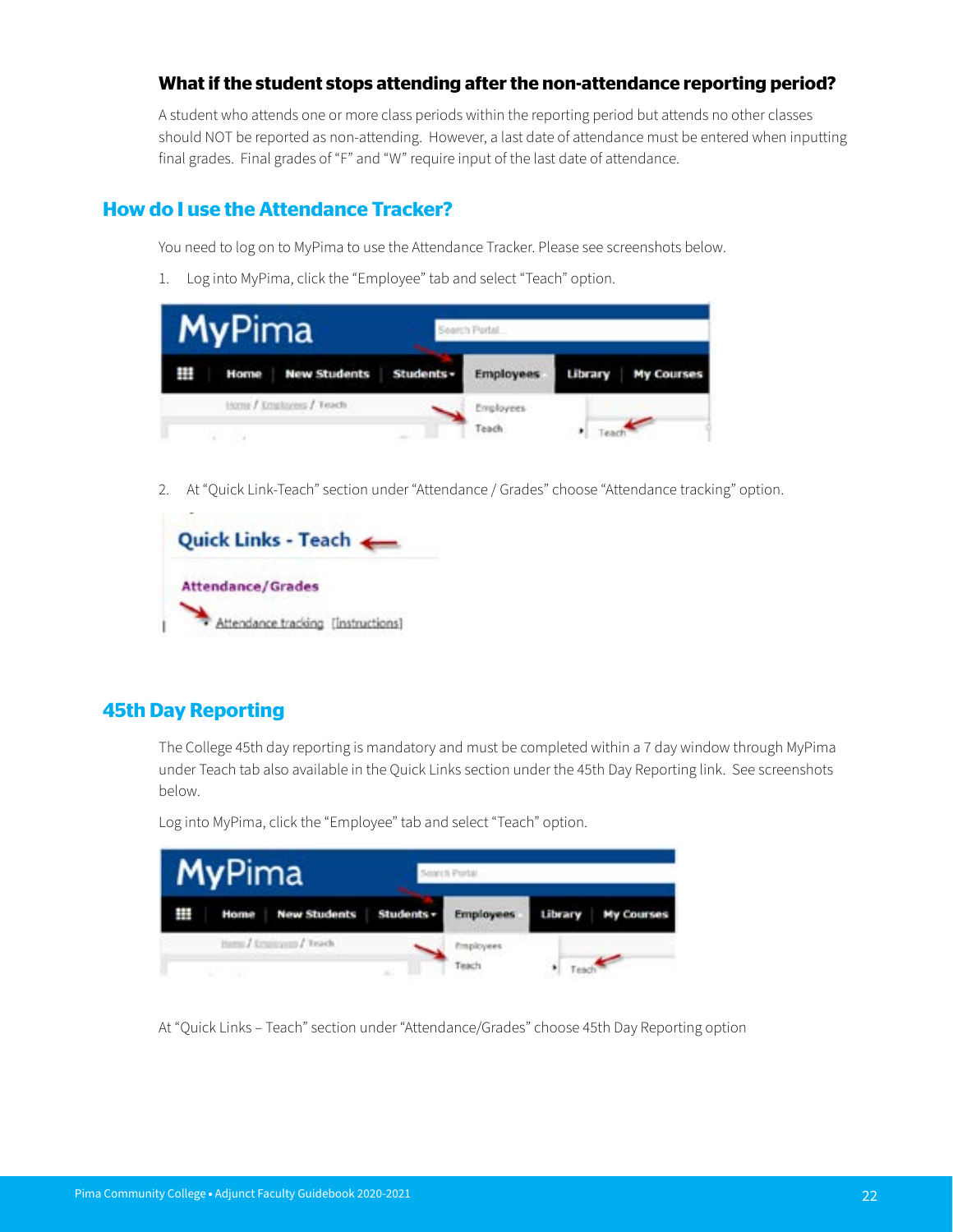<span id="page-22-0"></span>

45th Day Reporting (Instructions)

Important Instructions on how to complete 45th day reporting is also available in a link next to the 45th Day Reporting Link. Please read these instructions prior to beginning your 45th day reporting process. Instructors will be notified prior to the 45th day reminding them when to begin reporting and the deadline to complete this process. Adherence to this deadline is important as this is when the College will gather all enrollment data and is reported to the state. Final grading will not be available during 45th day reporting. Students not participating in classes as of the 45th day should be withdrawn by Faculty members at this time. Questions or concerns about withdrawing a student at 45th day please ask your Supervising Administrator.

# **Classroom Management and Maintaining the Emotional Climate of The Classroom**

Both the instructor and the students contribute to the atmosphere of the classroom. It is the instructor's responsibility to maintain the class in an orderly fashion and to make the course worthwhile. It is the student's responsibility to learn, to meet schedules, and to turn in required projects and papers.

Any problems should be approached in a matter-of-fact, rational manner and in a spirit of mutual respect. See the [Student Rights and Responsibilities](https://pima.edu/student-resources/student-policies-complaints/docs/Academic-Integrity-Code.pdf) information.

If problems persist, you may also discuss the situation with your department chair or supervising administrator.

#### **Class Breaks**

Instructors are to allow a ten-minute break period for every 100 minutes of class time. These breaks are scheduled at the discretion of the instructors with the consideration of student motivation, safety and subject continuity.

# **Tips For Lesser Misconduct**

Instructors have the authority and responsibility to maintain an orderly educational environment, and as such are expected to handle cases of *lesser misconduct* before a student is referred to the formal code of conduct process. *Lesser misconduct* is defined in the Code of Conduct as "any…violation that does not rise to the level of a major violation and warrants a student receiving an educational measure, rather than a disciplinary sanction." With the exception of threatening behavior, please follow these steps to handle disruptive students:

**Model Emotions and Moods Conducive To Learning –** By showing concern for students, being positive and friendly, having confidence and relaying enthusiasm for course content, making eye contact, using language low in threats that instead validates their worth, we can see students reflect similar behaviors, as they catch on to how this emotional disposition in the class setting helps us all learn better together. Your professionalism and humanity can affect students' experience of the course and their achievement outcomes.

**Clarity in Expectations –** Make sure your syllabus outlines appropriate communication and behavior in the classroom, assignments, emails, D2L, office hours, and phone calls. If you clearly define your expectations, you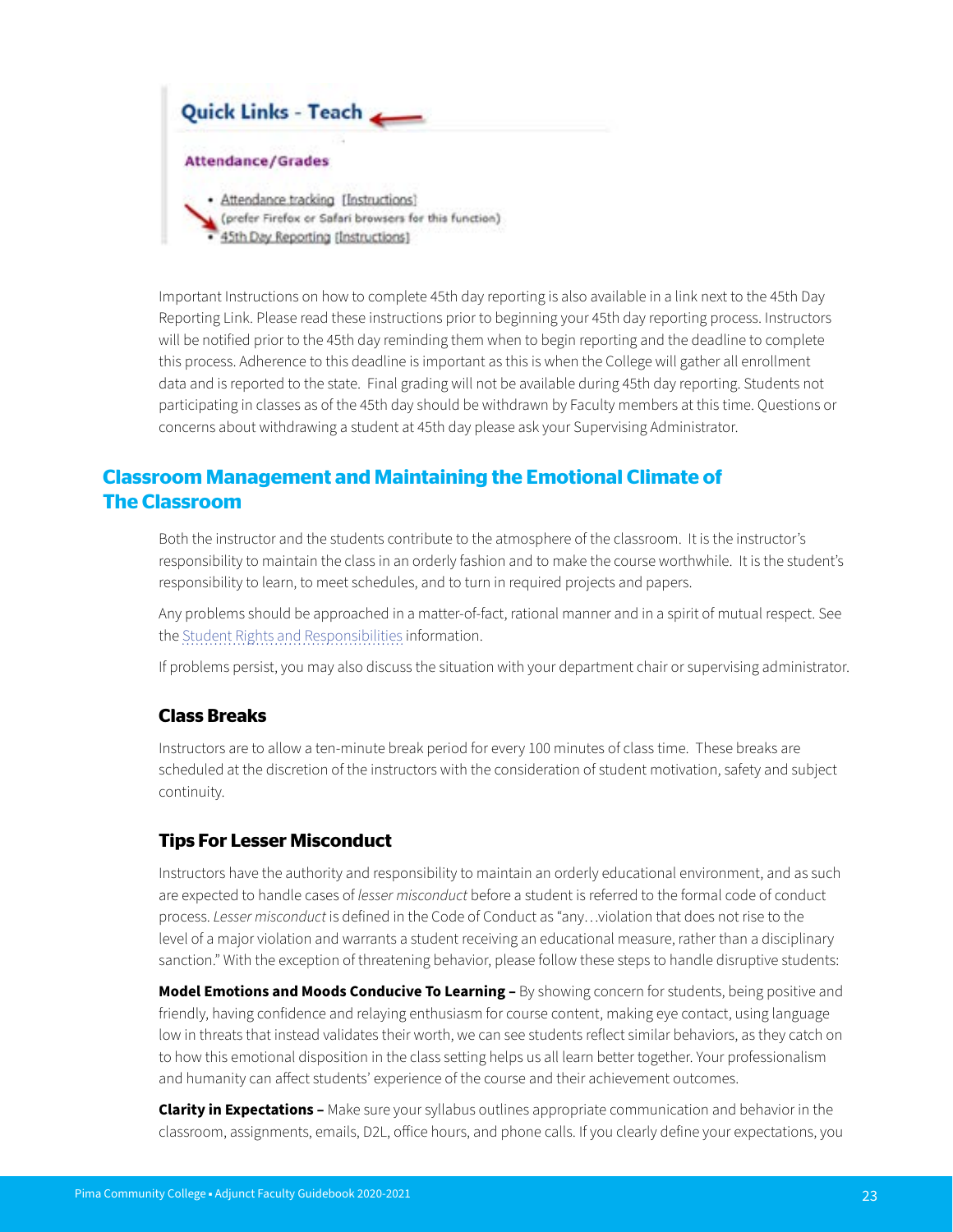<span id="page-23-0"></span>can refer back to the syllabus when disruptions arise. Don't skip this step! It may also be helpful to review your expectations for appropriate communication and behavior at the beginning of the semester.

**Consistency in Reactions –** There is no one-size-fits-all way to deal with disruptive behavior; the severity of the disruption will dictate your response. However, be as consistent as you can. Apply the same behavioral expectations to all students.

**Courtesy and Fairness –** Remember that most of the time, a student's disruptive behavior is not personal. When talking to a student about their behavior try to remain calm, and when appropriate listen to the student so they can explain themselves thoroughly. Try to remain objective and unemotional. Much of the time, an angry or emotional person just wants to be heard, and will calm down if they are listened to. *This does not apply to situations where you feel unsafe, feel as though other students are unsafe, or if the student is using abusive language. It is okay to dismiss a student from your class for the day. Please see* [PCC Student Code of](https://pima.edu/student-resources/student-policies-complaints/docs/Student-Code-of-Conduct.pdf)  [Conduct](https://pima.edu/student-resources/student-policies-complaints/docs/Student-Code-of-Conduct.pdf) , Section VII, for detailed information regarding dismissing the student for the remainder of a class period.

**Progressive Discipline –** In less serious cases, give students the opportunity to learn from the consequences of their behavior. *Example: you have a student who wants to argue when he doesn't agree with something you or another student has said. Rather than be drawn into arguing with him, you could start by giving a general*  reminder to the class to be respectful of what others say (use your syllabus to detail this out). If the student persists, you could say something directly to him or ask him to remain after class is dismissed. Detail exactly what *you expect, and give examples of respectful* communication. If it continues, depending on the severity, you can try these steps again. Familiarize yourself with the information and procedures in the [PCC Student Code of](https://www.pima.edu/faculty-staff/pimanews/)  [Conduct](https://www.pima.edu/faculty-staff/pimanews/) regarding lesser misconduct, dismissing a student for the day, and educational measures that can be applied by faculty in issues of lesser misconduct.

If the behavior is severe, affects other students' comfort and safety, is persistent and/or escalates, file a formal code of conduct incident report. [Incident Report Form](https://docs.google.com/forms/d/e/1FAIpQLSd81LRfiq1NsizyEqituJMhCAwASZ9Ayo_psq2qvSGNMv1M9g/viewform)

If you have additional questions regarding Title IX and student conduct, please contact:

#### **Diane Deskin**

- Advanced Program Manager
- Title IX and Student Conduct
- [sddeskin@pima.edu](mailto:sddeskin@pima.edu)
- 520-206-7120

#### **Staci Shea**

- Assistant Program Manager
- Title IX and Student Conduct
- [sshea1@pima.edu](mailto:sshea1@pima.edu)
- 520-206-7028

# **Measuring Student Performance**

#### **Individual Grades**

The instructor will determine a grade for each student at the end of each semester. A number of techniques can be used to arrive at this final grade and may combine several of these to gain an overall view of the capabilities of the student:

- Participation and completion of class work
- Completion of any work assigned as homework
- Response on scheduled or unscheduled quizzes periodically through the course
- Midterm and/or final examination to test accumulated information
- Special presentations or reports given to the class
- Preparation of papers on topics relevant to class work
- Course projects designed to reflect areas studied during the semester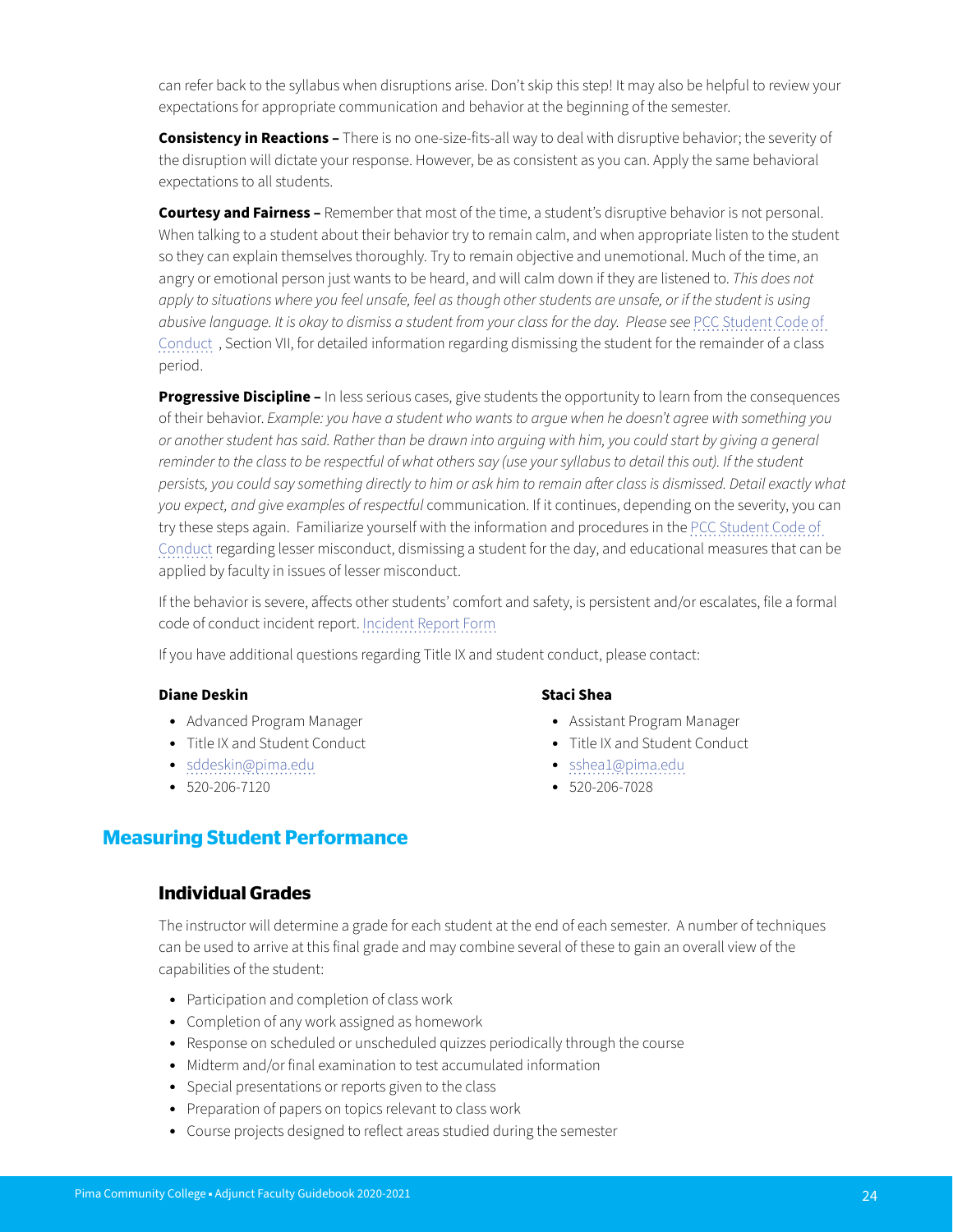# <span id="page-24-0"></span>**Student Learning Outcomes (SLOs)**

In addition to individual grades, Adjunct Faculty will also complete Course Learning Outcomes (CLO) at the end of every semester for each course. This is an assessment of the most important knowledge and skills students are expected to have upon completing a specific course, or courses within a program or discipline.

The SLO assessment process is based on a faculty-driven continuous improvement model. In this process, faculty members collect assessment data/information on specific outcomes, determine ways to improve on the achievement of those outcomes, implement improvements where necessary, and then continue to assess their students' performance on the assessed outcomes.

As part of this process, all faculty members report assessment results in the MyPima Faculty SLO Interface for Course Learning Outcomes (CLO). Reporting of Program Learning Outcomes (PLO) and General Education Learning Outcomes (GELO) will be determined by your department head/discipline coordinator.

Additional reporting of Program Learning Outcomes (PLO) and General Education Learning Outcomes (GELO) for your discipline will be determined by your department head and/or discipline coordinator.

To access eLumen, log in to MyPima. There, you can add the eLumen icon to your LaunchPad. Or, go to the MyPima Teach page and click on the link for [Faculty SLO Interface](https://pccassessment.elumenapp.com/) (eLumen):



# **Grading System**

Grades at Pima Community College are recorded at the end of each session according to the following system:

- **A**—Superior (4 grade points per credit hour)
- **B**—Above Average (3 grade points per credit hour)
- **C**—Average (2 grade points per credit hour)
- **D**—Below Average (1 grade points per credit hour)
- **F**—Failure (0 grade points per credit hour)

**RN**—Registered Non- Attending, will be placed in student's record automatically after 10 calendar days, when the Last date of Attendance has not been updated, not including holidays. This may jeopardize students' financial aid or veterans benefits.

**W**—A student may withdraw from the class by the Official Withdraw date and a grade of "W" will be recorded on the transcript. It is strongly recommended that students speak with a financial aid staff member before deciding if a "W" is the grade that best suits their needs and goals. Dropping or withdrawing a student from class could impact the student's future as it is important to consider how the decrease in credits will affect financial aid or scholarships.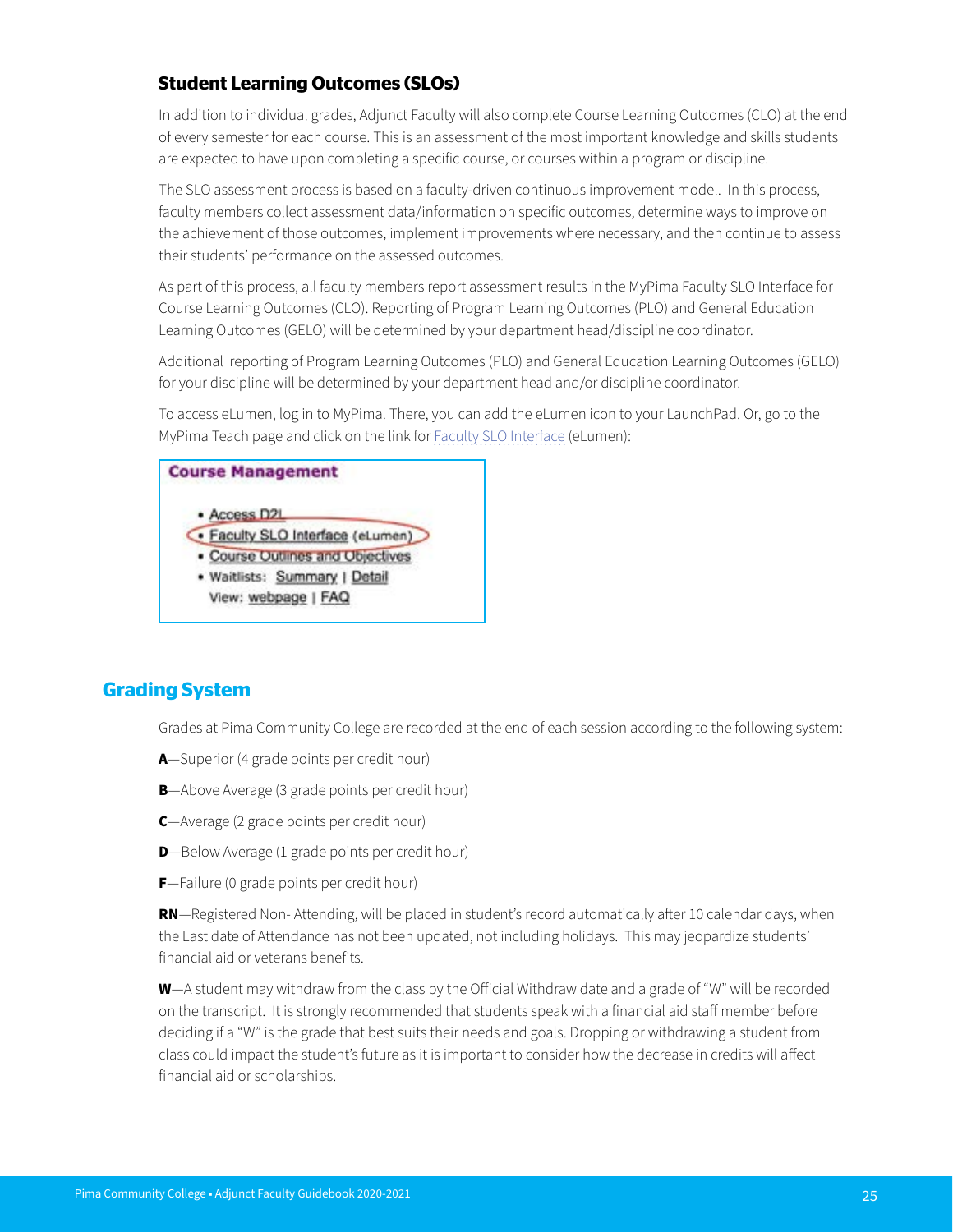<span id="page-25-0"></span>**I**— Incomplete—A record of Incomplete as a grade will be made at the student's request and the instructor's option. A student receiving a grade of "I" will be provided with a standard form specifying the work necessary for completion of the course. After the student completes the work, or after the "I" deadline set by the instructor, the instructor submits a Change of Grade form to the campus Student Services Center. If no change of Grade form is submitted within a year, the "I" will be automatically changed to "F."

**AU**—Audit Grades—To audit a class means to enroll in and to attend a class without working for or expecting to receive credit. The symbol for audit, AU, appears on the class enrollment list by the student's name. Students auditing a class must register by the beginning of the class and must receive the written permission of the instructor. Courses audited after fall 2013 will not appear on your transcript.

**P**—Pass = C or better without grade differentiation ordinarily indicated by the College grading system. A "D" grade may be given at the student's request and the instructor's option.

**X**—Credit by Exam. An X placed next to a grade (i.e. XA) indicates the grade was earned through the successful completion of a proficiency test/exam.

**NA**—Non-Attendance (A pseudo grade used for reporting purposes only, not included in student's academic history) "NA" indicates that a student was registered for the course, but never engaged in the course by the drop deadline. This grade will have the effect of dropping the student from the course and causing a recalculation of the student enrolled credit hours. This grade is not included in the grade point average or completion rate computations nor will it be recorded on a student's transcript. No last date of attendance should be posted in attendance tracker for those students who are given "NA" grades. Students will be notified via their Pima email of the NA drop.

**IP**—In Progress Work in progress in open entry/open exit course. A record of IP (in progress) as a grade will be made when a student is making satisfactory progress in a course that crosses sections in start and end dates. At the specified end date of the courses, the student will be assigned a grade of 'A," 'B,' 'C,' 'D,' 'F,' 'I,' 'P,' or 'W.'

# **Incomplete/Change of Grade**

For each student receiving a grade of "Incomplete," the instructor must complete the Notification of Incomplete Grade Status form. It is a link found at the top of the final grade submission form: download, complete, and submit it to the office of the Supervising Administrator/Dean or by contacting the [Faculty Services and](https://sites.google.com/pima.edu/facultyservices)  [Resource Center](https://sites.google.com/pima.edu/facultyservices).

Incompletes are not given in lieu of 'F' grade. Students have one (1) year to complete an "Incomplete." If a student completes the course work the instructor must complete a Change of Grade form, which is submitted to the office of the Supervising Administrator.

# **Adding/Dropping Classes**

- Add/Drop dates are posted on the College website [here](https://www.pima.edu/academics-programs/register-for-classes/drop-add-withdraw.html).
- On or before the add/drop date, students can make schedule changes through MyPima, or by using a Registration transaction form.
- After the add/drop date, or if the class requires special permission, students must fill out a Registration Transaction form and obtain the instructor's signature.
- Registration Transaction forms are available on-line or at any College Student Services Centers. See the copy of the [Registration Transaction form](https://pima.edu/academics-programs/register-for-classes/docs/registration-transaction-faculty-prerequisite-form.pdf) or further details.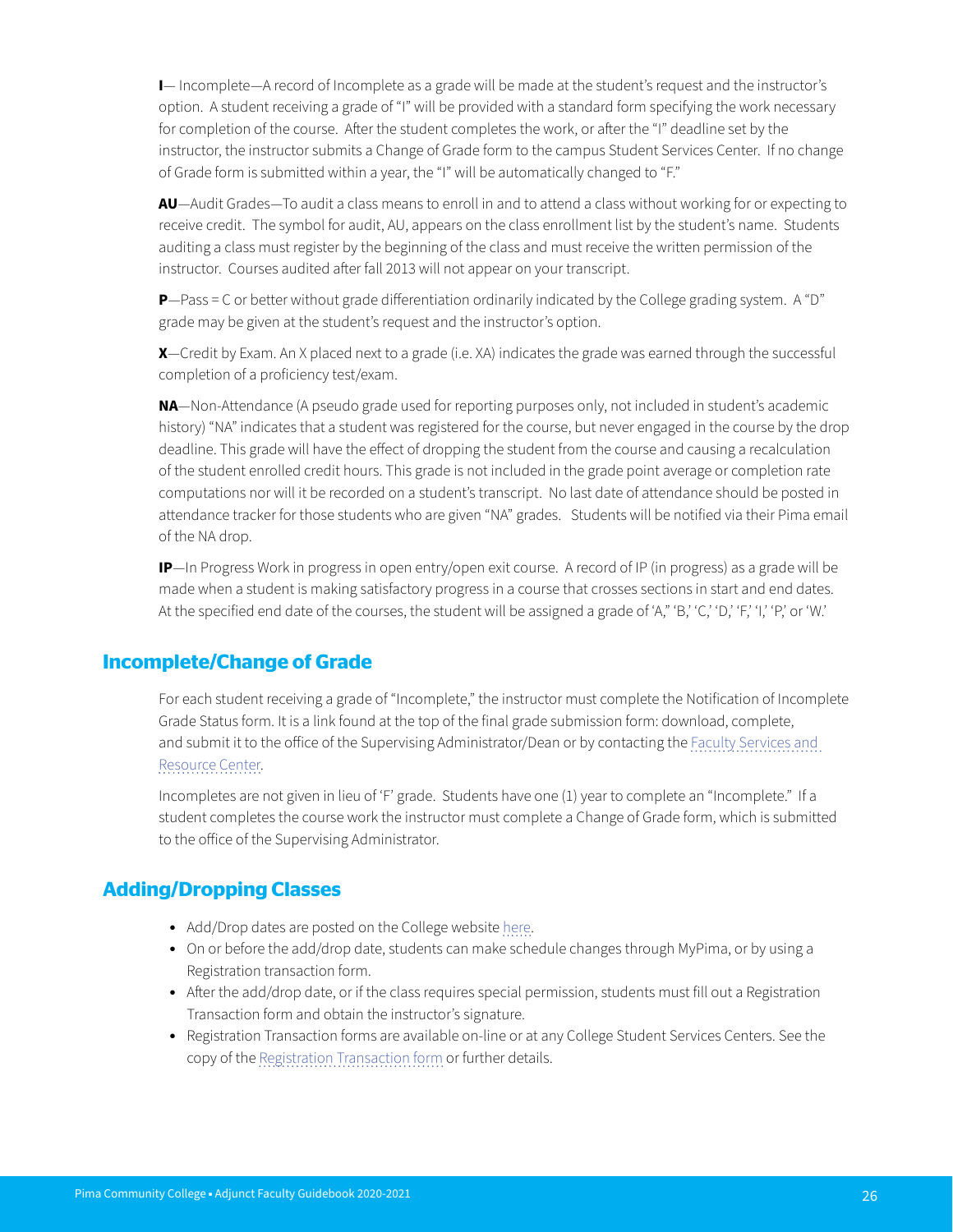# <span id="page-26-0"></span>**Final Grade Submission**

In addition to grades being accessible in D2L throughout your course, final grades must be recorded in the grade rosters for each class at the end of every semester. Grade rosters are available on-line through MyPima under the Teach tab > Quick Links > Final Grade Submission. Grade rosters include names of those students who have registered for the class. Those students whose names do not appear on the grade roster will not receive a grade for the class. Grades must be submitted by the stated deadline.

Student grades are not to be posted in any public manner, over the phone, over email, or to anyone other than the student. The instructor can only give grades to individual students in person and by inputting the grade online in the appropriate manner by the deadline (so students may access their results directly). Any deviation from this method of delivery of grades to students may involve a violation of the Family Education Rights and Privacy Act (FERPA). To submit final grades, see the following screenshots.

Log into MyPima, click the "Employee" tab and select "Teach" option.



At "Quick Links – Teach" section under Attendance/Grades, choose "Final Grade Submission" option. Full instructions are located there as well.



#### **Attendance/Grades**

- · Attendance tracking [Instructions] (prefer Firefox or Safari browsers for this function)
- . 45th Day Reporting [Instructions]
- Banner Online
- **Final Grade Submission [Instructions]**

Please do not ask students to call the District Enrollment Services & Registrar office to obtain course grades, since release of this information over the telephone is not authorized. Grades reports are not mailed to students. Students may view their final grades once posted and rolled into academic history through their MyPima student accounts.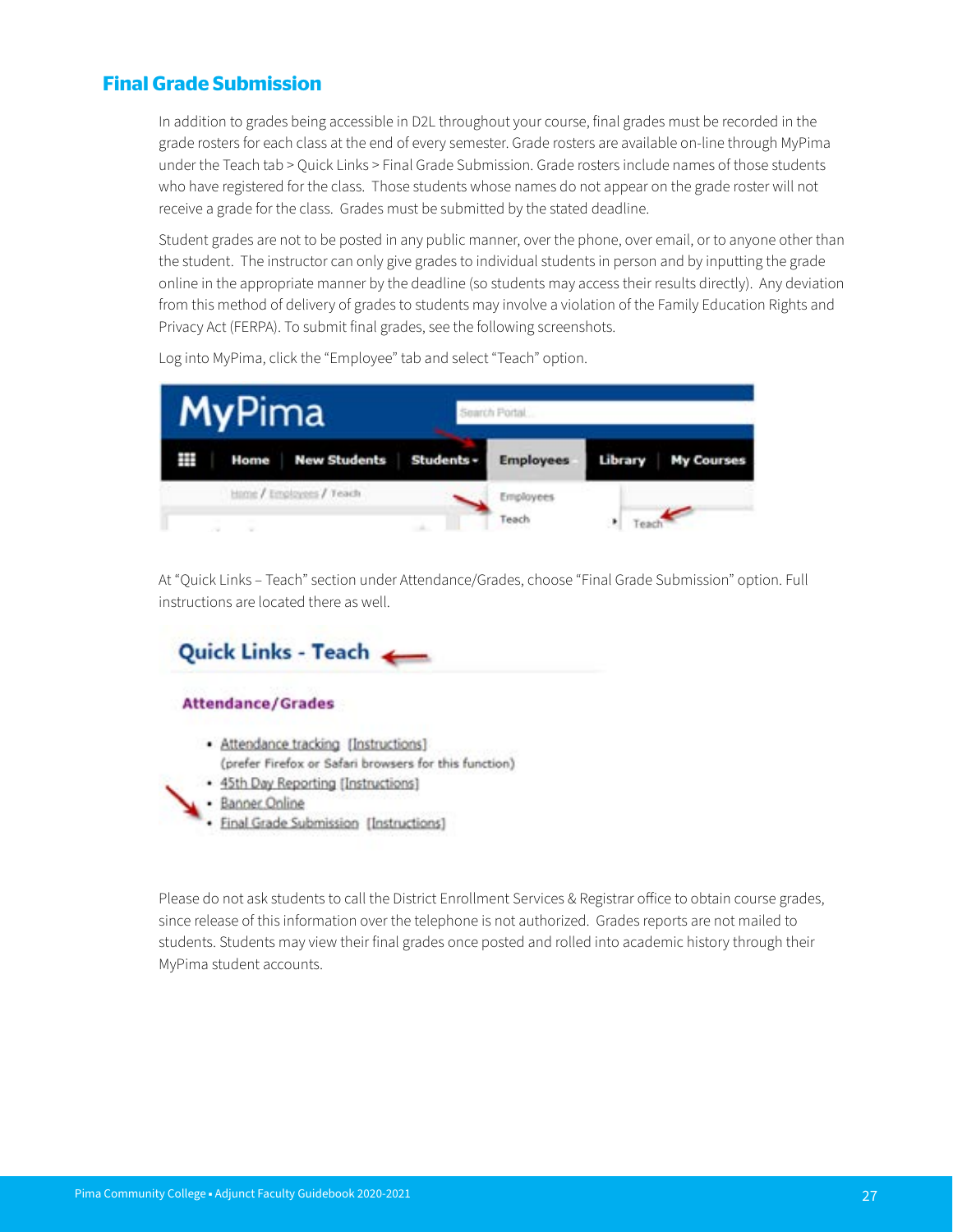# <span id="page-27-0"></span>**Gradebooks and eLumen**

Regardless of in-person or virtual teaching, all faculty must:

- fully utilize the gradebook in D2L for all courses (all modalities)
- upload an accessible syllabus to D2L shells for all courses

The adoption of the D2L gradebook in face-to-face courses is required, in part, to better facilitate student success by providing a consistent way for them to access grade information in real time, as their grade is progressing, across all courses. Research shows that students overwhelmingly want and benefit academically from being able to monitor their classroom performance through accessing online gradebooks (*Geddes, 2009*). This practice also helps support HLC accreditation standards by providing like practices to students in all course modalities.

Anyone utilizing external gradebooks of any kind must convert to the D2L gradebook. Some publisher gradebooks can be "pushed" to D2L. Your efforts toward the adoption of the D2L gradebook for all courses also supports the eLumen assessment integration. All assessment data is required to be recorded in eLumen.

Many resources are available to assist faculty with this work:

- [CLT Custom Training Request Form:](https://docs.google.com/forms/d/e/1FAIpQLSd8H361-VFjhtQFqECpDj4uYF0l9-vUqrN66syjC7f8fg_X5Q/viewform) Click on the underlined link to request group training. You may also contact the Center for Learning Technology (CLT) Faculty Trainer, Reed Dickson, at 520-206-2386 or [rdickson1@pima.edu.](mailto:rdickson1@pima.edu)
- Pre-Recorded Webinar Training Sessions in D2L Subscription Training
	- Beginning Grades (36 minutes)
	- **•** Intermediate Grades (18 minutes)
	- Advanced Grades (27 minutes)
- *For instructions to access the Subscription Training, click* [here](https://docs.google.com/document/d/1XQI2cc6J5zXZdv18WmoCjxb8i9qHryY6LYvc9cSDaA0/edit?usp=sharing)
- Subscription Training Live Webinars: See calendar within Subscription Training
- [Gradebook FAQ:](http://cc.pima.edu/~d2lfaculty/01brightspace-resources/grades-settings-faq.html) Click on the underlined link to the FAQs. This document includes information on how to set up the D2L gradebook so that it also provides a letter grade.
- D2L Instructional Designers deployed to campuses.
- Need training? Please contact Academic Quality Improvement at [pcc-aqi@pima.edu.](mailto:pcc-aqi@pima.edu)
- Should you have any questions on the eLumen assessment integration, please contact Wendy Weeks at [wweeks@pima.edu](mailto:wweeks@pima.edu).
- For questions about the D2L gradebook/syllabus initiative and D2L training opportunities, please contact Reed Dickson at [rdickson1@pima.edu](https://www.pima.edu/faculty-staff/pimanews/) or 520-206-6596.

#### **Gradebooks in D2L Brightspace**

All faculty members are required to maintain an up-to-date gradebook in D2L Brightspace. **It is important for faculty members to enter "0" for any assignments students do not complete so that final calculated grades are accurate. Missing assignments that are not given a "0" will not be reflected in the final grade, as final grades will not assume a missing entry is a "0", and so final grades will not reflect it and instead will convey a higher grade. The student then might not know they are missing an assignment.** 

Regarding final grade submissions, detailed information should be provided to you by your supervisor or Department Head towards the end of the semester. Also, please see the [Grades](https://documentation.brightspace.com/EN/semester_start/-/instructor/faq_grades.htm?tocpath=Getting%20Started%7CInstructor%20FAQ%7CGrades%7C_____0) information and the [Grades](https://www.youtube.com/watch?v=_3pckzsJeJ4&list=PLxHabmZzFY6leyLzxIqHyxTqSEKyVxzoN) collection of YouTube videos provided by D2L Brightspace.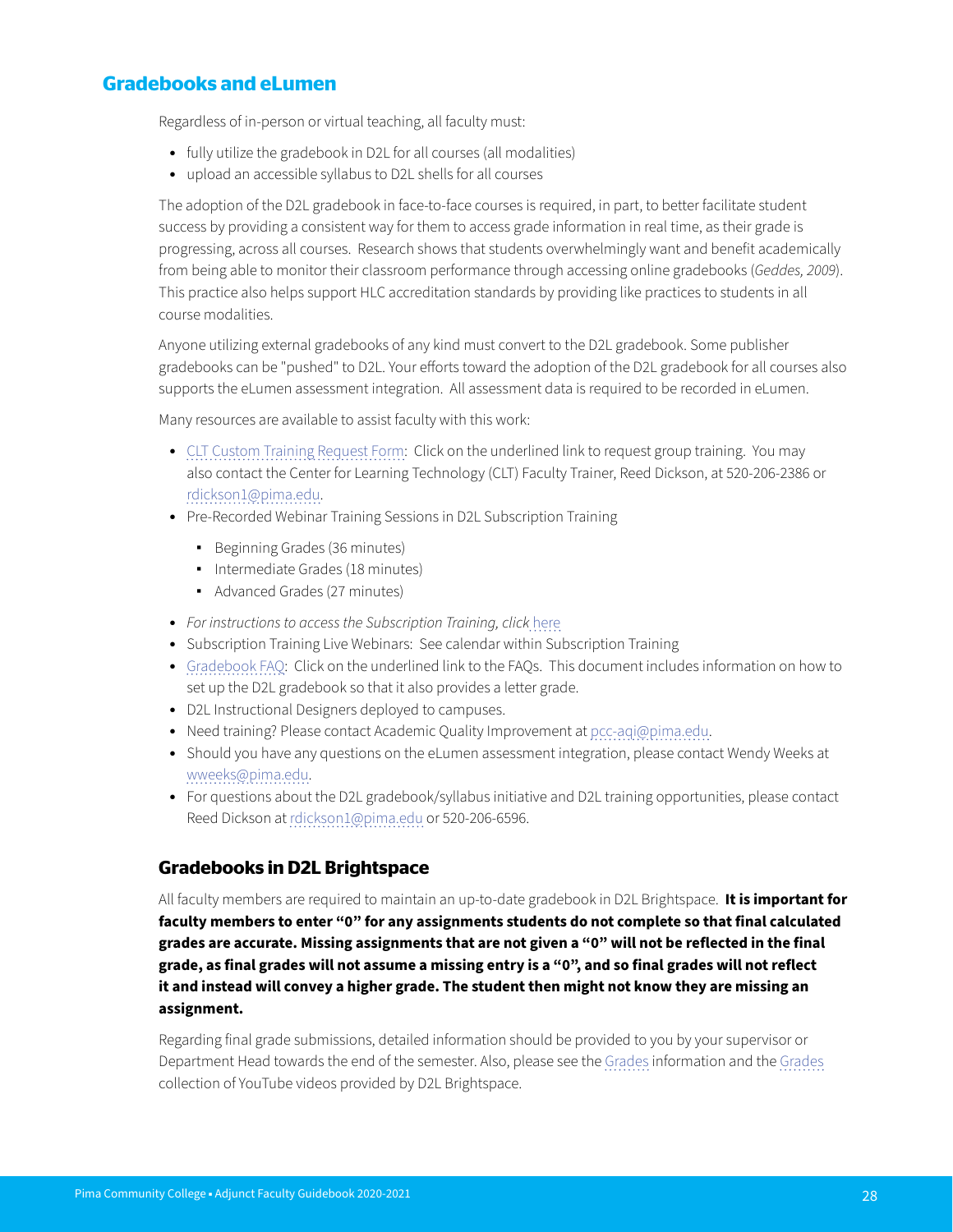#### <span id="page-28-0"></span>**Weighted System or Points System?**

Here is a [link](https://drive.google.com/open?id=1zG3m0I72VtWEBBgOFTfuddq-qYAB8Pyx) to some information regarding decisions to be made when setting up your gradebook. A weighted system allows you to create a gradebook that is controlled by the percentage of each item. A points system allows you to create a gradebook that is controlled by the points given to each item. Neither system is better; they are just different.

#### **Building a Weighted Gradebook in D2L**

Click on this [link](https://drive.google.com/open?id=1eXd86VB_aQo8mxnyhIFbzlSEqszG-1f3kfS3CRBIcDo) to access the step-by-step instructions for building a *weighted* gradebook in D2L.

# **Planned and Unplanned Absences**

If an adjunct faculty member is unable to attend a class:

- Contact the Department Head if help is needed in securing a substitute and/or to alert them to the temporary change in instructor. All substitutes must be current Pima instructors/ faculty members.
- Email/submit a class plan and instructions to the substitute, or whoever will be facilitating the change in instruction.
- The faculty member should also email students if possible.
- Fill out a Web Time Entry Timesheet to reflect your absences.
- The class will be canceled if the absence occurs without proper warning and/or a substitute is not available. Call the [Faculty Services and Resource Center](https://sites.google.com/pima.edu/facultyservices) so they can post a sign on the classroom door for in-person classes, alerting students to the cancelation.

# **Absences From An Online Course**

If a faculty member teaching a PimaOnline course is unable to fulfill their online teaching obligations for more than 48 hours on consecutive business days (excluding holidays), they must contact their Department Head to arrange coverage. Each absent day must be reported in Web Time Entry timesheets. For PimaOnline instructors, the Department Head will use the Class Absence/Sick Time Calculator to determine the amount of time to report. If the absence is for a sick leave qualifying reason and there is sufficient accrued sick leave, the earn code 'sick leave' should be used. Otherwise, the earn code 'class absence deduct' should be used.

# **Deductions for Absences & Substitute Payment**

Calculation of the pay amount for the substitute will vary depending on the class type. The formula is explained (on page 4) in th[e Faculty Compensation](https://www.pima.edu/faculty-staff/pimanews/) section of the Employee Handbook. **Note: For classes that are being taught virtually, we are still using the "face-to-face" calculation.**

# **Technical Support**

Tech support is available 24 hours/day 7 days/week. Faculty can call the IT Helpdesk at 520-206-4900.

# **D2L Resources**

#### **D2L Resources:**

- [PCC](https://meet.google.com/linkredirect?authuser=0&dest=https%3A%2F%2Fdocs.google.com%2Fdocument%2Fd%2F1F9YxCL9F6FyyjkKuQCHLx4QB1IB6Fd-fQMFaaBPjhYQ%2Fedit%3Fusp%3Dsharing) [D2L Brightspace Faculty](https://www.pima.edu/faculty-staff/pimanews/) Reference Guid[e](https://www.pima.edu/faculty-staff/pimanews/)
- [PCC Student Resource Guide for Online & Virtual Learning](https://docs.google.com/document/d/1EHzOOsyTJUdBFTob45lLvsWxIeHtoBn3Vc4d5e2ODgk/edit?usp=sharing)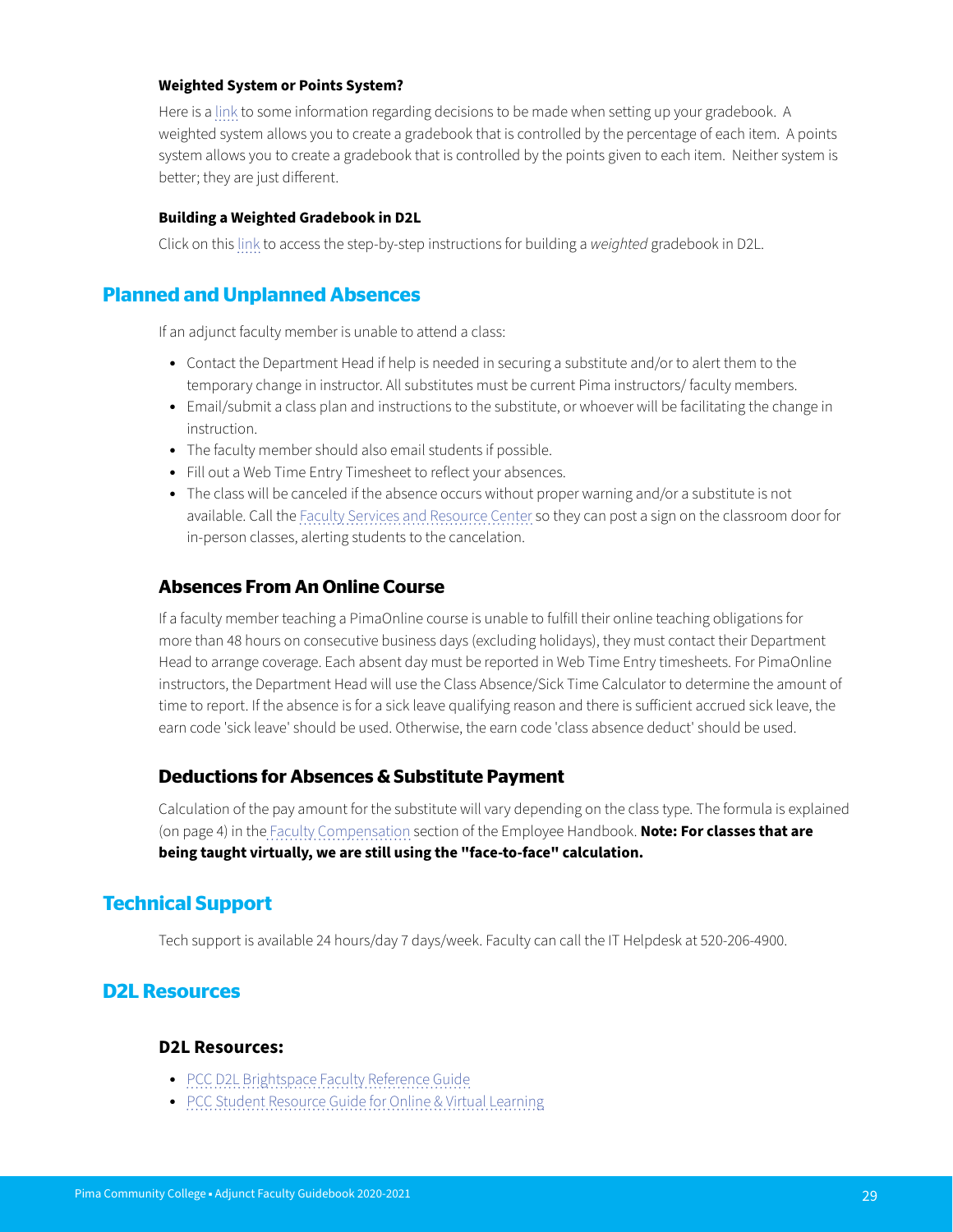# **D2L Technical Support 24/7**

For faculty and students to use 24 hours a day, 7 days a week:

- [D2L Technical Support,](https://community.brightspace.com/support/s/) includes assistance via email, live chat option, phone
- You can always call D2L for help (available 24/7): 1 (888) 772-0325

# **PimaOnline D2L Service Requests**

For faculty to use with PimaOnline-specific inquiries. [Service Requests](https://pima.teamdynamix.com/TDClient/1920/Portal/Home/) are submitted via the PCC IT Service Request link in MyPima. PimaOnline staff members respond to requests during normal business hours (M-F, 8am-5pm).

# **D2L Course Cloning**

All faculty members have access via D2L to Import, Export, or Copy Components (aka "clone") from one of their previous CRNs to their current CRNs. This practice of self-cloning their own courses is highly encouraged, as it allows faculty to clone the whole course or selected items. To self-clone a course, faculty may only copy into and out of courses in which they are listed as the Instructor of Record in Banner:

C. Log into D2L > click on the setting gear/wrench icon in the left hand upper corner > Import/Export/Copy Components.

#### **[Self-Cloning Resources](https://community.brightspace.com/support/s/article/000005887)**

- 1. [Brief instructional videos can be found here via D2L Brightspace link:](https://www.pima.edu/faculty-staff/pimanews/) 
	- [Import/Export/Copy Components](https://www.pima.edu/faculty-staff/pimanews/)
- 2. Links to written instructions:
	- [Cloning Whole Course](https://drive.google.com/file/d/1giyxQtNnRUTx6u_FQhfK5aIgMF-dSqLr/view?usp=sharing)
	- [Cloning Select Items](https://drive.google.com/file/d/1i9M-nOxbkcux9RXDsJ6L1vJk2ejXa7ad/view?usp=sharing)

#### **Cloning Assistance**

Please submit a [Service Request](https://www.pima.edu/faculty-staff/pimanews/) to PimaOnline for the following to:

- Clone the Course of another instructor
- Clone from the Master Course
- Clone from DEV Space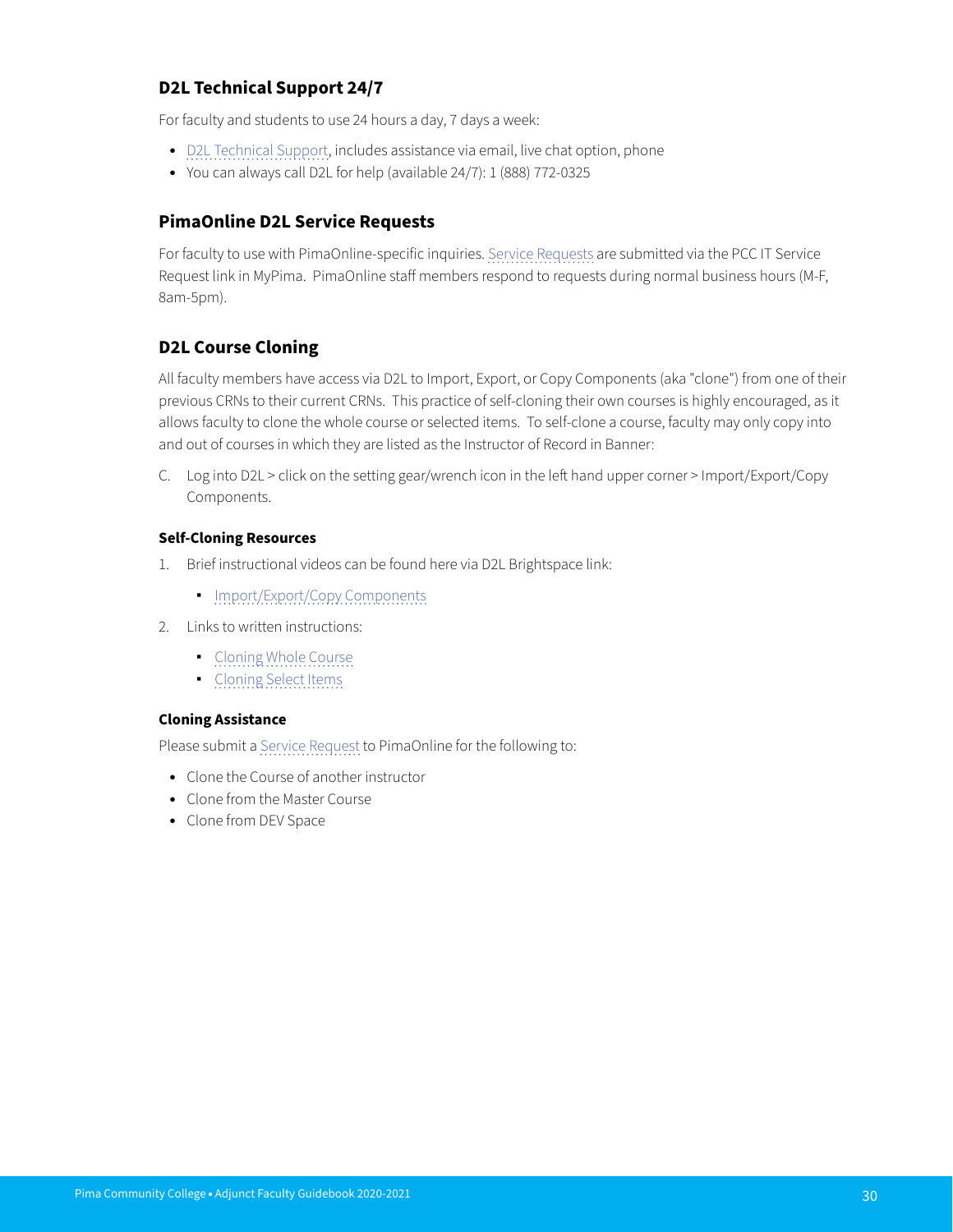# <span id="page-30-0"></span>**Student Resources & Community**

Student success depends on access to resources. As an adjunct faculty member, you can expect students to ask for academic advice as well as advice on personal problems. This section contains information about the resources available to students, so that you can learn about these services and refer students.

Each campus has a Student Development division which houses the [Student Services Center o](https://pima.edu/student-resources/advising/student-service-center-hours.html)r information area. Personnel in this area can answer questions and make referrals. Call 520-206-6408 or email virtualsupport@pima.edu.

# **Advising & Counseling**

Every student is assigned an advisor or counselor based on their course of study, unless they are not taking classes for a degree or certificate. However, every student is able to get help by visiting the student services center on campus or emailing questions through [Contact an Advisor.](https://www.pima.edu/student-resources/advising/contact-us.html)

Advisors and counselors can help with:

- Admission and Registration
- Transcripts and Transferring
- Choosing a Major
- Career Services
- Financial Aid
- Job and Internship Placement
- College Success
- Student Wellness Assistance Program
- Personal Challenges (Substance Abuse, Sexual Assault, Relationships, Anger, etc.)
- Crisis Support
- Referrals off campus for community services

You can learn more about these services by visiting the [Advising and Counseling](https://www.pima.edu/student-resources/advising/index) website.

# **Wellness**

- The on-campus [Eastside Health Clinic](https://pima.edu/student-resources/support-services/health-wellness-safety/east-side-health-clinic.html) is open to Pima students, staff, faculty, and the public. Sliding fees are available for those without insurance.
- [Dental Hygiene Clinic](https://pima.edu/student-resources/support-services/health-wellness-safety/dental-clinic.html) provides low-cost therapeutic and preventive services.
- [ULifeline](http://www.ulifeline.org/main/Home.html) is an online resource for information on suicide prevention, drugs and mental health.

# **Aztec Resource Center (ARC) and Food Pantry**

To learn effectively, students must have their basic needs met: food, clothing, shelter and safety. Some students have difficulty affording groceries or accessing sufficient and nutritious food to eat every day. Any PCC student facing food and/or hygiene insecurity can come to, or contact, the Aztec Resource Center (ARC) Food Pantry at the West Campus (phone: 520-206-6630) and Desert Vista Campus (phone: 520-206-5025).

In addition, the ARC has information about community services for housing and clothing resources in addition to local community food pantries and meal services.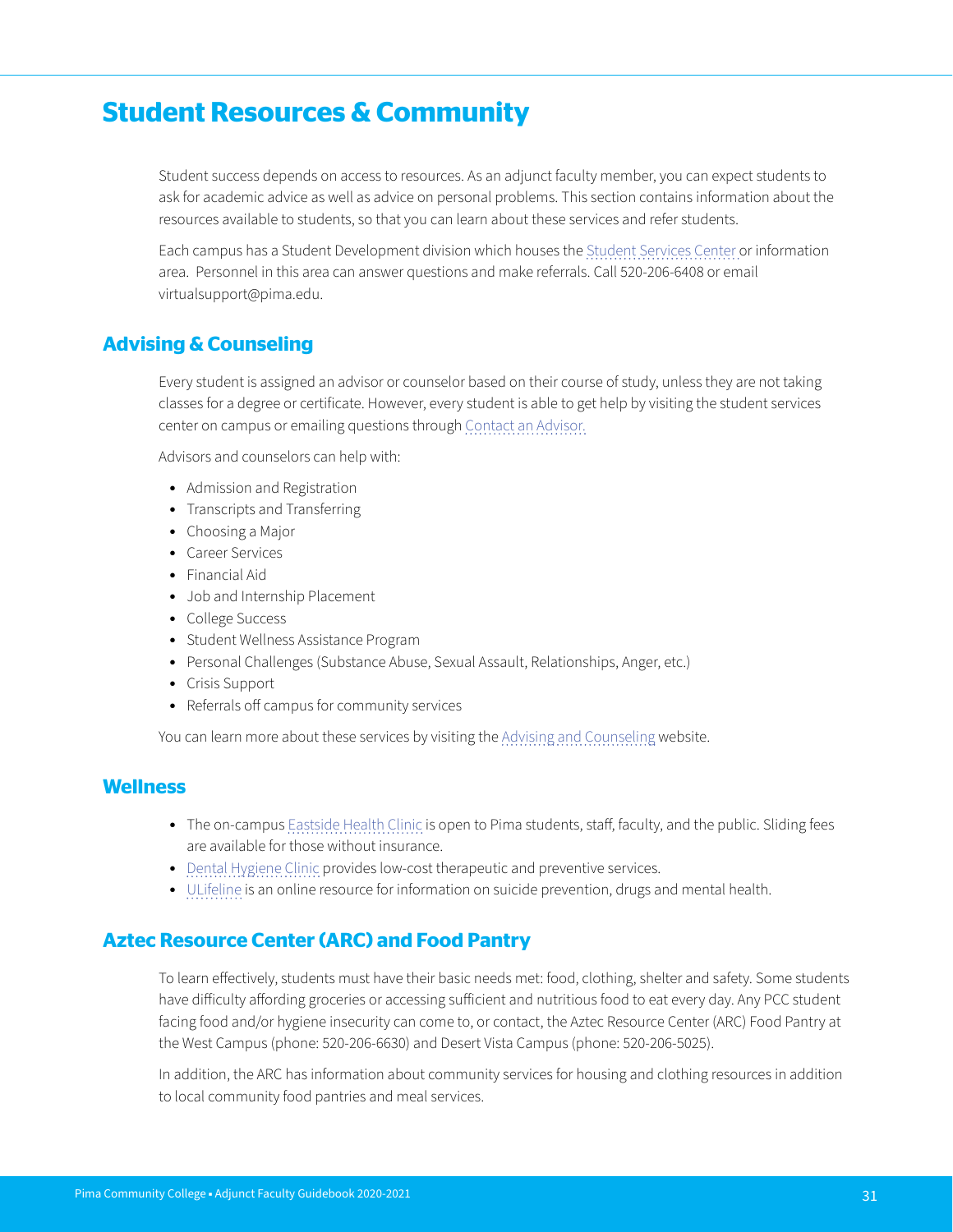# <span id="page-31-0"></span>**The Learning Centers**

Every student deserves a variety of academic support to assist them in achieving their educational goals. Normalize "asking for help" with students so they feel comfortable seeking free tutoring at any campus. It is also a great way to find a supportive community of fellow students who contribute to their academic success.

Students can set up live one-on-one or group appointments with Pima tutors now:

- Call to connect to Learning Center staff at (520) 206-4959.
- Email The Learning Center staff at: pcc-tutoring@pima.edu.
- Submit a tutoring [request online](https://tinyurl.com/PCCtutoring).
- Submit essays for review to writing tutors. Click on this [link](https://forms.gle/87cGfQiARuZMu6GW8), fill out the form, upload the paper for any class, and a PCC Writing Tutor will review the paper and return it with comments and suggestions within 48-hours.

This information can be found online:

- tutoring schedules are at [www.pima.edu/tutoring](http://www.pima.edu/tutoring)
- a tutoring widget in D2L for all courses
- on the D2L homepage under Virtual Student Support Services/Tutoring

For more information, contact Ed Gallagher, Program Manager for the Learning Centers: egallagher@pima.edu or (520) 206-2126.

# **Online Tutoring**

Online and distance students can find online tutoring (24/7) through NetTutor in most subjects. You can find the link within your D2L course home page or [here.](https://sites.google.com/pima.edu/d2ltutoringservices)

[Online study resources](https://pima.edu/academics-programs/academic-support/tutoring/online-tutoring-resources.html) are also available.

#### **Student Success Courses**

Student Success courses provide the skills students need for success in a college environment. [Counselors](https://pima.edu/student-resources/counseling/contact-us.html) can help find a course that is right for a student, such as "How to Study," "Making Career Choices," and "Adult College Re-Entry Skills."

### **Students Preferred Names**

The Registrar indicated that they are currently working on a process for students to update their preferred name through their MyPima. In the meantime, students looking to add a preferred name can complete the Change of Student Data Form. The student can then submit the form to the Registrar by either uploading it through their MyPima (Students > Register and Pay > Registrar File Upload Tool) or by emailing it directly to [registrar@pima.edu](mailto:registrar@pima.edu).

# **Student Code of Conduct**

Pima Community College Board of Governors adopted policy BP 3.31 Student Conduct and Ethics on December 21, 1988, and subsequent revision in 1995 and 2014. The [Student Code of Conduct](https://www.pima.edu/current-students/code-of-conduct/index.html) is available on the Pima website. The Student Code of Conduct provides students with information about his/her responsibilities as a student in regard to appropriate behavior and respect for others in the College community.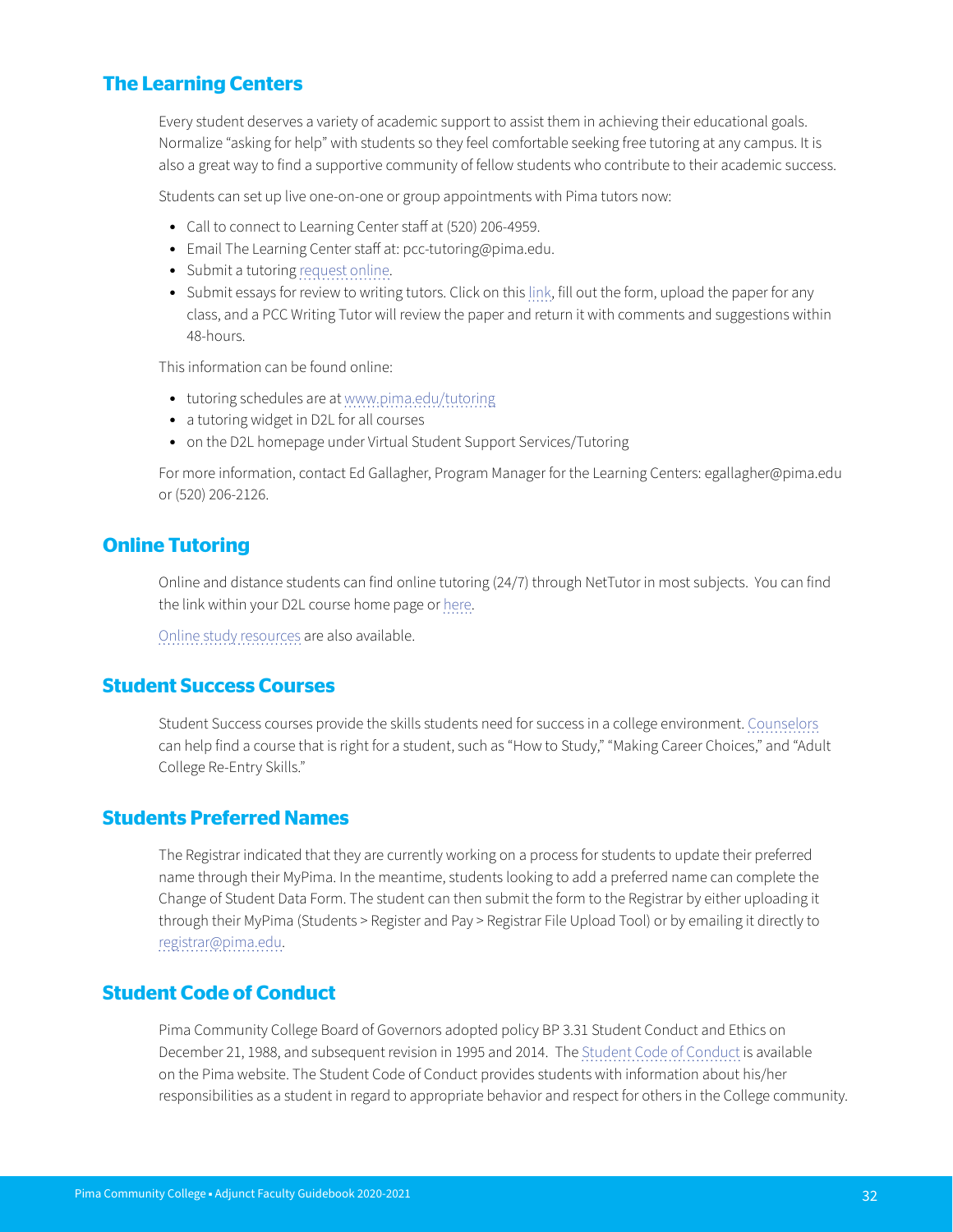<span id="page-32-0"></span>To report a possible Student Code of Conduct violation, complete an [Incident Report Form](http://www.pima.edu/current-students/code-of-conduct/docs/code-of-conduct-incident-report.docx) and submit it to the Advanced Program Manager, Diane Deskin: email [sddeskin@pima.edu](https://www.pima.edu/faculty-staff/pimanews/) or call 520-206-7120.

The Vice President of Student Affairs and Dean of Students should also have academic oversight of Student Code of Conduct violations.

# **Student Complaint Procedure Processes**

Pima Community College welcomes student opinions and feedback about our policies, programs, and services in order to make changes that contribute to their success, development, and goal attainment. For more information, see the [Code of Conduct](https://www.pima.edu/student-resources/student-policies-complaints/docs/Student-Code-of-Conduct.pdf).

In our goal to provide quality instruction and service, PCC provides students access to appropriate College staff and administration to resolve questions and concerns about staff, policies, procedures, or other actions or inactions of the College.

- 1. Students are strongly encouraged to resolve any concern by talking with the individual or faculty member and his/her/their supervisor if necessary.
- 2. If the student does not agree with the initial discussion and suggested resolution, he/she/they may file a formal complaint:
	- a. with the Office of Dispute Resolution
	- b. by using the online Student Complaint form

Students can follow the processes outlined on the [Complaint Process](https://www.pima.edu/student-resources/student-policies-complaints/complaint-processes/index.html)[es](https://www.pima.edu/faculty-staff/pimanews/) page to submit complaints.

# **Student Life**

Participating in activities outside of the classroom enhances the college experience. PCC Student Life provides many opportunities for students to get involved in activities that interest them and that would be valuable to their education. This includes Student Senate, Pima Leadership Institute, and various student clubs, as well as ongoing events, exhibits, and performances. Visit [Student Activities](https://www.instagram.com/pimastudentlife/), which provides links to [social media pages.](https://www.pima.edu/faculty-staff/pimanews/)

# **Specialized Programs**

Pima offers [specialized academic opportunities](https://pima.edu/academics-programs/specialized-programs/index.html) to learn that extend beyond traditional classrooms and boundaries.

Encourage students to apply for an [Honors Certificate](https://pima.edu/academics-programs/specialized-programs/honors-program/honors-contact-us.html) with these benefits:

- official PCC transcript contains "honors certificate" listing, which can open the door to future career and education opportunities after graduation
- faculty mentoring
- small class sizes
- help getting scholarships, awards, and recommendation letters
- leadership and community service opportunities
- flexibility to select honors courses that fit into their course of study
- help entering honors programs at four-year universities

Students interested in studying abroad (and scholarships for these programs) can find more information on the [Study Abroad Scholarships and Programs](https://pima.edu/academics-programs/specialized-programs/study-abroad/index.html) page.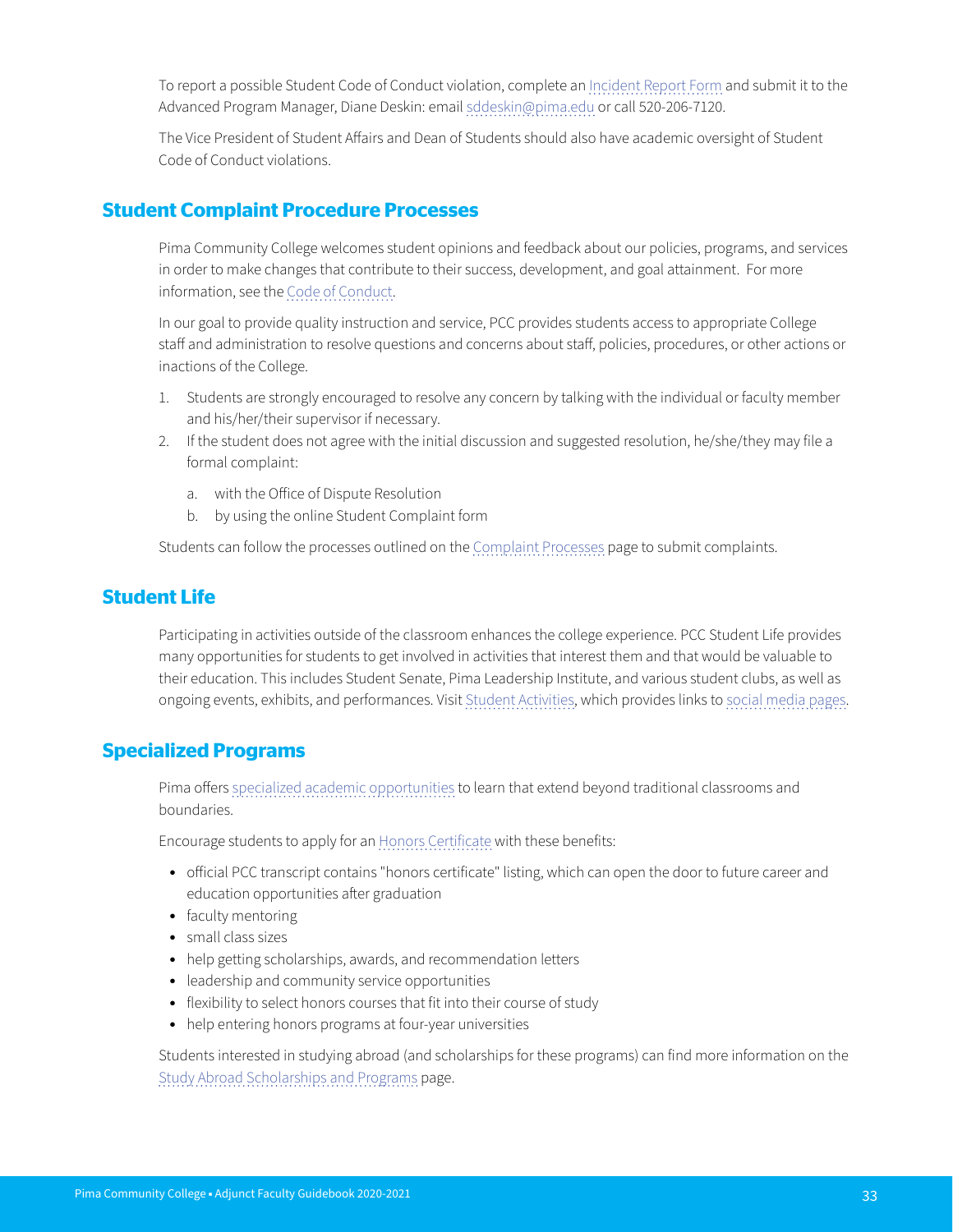# <span id="page-33-0"></span>**Access and Disability Resources**

PCC's office of [Access and Disability Resources \(ADR\) w](https://pima.edu/student-resources/adr/index)orks to promote equal access to the learning environment by collaborating with students, faculty, staff, and the community to promote equal access to College programming for students with disabilities.

ADR provides services, accommodations, and academic adjustments mandated by:

- Section 504 of the Rehabilitation Act (Section 504) (1973), the Americans with Disabilities Act (1990)(ADA).
- Americans with Disabilities Act (1990)(ADA).
- Americans with Disabilities Act Amendments Act (2008)(ADAAA).
- Accommodations related to pregnancy, in compliance with Title IX of the Education Amendments Act (Title IX)(1972).

ADR provides training to faculty and staff on using inclusive design principles for creating accessible materials and environments and inclusive teaching approaches for students with disabilities.

Students, faculty and staff members with disabilities can request training or installation of [access technology](https://www.pima.edu/student-resources/adr/access-technology.html).

ADR holds [virtual office drop-in hours](https://www.pima.edu/student-resources/adr/virtual-office-hours.html) where students, faculty, and staff can connect with staff members to answer questions.

#### **Approved Accommodations**

In order to maintain compliance with Section 504, ADA, ADAAA, and Title IX, instructors are required to provide approved accommodations as specified in the accommodation notice they receive from ADR.

If you are concerned about the reasonableness of an accommodation or the impact an accommodation may have on the fundamental requirements of the curriculum, contact the ADR program specialist identified in the accommodation notice. (Note: You must provide the accommodation as specified in the accommodation notice until the concern is resolved through the ADR office.)

# **Non-Approved Accommodations**

All accommodation requests based on disability made by students must be referred to the ADR office. Remember that Section 504, ADA and ADAAA may also cover students with certain medical, physical, or psychological / behavioral conditions.

If a student asks for an accommodation and you are not sure if the reason the student gives is covered by section 504, ADA, ADAAA, contact ADR for more guidance.

If a student makes a request for an accommodation based on a disability or other covered condition that has not been approved by ADR, the instructor is not obligated to honor the request, but should let the student know about ADR.

Students can [request accommodations](https://denali.accessiblelearning.com/PIMA/) at any time through the ADR office.

## **Referring Students**

Refer a student to ADR if a student discloses that they have a disability or a physical, medical, or psychological condition, or if a student makes a request for an accommodation based on disability or a physical, medical, psychological condition.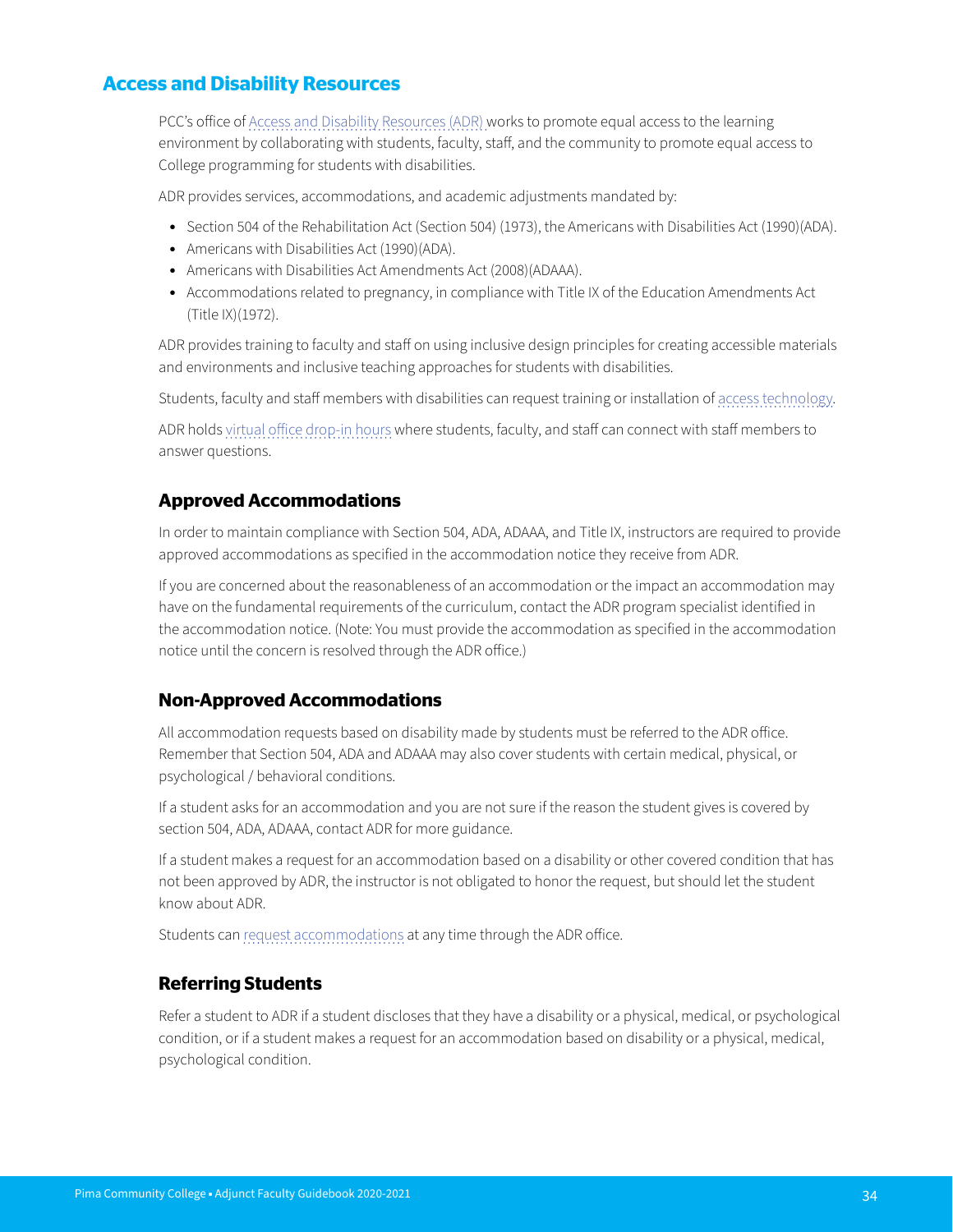<span id="page-34-0"></span>If you suspect a student has a disability or covered condition you may consult with an ADR specialist, but do not discuss a student's difficulties with the student in terms of disability unless the student discloses the disability themselves.

All discussions related to disability or a physical, medical, or psychological condition with the student should be conducted in an environment that provides confidentiality.

# **ADR Resources: Intranet**

Note: ADR is now offering [virtual office hours](https://www.pima.edu/faculty-staff/pimanews/). The [ADR Intranet](https://mypima.pima.edu/group/mycampus/employees/intranet-guide/intranet?page=%2Fintranet%2Facadsvcs%2Fdsr%2Findex.shtml) [page](https://www.pima.edu/faculty-staff/pimanews/) contains information for faculty on:

- Disability Laws / Rights & Responsibilities
- An "overview for you" video
- Guides for creating accessible resources
- Request Forms
- Email Contact: [adrhelp@pima.edu](mailto:adrhelp@pima.edu)

**Note:** You must be logged into [MyPima](https://mypima.pima.edu/) to view the page. Faculty and students can email further questions to adrhelp@pima.edu.

# **Sign Language**

Requests for sign language interpreters and/or real time transcription can be made through the website or by emailing interpreting@pima.edu.

To Request a Sign Language Interpreter:

- 1. Click on Student Resources on the [pima.edu](https://www.pima.edu/index) website
- 2. Select Access and Disability Resources
- 3. Click the link under ["Apply here to request ADR services"](https://www.pima.edu/faculty-staff/pimanews/)
- 4. Complete and submit the form.

# **Veteran Information**

# **Veteran's Centers**

Every campus has a dedicated room where veterans, active military and their dependents, can study, print work, relax, meet with others, find support, and attend events. They are open 8 a.m.-5 p.m. Monday-Friday. [Amenities vary by location](https://www.pima.edu/student-resources/support-services/veterans-centers/index.html), including resources such as:

- Veteran Affairs services representatives who provide direct assistance to veterans with their entitled benefits
- Department of Economic Security staff who provide support to our veteran students.
- Four-year academic institutions enrollment counselors are available throughout the academic terms.
- Local point of contact information on Veteran supportive agencies such as the Old Pueblo Community Services, La Frontera Center, and the Arizona Department Veteran Services.
- Computer commons, printing services, a quiet room to relax, a conference room for group study sessions and webinars, and a television.

If you have any questions or need assistance with student veterans resources, please contact the Veterans Center at 520-206-7049 or visit the [PCC Veterans](https://www.pima.edu/paying-for-college/veterans-benefits/contact-us.html) [webpage.](https://www.pima.edu/faculty-staff/pimanews/)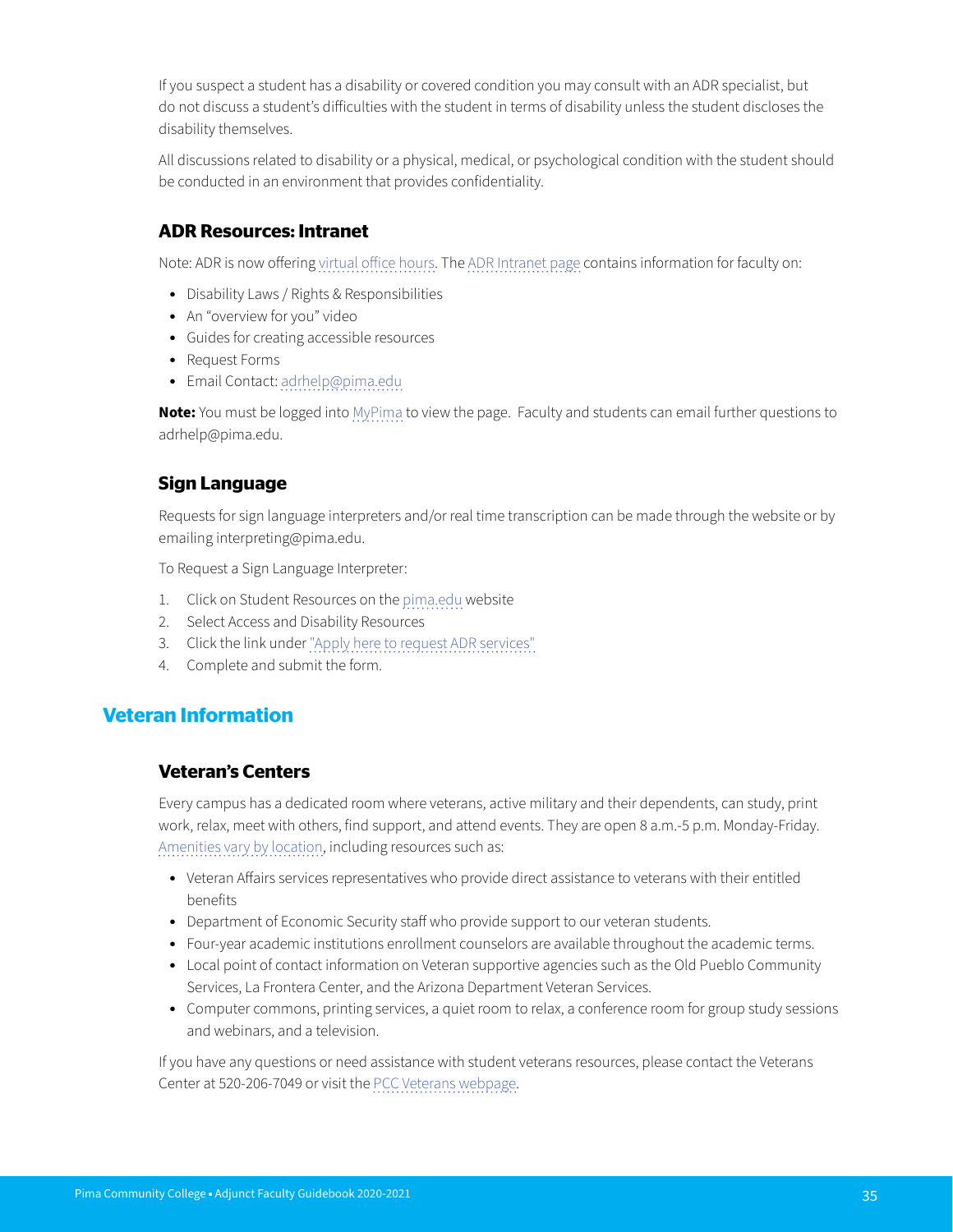# <span id="page-35-0"></span>**Veterans Benefit Recipients (VBR)**

Many Veterans and their dependents may be eligible to use VA Education Benefits (a GI Bill).

- PCC VBRs receive an entitlement in the form of a monthly living stipend.
- PCC VBRs using the Post 9/11 GI Bill receive a books/supplies stipend in addition to having all or part of their tuition and fees paid.

Entitlements are based on enrollment periods. VBR's are paid from the beginning of a class until the end date.

- Students who receive a "W" grade for a class will have that class terminated from a certification.
- A "W" grade can palace the VBR into a VA debt situation.
- The VA will pay for "F" grades up until the Last Day of Attendance.

There is a [Veteran Advisor](https://pima.edu/paying-for-college/veterans-benefits/contact-us.html) at each campus for whom each VBR is assigned.

- Faculty with questions or concerns regarding grading should contact their campus Veteran Advisor.
- VBRs with questions about their benefits should contact their assigned Veteran Advisor or our administrative staff located in the M Building at North West Campus (phone: 520-206-2266).

Veterans can visit the [Military & Veterans](https://pima.edu/admission/apply-to-pima/military-veterans.html) page for help applying to the College and using their benefits.

# **Computing Resources & Online Learning**

- **Pima has a limited number of laptops, tablets, etc available for check out to currently enrolled students.** Use the PCC Library's system to request an item. Please follow updated instructions on the [Library's COVID-19 Info and Updates page](https://libguides.pima.edu/c.php?g=1012440&p=7632993).
- [Student Resource Guide for Transition to Online Learning](https://docs.google.com/document/d/1EHzOOsyTJUdBFTob45lLvsWxIeHtoBn3Vc4d5e2ODgk/edit) (D2L) Basic "getting started" information for teachers transitioning to D2L
- [Wifi is available](https://www.pima.edu/student-resources/support-services/computing-resources/wifi.html) at every campus for faculty and students.
- [Computer Software for Students](https://www.pima.edu/student-resources/support-services/computing-resources/software-purchase.html): Free and discounted software

# **HEERF/CARES Act Funding**

Pima Community College has been selected to distribute funds to students who have been affected by the COVID-19 pandemic. These funds have been authorized by the CARES Act, and are referred to as the Higher Education Emergency Relief Fund (HEERF). To find out how to receive funding and eligibility, visit the [FAQ page](https://www.pima.edu/faculty-staff/pimanews/)[.](https://www.pima.edu/news/coronavirus/cares.html)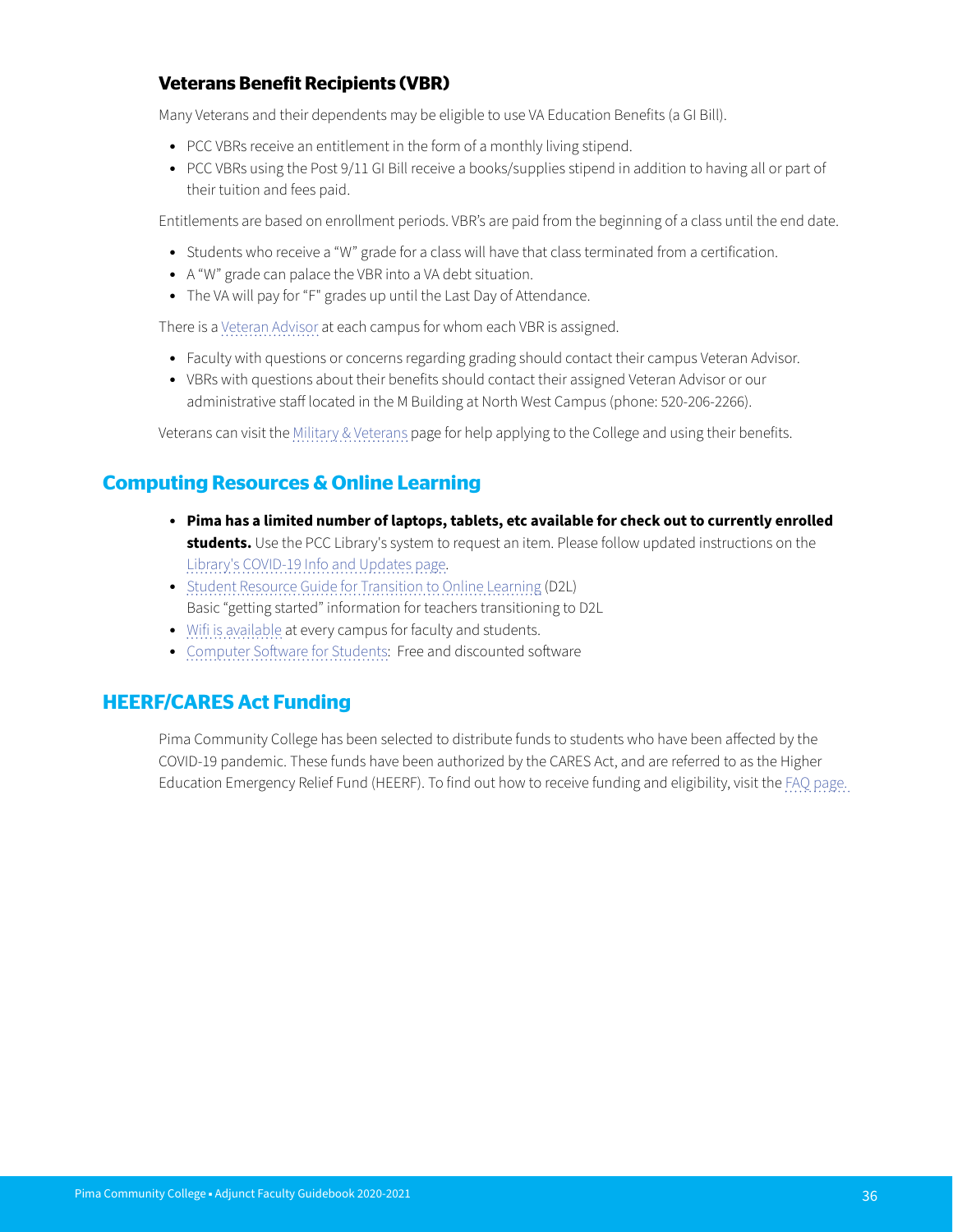# <span id="page-36-0"></span>**Testing and Assessment Centers**

We currently are operating all testing services. Proctored Testing Services are [here.](https://pima.edu/academics-programs/academic-support/testing-centers/index.html)

PCC's Testing Centers provide [placement testing](https://pima.edu/admission/placement-testing/index.html), [challenge exams](https://pima.edu/academics-programs/academic-support/testing-centers/challenge-exams.html), and [other tests](https://pima.edu/academics-programs/academic-support/testing-centers/additional-tests.html). Remote/proctored testing services are also available.

# **Locations**

- Desert Vista 520-206-5045
- Davis-Monthan AFB 520-206-4866
- Downtown 520-206-7254
- East 520-206-7874
- Northwest 520-206-2212
- West 520-206-6648

# **Computing Commons & Labs**

PCC has a limited number of laptops and/or hotspots that can be checked out to students for the upcoming fall semester. Students will need to be registered in classes for the fall semester, then they can fill out a Student [Request.](https://www.pima.edu/faculty-staff/pimanews/)

# **Locations**

- Desert Vista 520-206-5160 (Room F 203)
- Downtown 520-206-7311 (Room LB 155)

# **Other Support**

# **[D2L Technical Support](http://cc.pima.edu/~d2lfaculty/index.html)**

- Telephone: 1-877-325-7778
- Website: [D2L End User Support](https://www.pima.edu/faculty-staff/pimanews/)

# **MyPima and Email Support For Students**

- Email: mypimahelpdesk@pima.edu
- Phone: 520-206-4800

# **MyPima and Email Support For Faculty**

- Email: helpdesk@pima.edu
- Phone: 520-206-4900
- Monday Thursday, 7 a.m. until 7 p.m.
- Friday 7 a.m. until 5 p.m.
- Saturday 8 a.m. 2 p.m.
- Northwest 520-206-2127 (Room B2)
- West 520-206-6042 (Room C 202)

# **Online: Faculty can also submit IT requests for help by submitting a ticket through MyPima:**

- Log into MyPima
- Select Work / Work
- Select Service Requests / IT Service Requests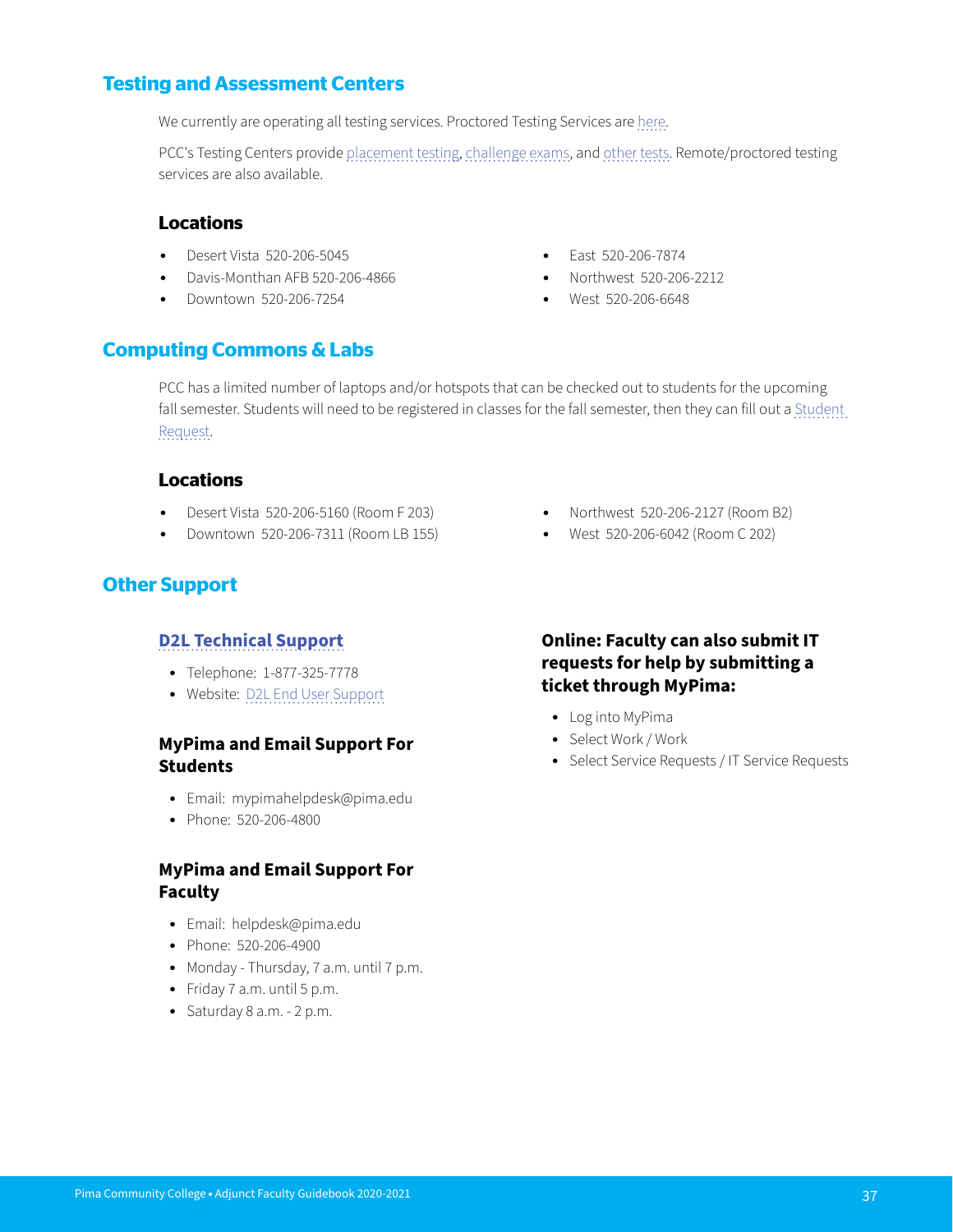# <span id="page-37-0"></span>**Faculty Resources & Community**

# **Faculty Services and Resource Centers**

Campus sites offer computers, adjunct faculty mailboxes, classroom supplies, copy services, and usually have a fridge or small kitchen area.

Staff at these centers, located on each campus, can help with:

- D2L/Brightspace
- Google Workspace (Meet, Drive, G-mail, etc.)
- Attendance Tracking
- Other College assistance and referral

Please contact them if you have a question:

- visit the [Faculty Services Web Site](https://sites.google.com/pima.edu/facultyservices)
- call 520-206-6511
- [submit a Ticket.](https://service.pima.edu/TDClient/1920/Portal/Requests/ServiceCatalog?CategoryID=16093)

# **Copy Centers**

Adjunct faculty can have copies of their syllabi and substantial handouts made by contacting their campus copy center. Email or drop off documents with the required form at least 48 hours ahead of when they should be delivered to your mailbox. Each copy center may have its own unique form to be filled out, but it usually requires the following information: pages in the document, number of copies, whether to be stapled/collated, full citation of sources an[d copyright approval](https://www.pima.edu/academics-programs/academic-support/library/copyright.html).

# **The Teaching and Learning Center (TLC)**

The TLC offers you a community of colleagues and professionals committed to data-driven research regarding the best practices in teaching and learning. We strive to enrich and deepen our relationship to teaching and student engagement through a variety of professional development opportunities. Ongoing workshops, webinars, lectures, learning communities, and conferences are available throughout the year. Stipends of \$25.00/hour are provided to Adjuncts for attending.

#### **Our Guiding Principles**

The following guiding principles were created by the TLC for faculty and when developing professional development programming and opportunities.

The Pima Community College Educator strives to:

- A. Know their students and engage them as partners and co-creators of knowledge;
- B. Promote relevance of the materials presented in their courses;
- C. Create community and foster a sense of belonging;
- D. Design equitable, engaging, and inclusive learning activities;
- E. Identify and correct racist and discriminatory policies, practices, curricula, both in the classroom and at the institution;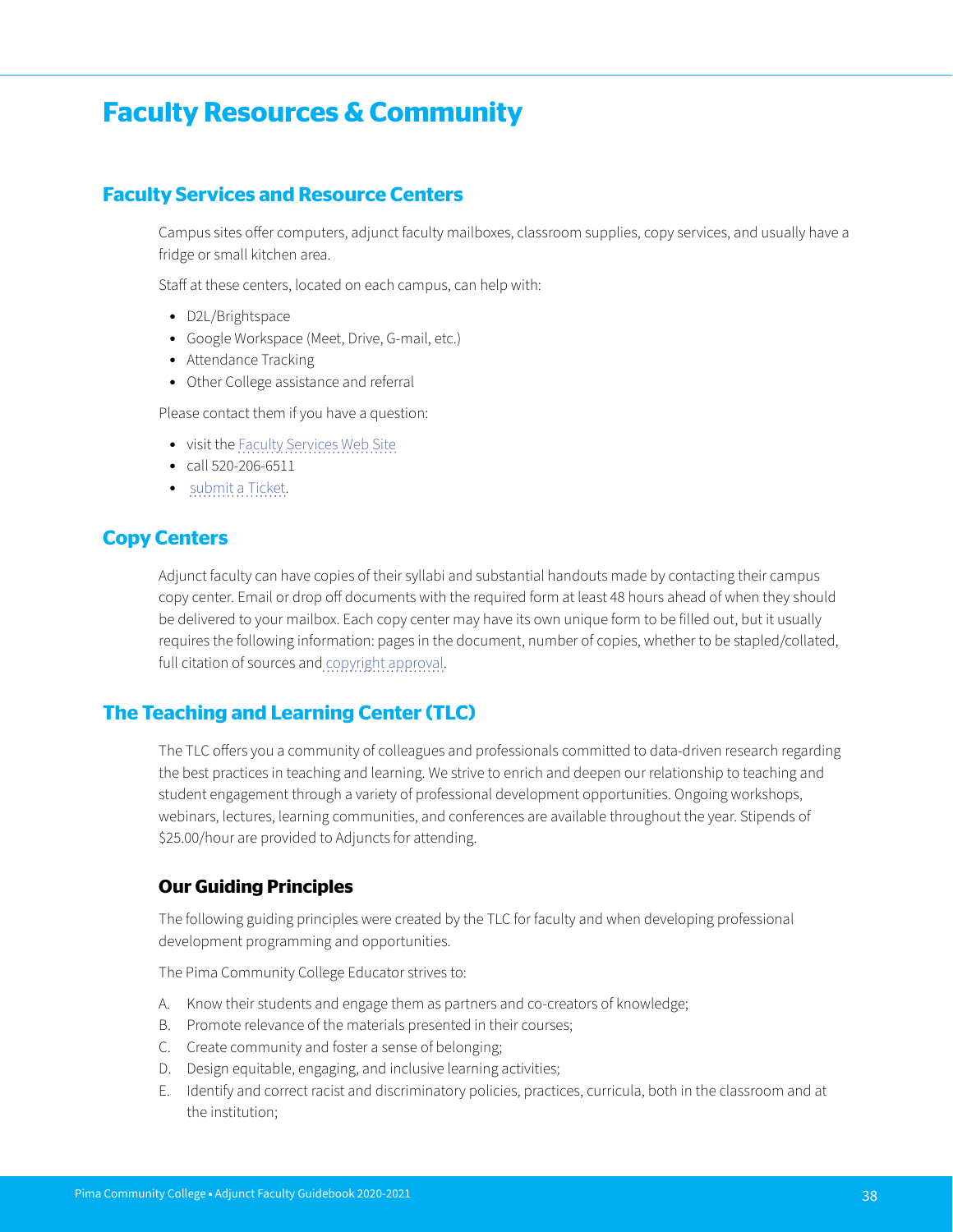- F. Assess to advance learning;
- G. Promote student persistence;
- H. Use innovative educational technologies;
- I. Engage in reflective practice;
- J. Engage in sharing of scholarship with PCC community, and beyond;
- K. Stay current with disciplinary knowledge;
- L. Stay current with discipline-specific pedagogy;
- M. Comply with national, state and college requirements.

## **Our Work**

Browse [our calendar](https://www.pima.edu/faculty-staff/pimanews/) or sign up for offerings through email announcements!

- TLC Newsletters: emailed periodically to share relevant articles and videos, upcoming events and additional information on participating.
- Webinars: covering a variety of urgent topics by diverse presenters, last 1-2 hours, and take place on Zoom or Google Hangouts. The Webinar Archive provides [links to past programs](https://docs.google.com/document/d/1Kg0tkpIKRfk_5HVy4Zg8isx6257Gq3S6gL-3SvGM2Z0/edit?ts=5eb4a116), and most thoroughly records our transition to online learning during the Coronavirus Pandemic.
- Faculty-to-Faculty Help Hour: offering immediate help related to online teaching and technology.
- Remote Teaching Bandwidth Booster: Boost your virtual and online teaching "Bandwidth" with short sessions on particular topics that augment your existing knowledge and supplement the TE 125 class.
- Virtual Learning Communities (VLC): facilitated by a member of the TLC or Pima's faculty that focuses on reading and discussing a specific book or article.
- Tuesday's Tips: weekly email series during the semester that discuss cutting-edge themes in the study of teaching and learning, provide thoughtful strategies to implement in your classrooms, and are aimed at increasing student success and retention.
- TeachLearnPima Podcast: a series of informal interviews produced by our Coordinator Dr. Mays Imad with educators, Pima students, academics, researchers, scientists, and writers. [Tune in](https://soundcloud.com/maysimad/sets/teachlearnpima) for conversations about the most relevant topics at Pima and in higher education today--personally told and centered on listening to each other's experiences.

# **Attending Workshops**

# **Virtual events**

Browse [our calendar](https://www.pima.edu/faculty-staff/pimanews/), choose an offering, and participate by clicking on the Meeting link. At the webinar, use the link provided by the presenter to access the sign-in sheet, which allows adjunct faculty to be compensated for attending.

# **For events requiring registration**

- 1. log into MyCareerCenter
- 2. search trainings for TLC events
- 3. click "request" for the specific workshop you wish to attend.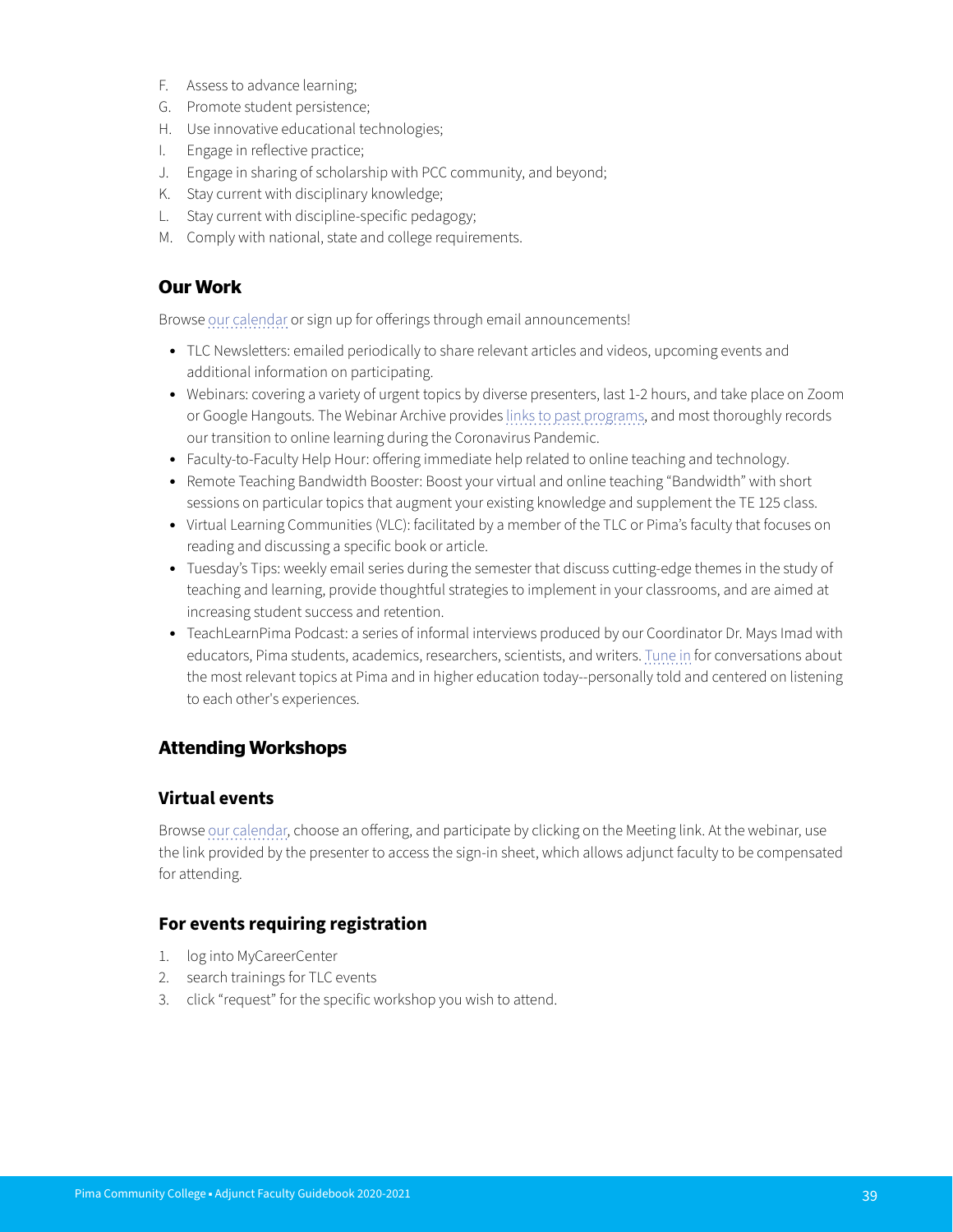# <span id="page-39-0"></span>**Presenting**

The TLC is always considering faculty presenters to facilitate webinars on various topics related to excellence in teaching and learning that align with th[e TLC's Guiding Principles for PCC Educators](https://docs.google.com/document/d/1AQNYYLDMSPB0sHWEjSDTV3wai7MNlzwYxz1e2VH8Auw/edit?usp=sharing). If you are interested, please complete the following [google form](https://forms.gle/snM1WEv8S5YDUBuB9).

**Contact us!** You can email questions to our Coordinator Dr. Mays Imad: mimad@ pima.edu. Your Adjunct Faculty Fellow for the TLC is Lisa Schumaier: [lschumaier@pima.edu.](mailto:lschumaier@pima.edu)

# **Faculty Senate**

The Faculty Senate represents all faculty in the College's governance process. The Senate meets monthly and its members may be either full-time or adjunct faculty. One at-large adjunct faculty representative is elected from each campus for a two-year term and serves on the subcommittee for adjunct faculty affairs. Your campus representative is Dr. Sean HV Mendoza (smendoza@pima.edu) and is listed on the [Faculty Senate Webpage](https://pima.edu/faculty-staff/employee-organizations/faculty-senate/index.html).

# **Library**

The [PCC Library](https://www.pima.edu/academics-programs/academic-support/library/) provides a variety of services for faculty to support research, assist in curriculum development, and enhance student learning:

- Collections of physical books, magazines, DVD's and other media (available for curbside pickup/ delivery).
- Access to online information sources including full-text periodical databases, reference tools, streaming video and audio, ebooks and ejournals.
- ADR technology, such as smartpens, large print keyboards, recorders, spell checkers, and braille books. (Please contact a librarian for more information.)
- Students and faculty can checkout laptops, ipads, calculators,
- When campus libraries are open, we provide computers, scanning and printing, study rooms with SmartBoards, and other group and solo study spaces.

Your College ID card is your Library card, needed to borrow physical materials.

Online Collections are available both on and off-campus through the library web pages and the library tab in MyPima.

# **Interlibrary Loan**

- Faculty and students can request items located at other PCC campuses. (Curbside pickup/delivery will begin at West Campus only and expand as safe staffing allows.)
- PCC faculty have reciprocal borrowing privileges at the University of Arizona Libraries. Faculty should provide a copy of their current faculty contract to the UA library circulation desk to receive a borrower's card for free. [Check with UA for more info](https://new.library.arizona.edu/borrow/apply).
- An Interlibrary Loan Service (ILL) is provided to obtain books and articles not available in the Pima, UofA or Tucson library collections. (ILL services have been suspended at many of our partner institutions. Hopefully, ILL services will resume online over the fall semester.) See the [InterLibrary Loan Policy](https://pima.edu/academics-programs/academic-support/library/docs/Interlibrary-Loan-Policy.pdf) and contact your campus librarians to obtain materials.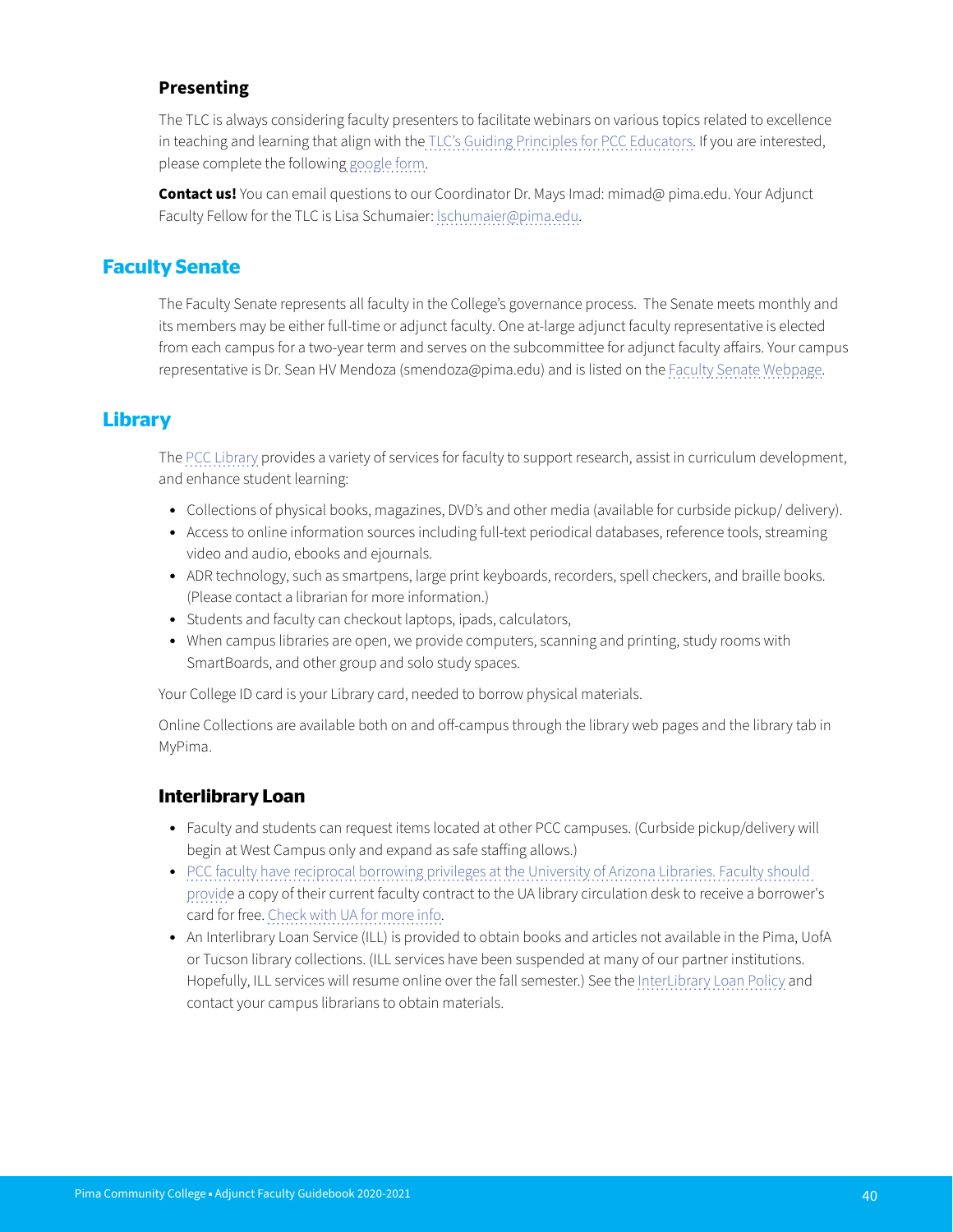# <span id="page-40-0"></span>**Instruction, Information Literacy Skills Development & Research Assignment Design**

The Library has a comprehensive information literacy program designed to assist students in learning the skills needed for critical thinking and to effectively find, evaluate, and utilize information.

Make an appointment with a librarian to meet with your class and lead sessions on:

- Research topic and keyword selection
- Finding books, articles, data, images, web resources, etc.
- Evaluating information
- Copyright, citation, plagiarism

Work with a librarian to find or to develop customized course materials unique to your academic student learning outcomes:

- Subject or course specific [Library Research Guides](https://libguides.pima.edu/?b=s)
- Screencasts/ tutorials on specific research skills or knowledge
- Pedagogically rich, scaffolded research assignments designed to work with local collections
- OER content, supplemental reading/ viewing materials for courses

Search here for [Research Guides](https://pima.edu/academics-programs/academic-support/library/index.html) (LibGuides) that are already available. You can also go to MyPima and scroll to the bottom of the Library page to the Research Guides section where you can search by subject area or by class.

Immediately connect with a librarian through [the LibChat feature,](https://www.pima.edu/faculty-staff/pimanews/) available Monday through Thursday, 9am-5pm, and Friday 10am-2pm. After hours, contact librarians through [Ask A Librarian](https://libanswers.pima.edu/form.php?queue_id=2485). Both features can also be added to any course in D2L as a widget.

Visit our [Faculty Resources Library Homepage.](https://www.pima.edu/faculty-staff/pimanews/)

Pima librarians post regular updates to [Twitter](https://twitter.com/pima_cclibrary) and [Instagram.](https://www.instagram.com/pimacommunitycollegelibrary/?hl=en)

# **Library Locations and Contacts**

The following phone numbers correspond to each campus:

- Desert Vista Campus: 520-206-5095 Library Department Head, Sol Gomez
- Distance Education: 520-206-2384 Library Department Head, Keith Rocci
- Downtown Campus: 520-206-7267 Library Department Head, Theresa Stanley
- East Campus: 520-206-7693 Library Department Head, Chuck Becker
- Northwest Campus: 520-206-2250 Library Department Head, Kris Swank
- West Campus: 520-206-6821 Library Department Head, Chris Schipper

# **Copyright Resources**

Pima Community College requires faculty, staff and administrators to comply with federal copyright law. College procedures cover a wide range of topics including:

- Requirements related to multiple copies made for classroom use
- Creating course packets
- Using "consumables" (i.e. workbooks, tests)
- Using online resources

Visit [PCC's Copyright Resources](https://www.pima.edu/faculty-staff/pimanews/) for information on the Fair Use doctrine, requesting permission, resources available without permission, and FAQs.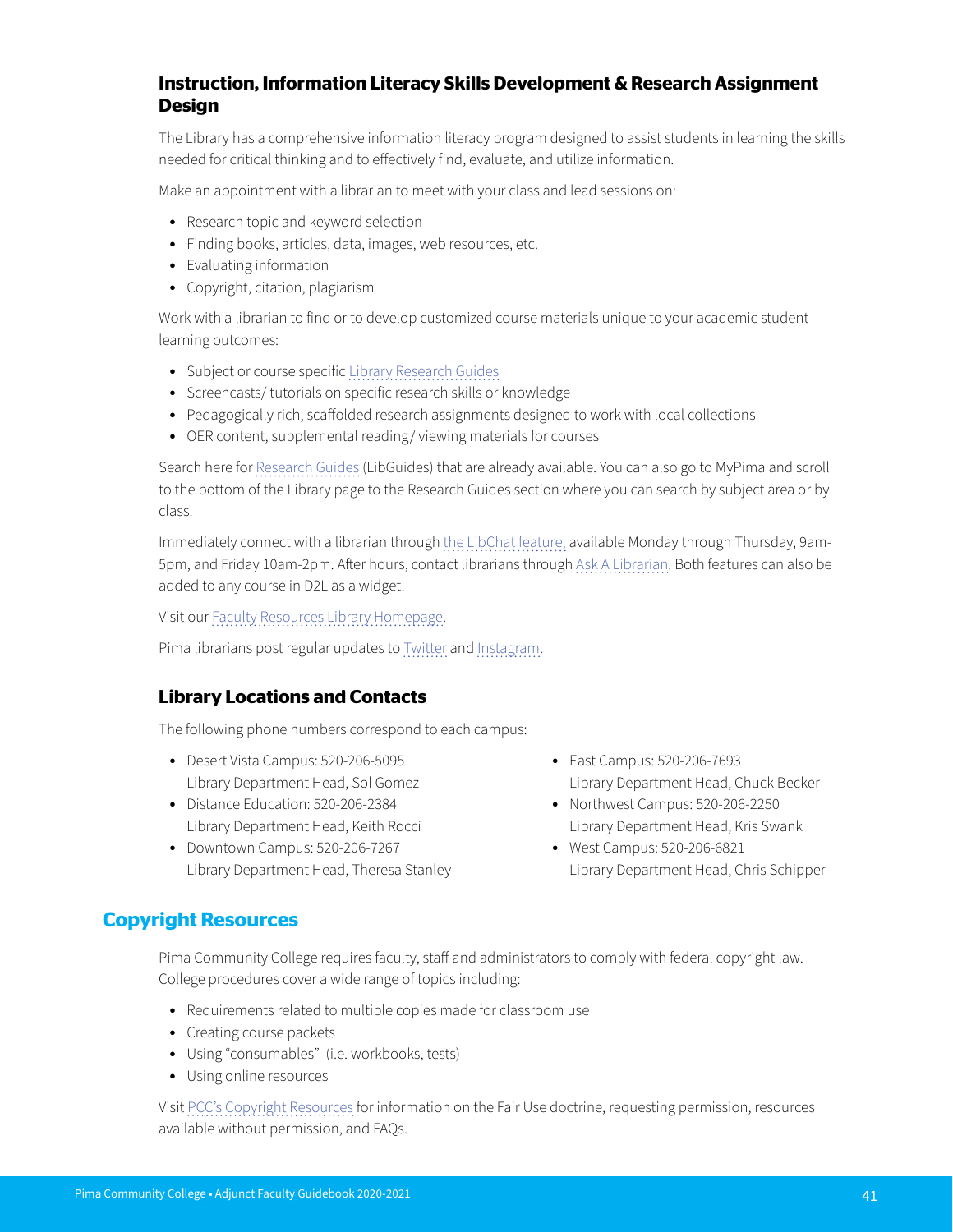<span id="page-41-0"></span>

# **Equal Employment Opportunity**

Pima Community College:

- Is dedicated to providing equal opportunities to all individuals regardless of race, color, religion, sex, national origin, age, disability, veteran status, sexual orientation, gender identity or other legally protected category.
- Will provide all qualified individuals reasonable accommodations in the work and education environment, and ensure equal access to all programs, activities and facilities.
- Does not discriminate in admissions, educational programs, or employment on the basis of any factor outlined above or prohibited under applicable law.
- Is committed to creating and maintaining an environment free of discrimination that is unlawful or prohibited by college policy. This applies to college employees, students, contractors, or agents of the College and to anyone participating in a College-sponsored event or activity.

For further information on College policy, refer to [BP 5.10: Equal Employment Opportunity, ADA, Non-](https://www.pima.edu/about-pima/leadership-policies/policies/board-policies/docs-bp-05/BP-5-10.pdf)[Discrimination and Anti-Harassment \(including Sexual Harassment\)](https://www.pima.edu/about-pima/leadership-policies/policies/board-policies/docs-bp-05/BP-5-10.pdf)

# **Sexual Harassment**

Sexual harassment is defined by the [Equal Employment Opportunity Commission](https://www.eeoc.gov/harassment) as "unwelcome sexual advances, requests for sexual favors and other verbal of physical conduct of a sexual nature" and;

- Can be sexual in one of two ways: It pertains to sexuality or is gender based.
- Creates a hostile environment: Is unwanted or unwelcome behavior and is severe or pervasive enough to affect the work environment.
- Often involves "Quid Pro Quo", Latin for "this for that" i/e. the implication that submission or rejection can affect employment opportunities.

PCC will not tolerate sexual harassment.

The College is committed to providing a workplace and educational environment free from all forms of discrimination and harassment, so that everyone can feel safe and perform to the best of their ability, and is respected and valued for their individual contribution.

# **Filing a Complaint**

The College provides multiple avenues for reporting concerns or filing a complaint of harassment or discrimination:

- [Office of Dispute Resolution](https://www.pima.edu/administration/dispute-resolution/index.html)**:** The Office of Dispute Resolution (ODR) can be reached at 520-206-4686 or [resolution@pima.edu](mailto:resolution@pima.edu).
- [Affirmative Action & Equal Employment Opportunity Office](https://www.pima.edu/administration/human-resources/aa-eeo-ada/aa-eeo.html)**:** The Equal Employment Opportunity office (EEO/ADA/AA) can be reached at 520-206-4686, or [eeo-all@pima.edu.](mailto:ee0-all@pima.edu)

Additional information regarding the discrimination complaint process can be found at [SPG 1501/AA.](https://pima.edu/about-pima/leadership-policies/policies/administrative-procedures/docs-ap-05/ap-5-10-03.pdf)

# **Employee Request for an ADA Job Accommodation**

PCC cares about providing support to faculty with disabilities. Under the Americans with Disabilities Act (ADA) an employee may request a reasonable job accommodation at any time during their employment with the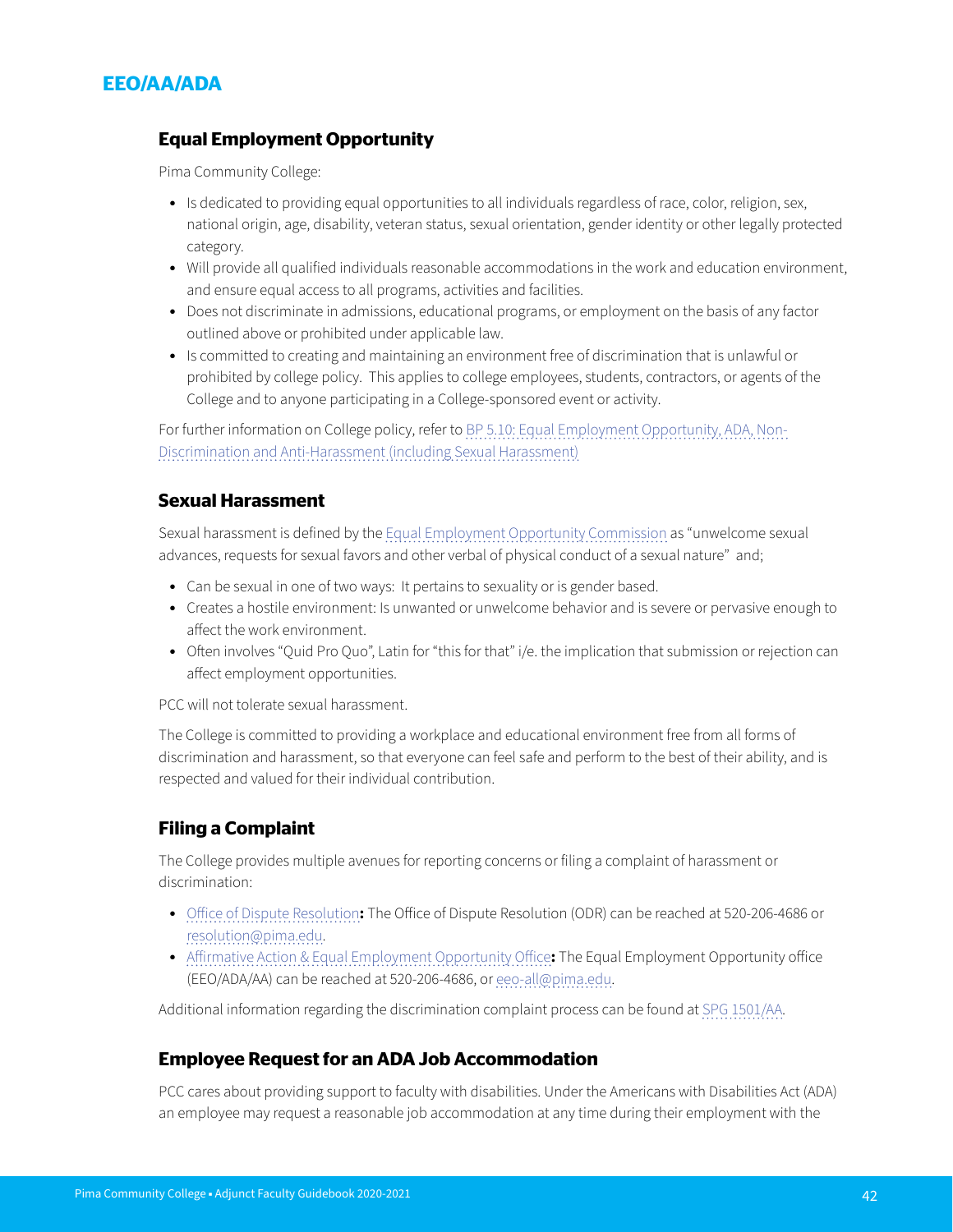<span id="page-42-0"></span>College. Support for each faculty member's request involves an interactive discussion and individualized analysis to determine effective accommodation(s).

A reasonable accommodation is any modification or adjustment that enables the individual with a disability to enjoy an equal access and opportunity for success. Accommodations are individualized and flexible, based on the nature of the disability and the essential duties of the job.

The College will not discriminate against qualified individuals with disabilities in employment practices and activities, including, but not limited to, application procedures, hiring, promotion, termination, training, compensation and benefits.

For information on the process and to request accommodations, visit PCC's [Americans with Disabilities Act](https://www.pima.edu/administration/human-resources/aa-eeo-ada/ada.html). You can also call the EEO/ADA/AA office at 520-206-4539 and email [eo-all@pima.edu](https://www.pima.edu/faculty-staff/pimanews/) or [504-adahelp@pima.edu](https://www.pima.edu/faculty-staff/pimanews/).

# **The Compliance & Ethics Hotline**

Employees should take comfort that we work in a safe, secure and ethical workplace. Every employee, regardless of position, shares in the responsibility for promoting a positive environment.

The Compliance and Ethics hotline is managed by an independent company, EthicsPoint, to:

- Enhance communication and empower employees to promote safety, security and ethical behavior.
- Ensure that reports entered in the system are completely confidential.
- Allow employees to remain anonymous if they so choose.

Employees can use EthicsPoint to report observed misconduct, or gain clarity on whether or not something is cause for concern. The College also wants to hear positive comments - things that we are doing well and that could be improved. All reports will be reviewed and responded to appropriately.

#### **There are multiple ways to access EthicsPoint:**

- Click on ADMINISTRATION at the bottom of the website and select DISPUTE RESOLUTION
- Go to [www.](http://www.complianceandethicshotline.ethicspoint.com/)[compliance](https://www.pima.edu/faculty-staff/pimanews/)andethicshotline[.ethicspoint.com](https://www.pima.edu/faculty-staff/pimanews/)
- Call the toll-free number 1-855-503-8072. An intake specialist will assist you with reporting.

#### **Wellness Center**

[PCC Wellness Center](https://lmorales364.wixsite.com/pccwellness) offers employees free workshops/webinars, Yoga Classes, and Health Coaches.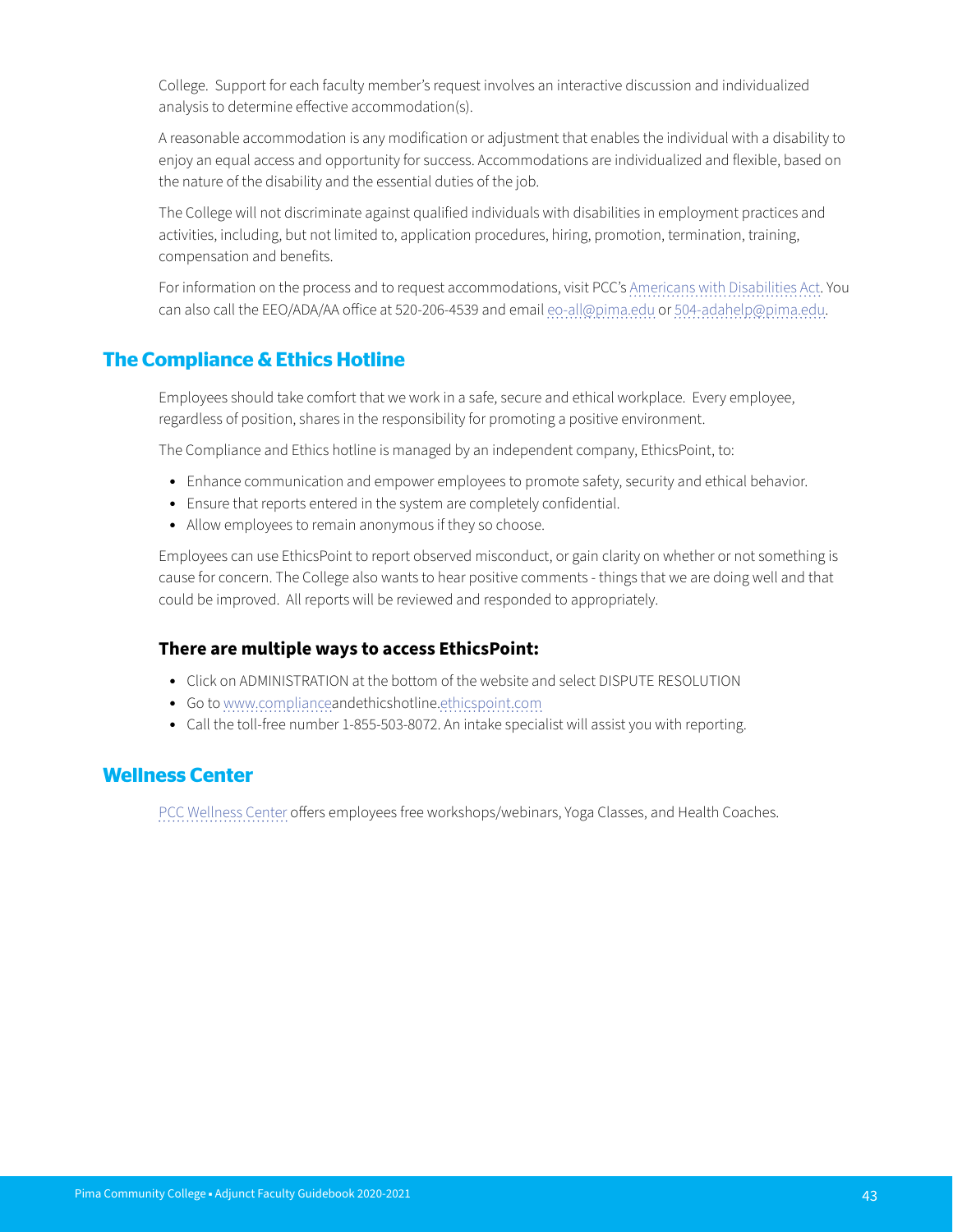# <span id="page-43-0"></span>**Benefits**

# **Paid Sick Leave**

Adjunct Faculty members will use Web Time Entry (WTE) to **report sick leave and all absences.** If the absence qualifies for sick leave usage, and the adjunct faculty member has the accrued sick leave available, then there will be no deduction to biweekly salary.

- Paid sick time is accrued at a rate of 1.0 per 30 hours worked. Hours worked include class preparation, reviewing student work, and grading. Each load hour is equivalent to 2.25 hours worked per week. For example, a three load class taught in the traditional semester would be credited with 114.75 hours worked and accrue 3.83 hours of paid sick leave over the course of a semester.
- Employees can only use sick leave after it is accrued.
- Unused sick leave does carry over, but Adjunct Faculty can only accrue and use no more than 40 hours of sick leave per year. Please view the [Sick Leave](https://www.pima.edu/administration/human-resources/employee-handbook/docs/sick-leave.pdf) page in the Employee Handbook for specific details.

#### **Sick leave can be used for you or to care for a family member:**

- Mental or physical illness, injuries or health conditions
- A public health emergency
- To address issues related to domestic violence, sexual violence

#### **The definition of family member is:**

- Spouse or legally registered domestic partner
- Parent, grandparent, grandchild, sibling, or person who stood in loco parentis of an employee
- A biological, adopted, foster or stepchild of any age
- Any other individual related by blood or affinity whose close relationship is the equivalent of a family relationship

See the [Family Medical Leave Act](https://pima.edu/administration/human-resources/employee-handbook/docs/family-medical-leave-act.pdf) (FMLA) for more information, or visit the [Employee Handbook: Sick Leave.](https://pima.edu/administration/human-resources/employee-handbook/docs/sick-leave.pdf)

#### **Emergency Treatment Leave**

Leave without loss of pay shall be granted for emergency medical treatment for employees injured during performance of assigned work. Employees who have returned to regular duty will be permitted reasonable time off without loss of pay to attend required physician appointment(s) for treatment of the job related injury. The Employee Service Center must be notified of the incident and the status of the condition in accordance with the College's Occupational Safety and Health Administration (OSHA) and Workers' Compensation reporting requirements.

# **Eligibility for College Medical and Pharmacy Plan Benefits**

A limited number of adjunct faculty are eligible to participate in the College's medical and pharmacy plan. Eligibility is based on working an average of 30 hours or more in the College's look back period. The look back period for on-going employees runs from May to April and for new employees is based on the first 12 months of employment. Employee Service Center (ESC) staff notify eligible employees of their eligibility. For more information please contact the [ESC](mailto:esc@pima.ed) at (520) 206-4595.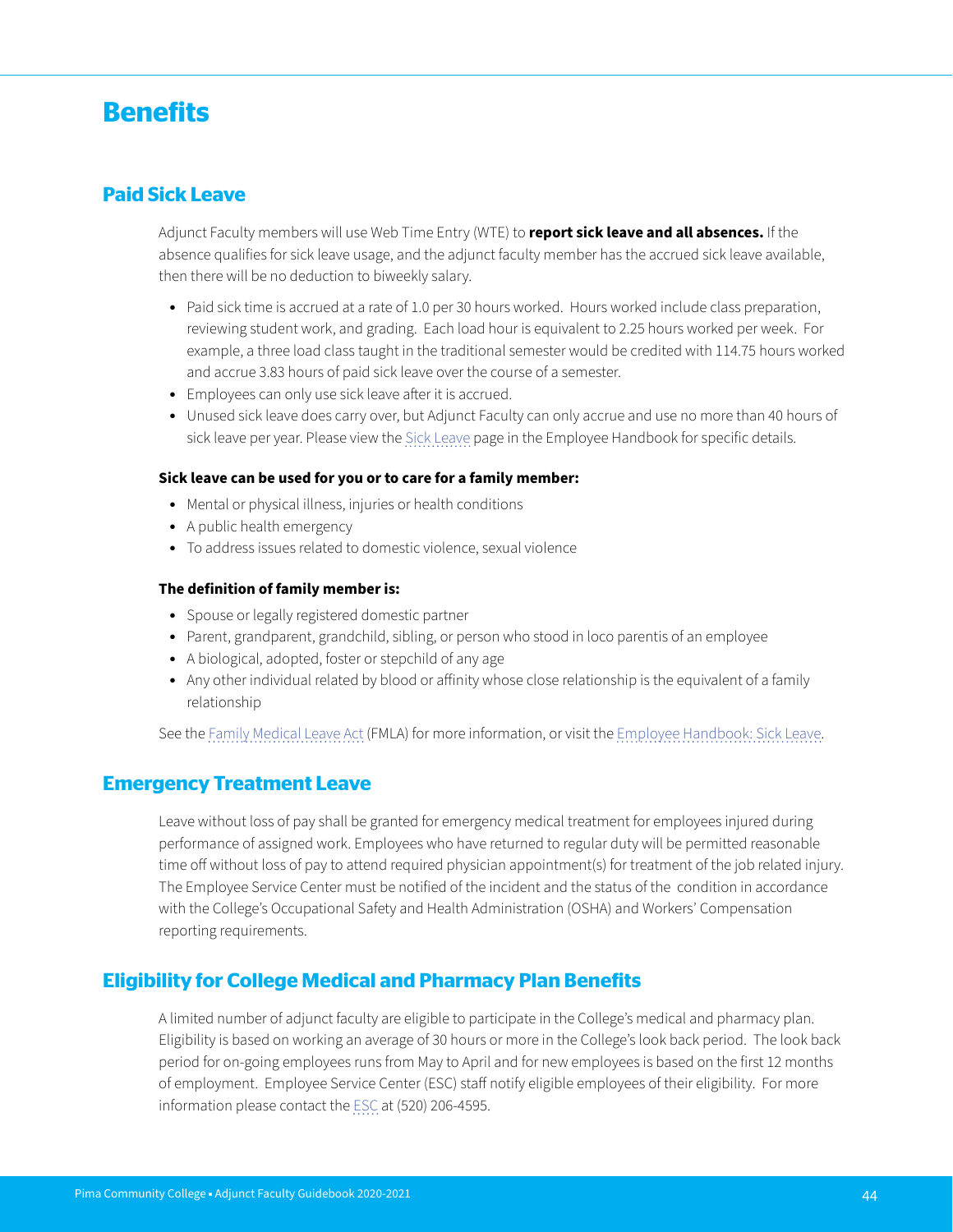# <span id="page-44-0"></span>**Adjunct Faculty Retirement**

#### **Mandatory Retirement Plan Information**

Adjunct Faculty who meet eligibility requirements must participate in the mandatory retirement system, either the Arizona State Retirement System (ASRS) defined benefit plan or the Optional Retirement Plan (ORP) defined contribution plan. The retirement eligibility requirement is met when that employee is engaged to work or works at least 20 hours a week for at least 20 weeks in a fiscal year (July 1 through June 30). This is also referred to as the "20/20 criteria" for membership. (A.R.S. § 38- 711(23)(b)) The same criterion is used for ORP membership.

For adjunct faculty, load hours are converted to hours worked to determine eligibility. Each load hour is equal to 2.25 hours worked per week for a traditional semester. For example, a 3-load course is counted as 114.75 worked hours for the course. The work hours are allocated based on the number of weeks the course encompasses. When an employee meets the 20/20 criteria in a fiscal year, retirement deductions begin and continue for the remainder of the fiscal year, regardless of hours worked. Once an adjunct faculty member has been identified as eligible to participate they will be notified via PCC email. Information on the retirement plans available will be included along with due dates and actions items to complete. If no response is received to the email within the allotted time frame (30 days) the employee will be defaulted into ASRS. The retirement plan selected/defaulted is irrevocable over an employee's employment at the college.

There are special rules for early retirees, and those who have retired less than one year ago. If you are an early ASRS retiree you must work less than 20 hours for 20 weeks per year (20/20 rule) in order to keep your monthly pension benefits. If you are within 365 days of your retirement you may not work 20/20. After one year (365 days) a retiree can work an unlimited number of hours while maintaining your monthly benefit, however upon meeting eligibility participation in the ORP will be required. If you received a notice that you are eligible for the retirement plans and you are an early retiree or have retired in the last 365 day please contact the Employee Service Center *immediately*.

# **Voluntary Retirement Plan Information**

All employees have the option to participate in the 403b Tax Sheltered Annuity Plan or 457 plan. Contributions made to these plans are pretax and your portfolio grows tax free until distributions are taken. PCC does not match contributions to these plans. IRS distribution rules and contribution limits apply to these plans.

Information regarding the college's mandatory and voluntary retirements plans is available on the intranet at MyPima > Employee > Intranet Guide > Employee Service Center > Retirement. Questions can also be addressed to the [Employee Service Center](https://www.pima.edu/faculty-staff/pimanews/) or 206-4595.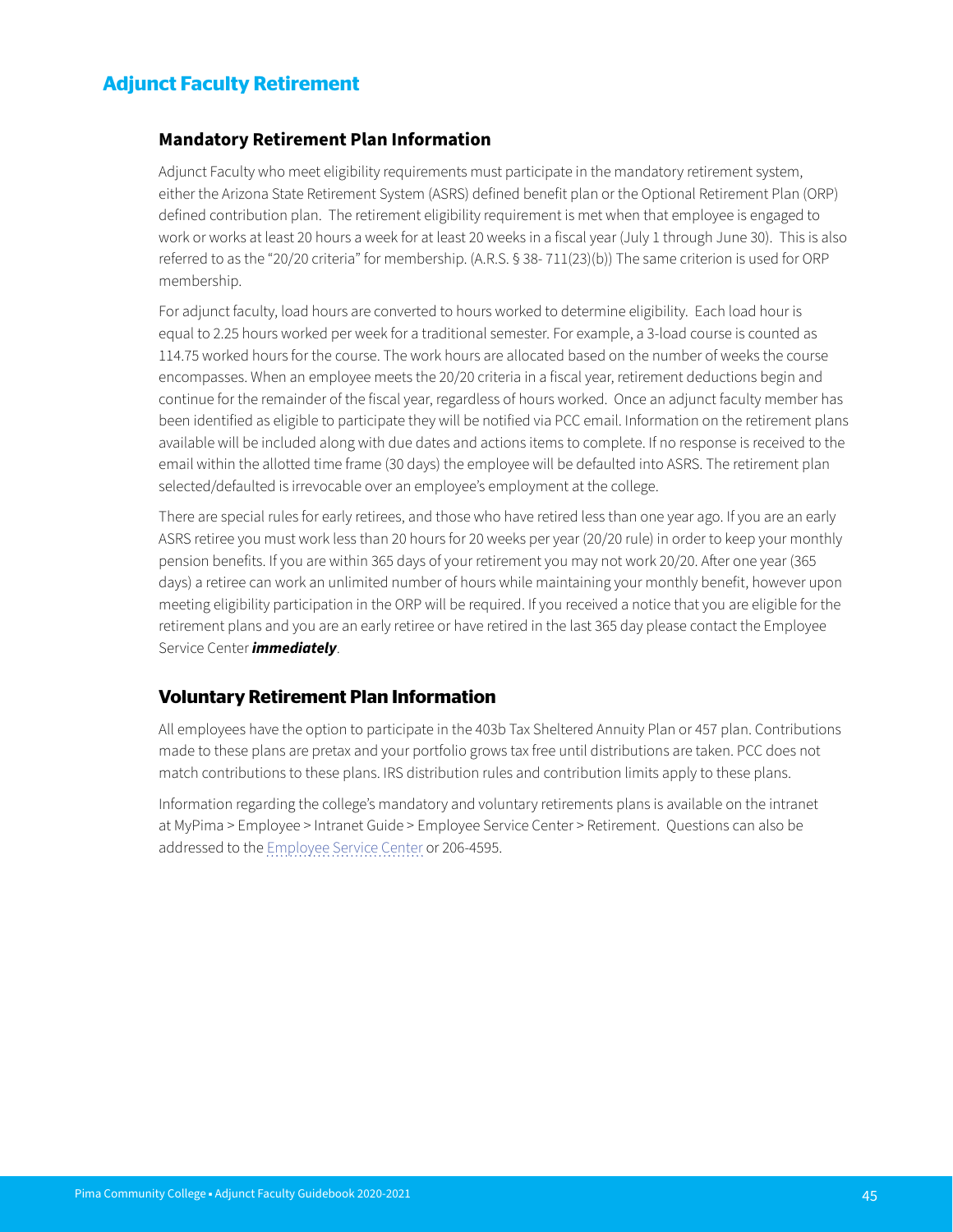# <span id="page-45-0"></span>**Tuition Reduction/Waiver**

The Governing Board recognizes the benefits of higher education and supports a tuition and fee waiver program for faculty, adjuncts, full-time and part-time employees--as well as their spouses and qualifying child(ren)--to enroll in, or audit, College credit courses. The waiver extends to the Board-approved, per credit hour Tuition Rate, the Student Services Fee, and the Technology Fee. Program participants shall be responsible for all other costs incurred with registration. The tuition reduction/waiver form is available online under the Employee Services Center (please see screenshot below). For more information, contact the [Employee Service](https://www.pima.edu/faculty-staff/pimanews/)  [Center](https://www.pima.edu/faculty-staff/pimanews/) at (520) 206-4945.



Under Resources for specific ESC functions are available below, click "benefits."

#### Resources for specific ESC functions are available below:



Then, "Other Forms." Click "Tuition Waiver Request."



## **Counseling & Employee Assistance Program (EAP)**

The EAP provides free short term counseling and referral services to covered employees and their immediate families. Counseling is strictly confidential and covers a wide range of concerns, such as those related to marriage and family, relationships, divorce and separation, financial concerns, personal and interpersonal problems, eldercare issues, alcohol and other drug problems, stress management, work issues, anxiety and depression. Day, evening, and weekend appointments are available. Emergency help is available by phone 24 hours a day.

For details, contact the Employee Service Center: call 520-206-4945 or email ESC@pima.edu.

## **Health Care Resources**

The on-campus [Eastside Health Clinic](https://www.pima.edu/faculty-staff/pimanews/) is open to Pima students, staff, faculty, and the public. It is located on the East Campus and is operated by MHC Healthcare. Most major health plans and insurances are accepted. Sliding fees are available for those without insurance.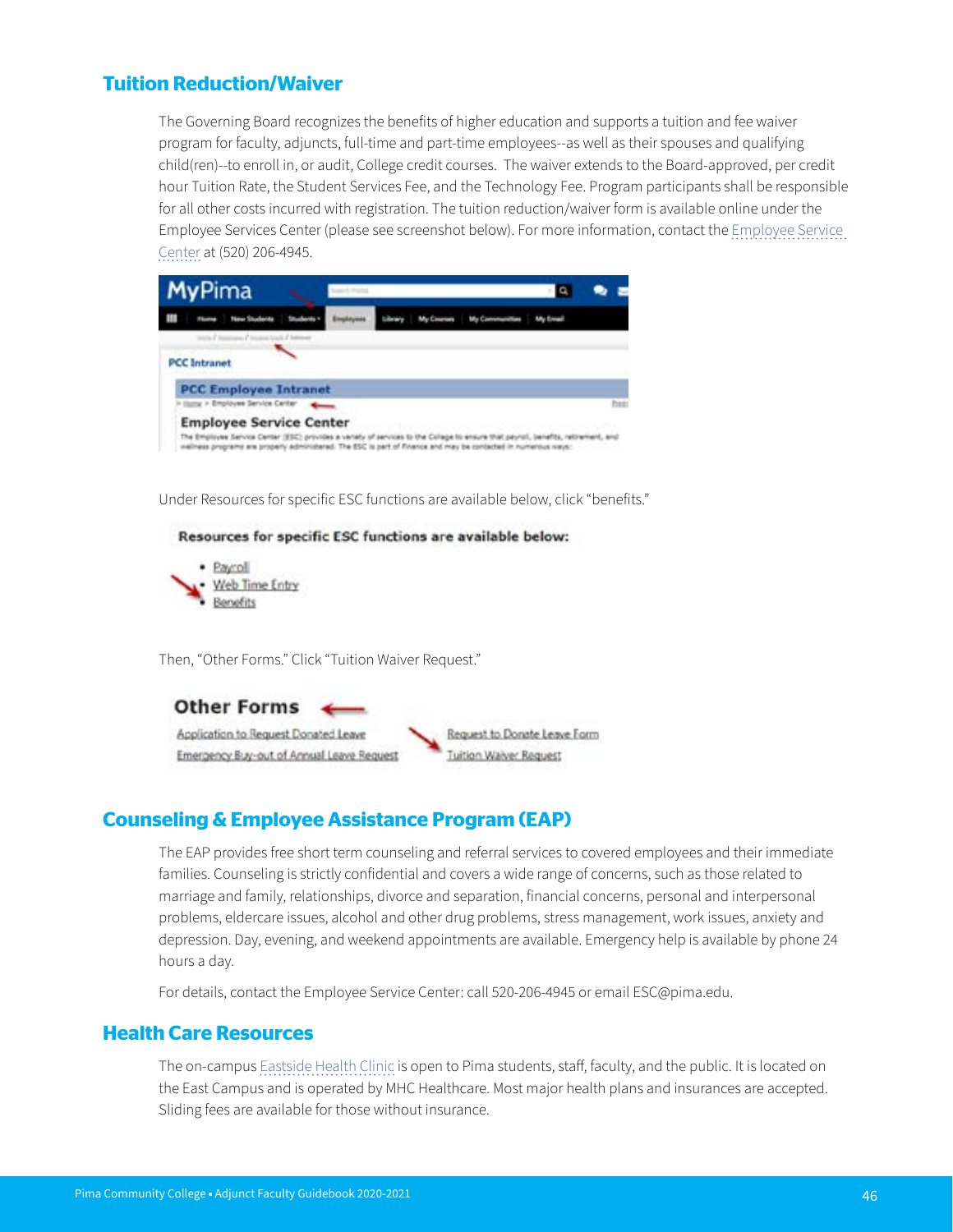<span id="page-46-0"></span>For dental care, our [Dental Hygiene Clinic](https://www.pima.edu/faculty-staff/pimanews/) provides low-cost therapeutic and preventive services. Care is completed by Pima dental students under the supervision of licensed dentists and dental hygienists. Adults and children are welcome.

# **Breastfeeding & Pumping Rooms**

Nursing mothers can reserve a lactation room on Pima campuses. Find out more about PCC [lactation room](https://pima.edu/student-resources/support-services/health-wellness-safety/docs/lactation-room-operating-procedures.pdf)  [procedures](https://pima.edu/student-resources/support-services/health-wellness-safety/docs/lactation-room-operating-procedures.pdf) and [how to make reservations](https://pima.edu/student-resources/support-services/health-wellness-safety/docs/lactation-room-campus-contacts.pdf).

# **Jury Duty**

Paid Jury Duty leave applies to employees who are required to report for service in response to a Jury Duty summons. For policy and information see the [Personnel Policy Statement for College Employees](https://pima.edu/administration/human-resources/employee-handbook/docs/civic-duty-leave.pdf).

# **Voter Leave**

Voter Leave Employees may be provided necessary time off with pay, not to exceed three hours, for the purpose of voting in any city, county, state or national elections if there are less than three consecutive hours between the opening of the polls and the beginning of the employee's regular work day or between the end of his/her regular work day and the closing of the polls. Employees must notify their immediate supervisor of their intent to take leave on election day no later than the day prior to the election.

For policy and information see the [Personnel Policy Statement for College Employees.](https://www.pima.edu/faculty-staff/pimanews/)

# **Parking**

There is no reserved parking space on the College premises with the exception of handicapped plates/tags.

# **Voicemail**

Voicemail accounts are available to all adjunct faculty. It is a convenient way to communicate with students, other faculty and College staff. The designated campus representative has to request this account on behalf of the adjunct faculty. Please contact your Faculty/Campus Resource Center to begin the process. The designated campus representative will email you a mailbox number and password. Voice mail accounts can be accessed from any telephone. For questions or concerns please call 206-2718 and leave a message; a technician will be paged.

#### **To log on to your mailbox from your phone:**

- 1. Dial **4699** or use button labeled "AVST VOICEMAIL"
- 2. Enter security code when prompted, (default code is 9600)
- 3. See "Working with messages.txt", "VM quick ref.pdf", or follow prompts.

#### **To log on to your mailbox from another college phone:**

- 1. Dial **4699** or use button labeled "AVST VOICEMAIL"
- 2. When voicemail answers press # (if you hear "please enter your security code" press \* then #)
- 3. Enter mailbox number when prompted, usually your extension number.
- 4. Enter security code when prompted, (default code is 9600)
- 5. See "Working with messages.txt", "VM quick ref.pdf", or follow prompts.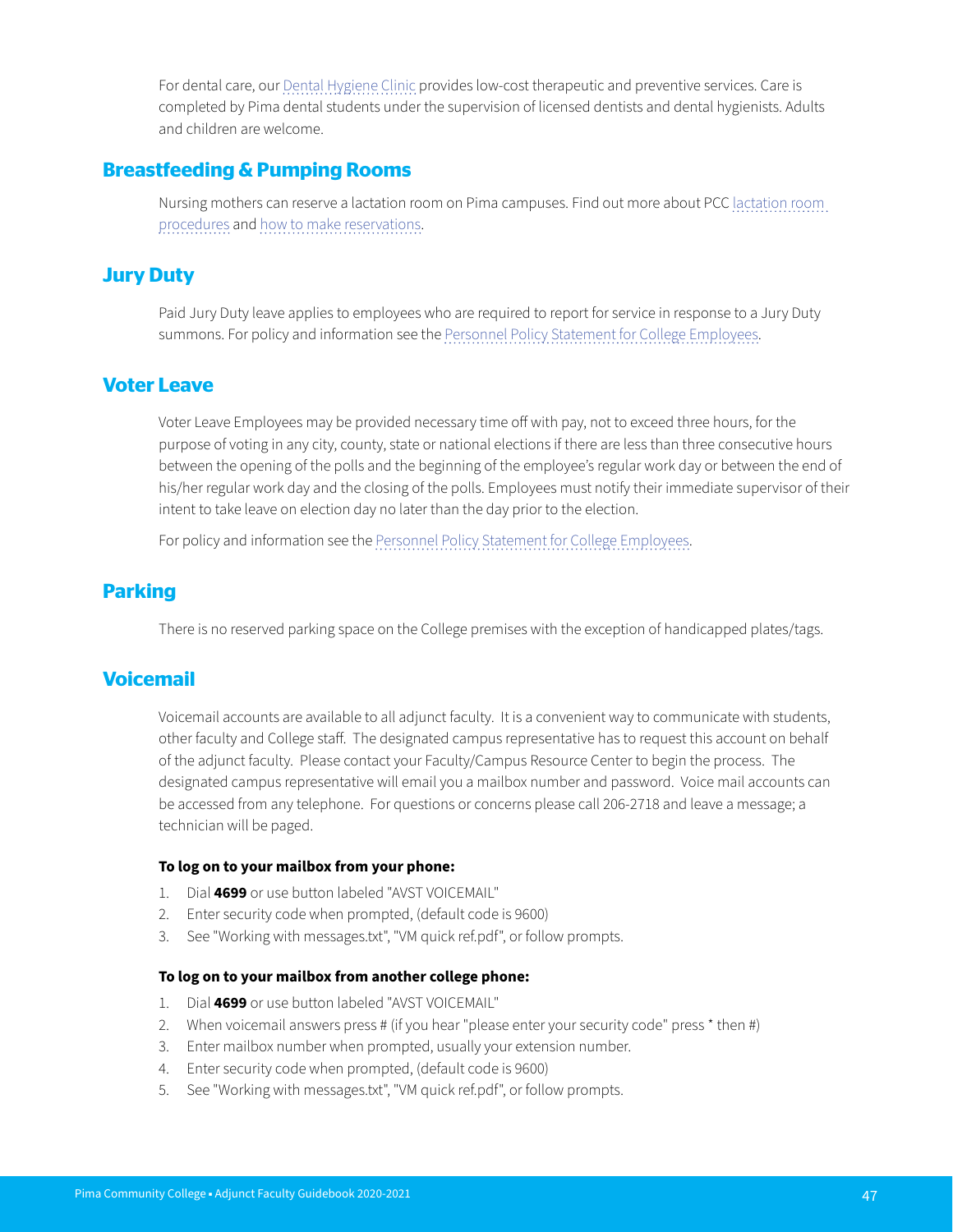# **To log on to your mailbox from outside the college:**

- 1. Dial 206-4699.
- 2. When voicemail answers press #
- 3. Enter mailbox number when prompted, usually your extension number.
- 4. Enter security code when prompted, (default code is 9600)
- 5. See "Working with messages.txt", "VM quick ref.pdf', or follow prompts.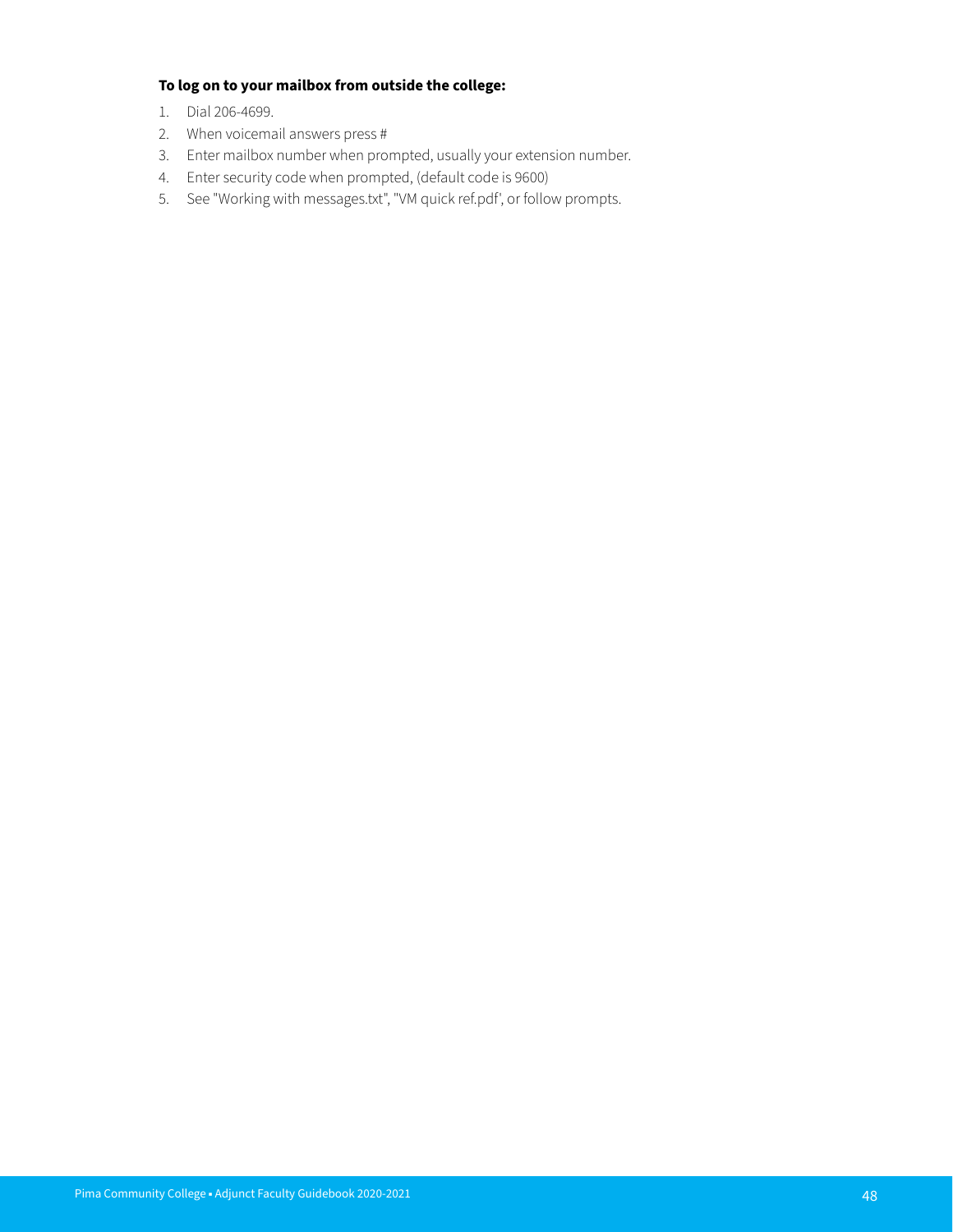# <span id="page-48-0"></span>**Additional Information**

# **[College Calendars](https://www.pima.edu/academics-programs/college-catalog/index) [College Catalog](https://www.pima.edu/academics-programs/college-catalog/index) [College Class Schedule](https://www.pima.edu/academics-programs/courses/index)**

# **Human Resources/Payroll**

## **Change of Personal Information**

The instructor's current home address, telephone number(s) and emergency contact information must be listed with the [Faculty Certification office](https://www.pima.edu/faculty-staff/pimanews/) at 520-206-4417 or [facultycertification@pima.edu](https://www.pima.edu/faculty-staff/pimanews/). Employed adjunct faculty may go to MyPima for all employee information changes.

### **Pay Dates**

To find Payroll information, see the [Faculty Services and Resource Center](https://sites.google.com/pima.edu/facultyservices/home?authuser=0) > Resources > [Compensation.](https://sites.google.com/pima.edu/facultyservices/resources/compensation?authuser=0) Below are pay dates for fall 2020:

| <b>Pay Dates</b> |
|------------------|
| 09/04/20         |
| 09/18/20         |
| 10/02/20         |
| 10/16/20         |
| 10/30/20         |
| 11/13/20         |
| 11/27/20         |
| 12/11/20         |
| 12/23/20         |
|                  |

See the screenshot below to access your Pay Stub:

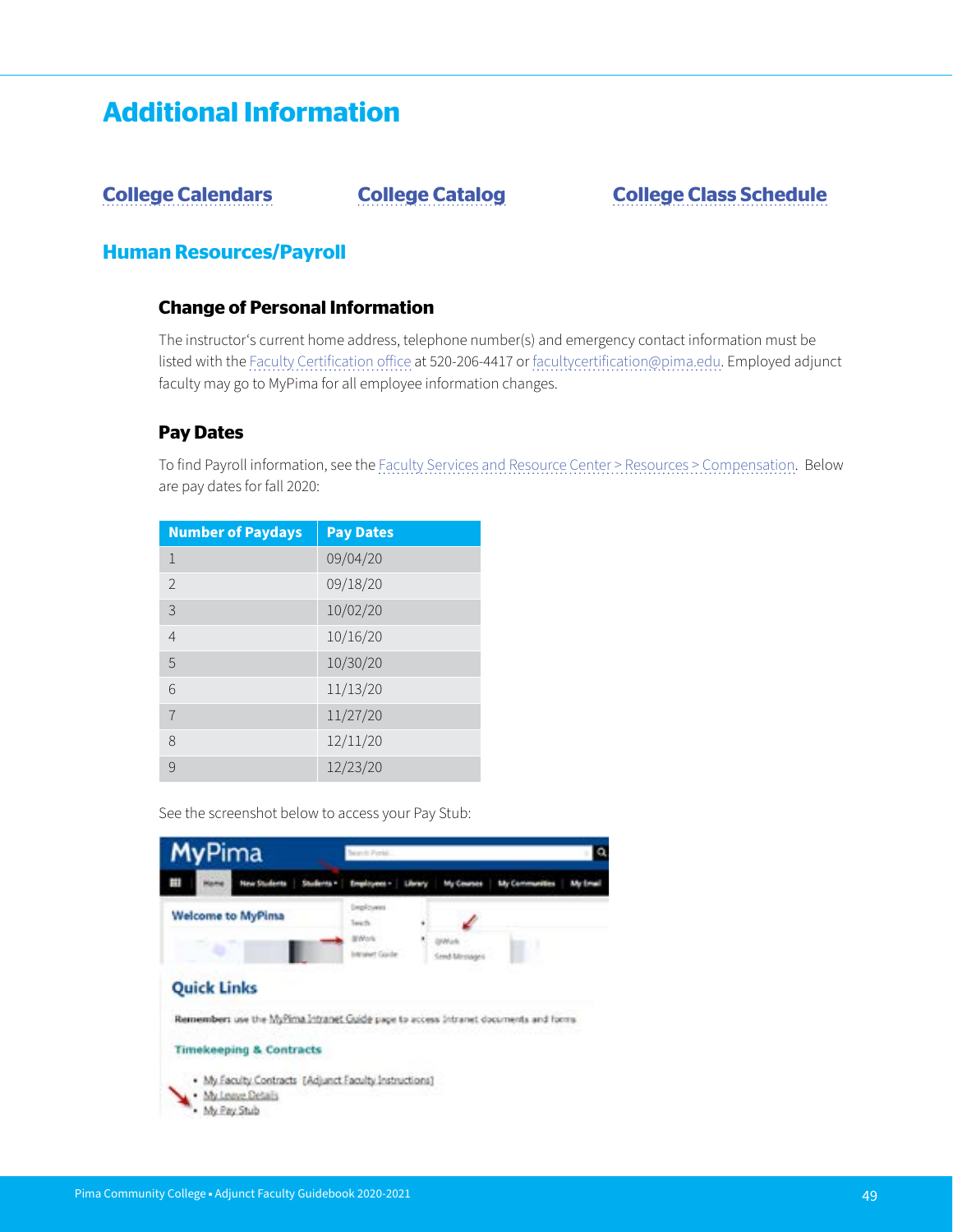# <span id="page-49-0"></span>**Direct Deposit**

Direct deposit is highly recommended and can be set up over email. Complete a [Request for Direct Deposit](https://mypima.pima.edu/delegate/pcciQ?pcciFile=/intranet/esc/payroll/docs/Direct%20Deposit%20Form%2010.2014.pdf) and email it to the Employee Service Center: ESC@pima.edu. Contact them with questions regarding paychecks and Banner home address updates: 206-4945.

Otherwise, all paper checks will be mailed to the address on file in the Banner system.

# **Web Time Entry (WTE)**

This timesheet is used to report *all* absences. Each course taught will have a separate timesheet. Rather than a class absence deduction based on contract value divided by the number of times a class meets in a semester, the deduction will be based on [an hourly rate](https://pima.edu/administration/human-resources/employee-handbook/docs/faculty-compensation.pdf). If the absence qualifies for sick leave usage and the adjunct faculty member has accrued sick leave available, there will be no deduction to biweekly salary. The three relevant earn codes to use are:

- Sick leave taken See qualifying reasons (in the 'Benefits' section).
- Unpaid Class Absence Hours Use when there is insufficient sick leave banked or for a non sick leave qualifying reason.
- Paid Absence Hrs Use for absence from class for College mandatory training or at specific request of department heard or administrator. State reason in the comment field.

View [detailed instructions](https://drive.google.com/drive/folders/1zVViXOjgu0wkedUi-9jZOWh9AnR1IwTK) or locate tutorials below the Web Time Entry link. To reach the Employee Service Center, email [esc@pima.edu](mailto:esc@pima.edu) or call (520) 206-4945.

To access your electronic timesheet, log in to MyPima and select the @Work tab. Timesheets are located in the Quick Links - Timekeeping & Contracts section of the page:

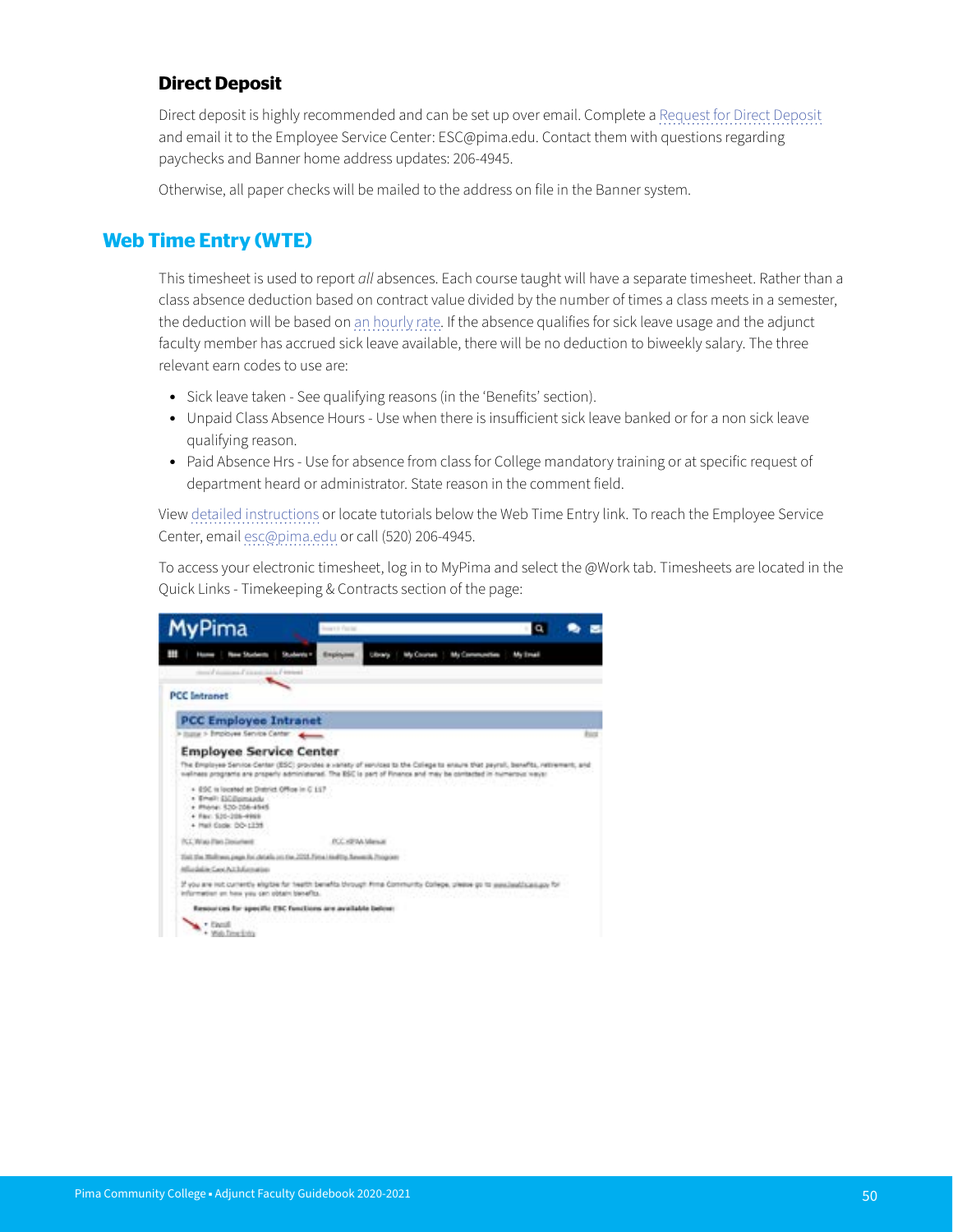# <span id="page-50-0"></span>**Emergency Procedures**

Each campus or center may have special guidelines. In case of fire or other emergencies, contact the [Department of Public Safety](https://pima.edu/student-resources/support-services/health-wellness-safety/public-safety.html) at 206-2700 or 911. Appropriate administrators must be notified immediately of accidents or other emergencies, and must complete an accident form. In the case of accidents/incidents, a report must be filed with the Department of Public Safety.

Department of Public Safety or Emergency Services will:

- dispatch personnel to the scene
- administer first aid, if required
- radio for medical and ambulance service, if needed
- contact relatives or friends, if requested

In cases that do not require ambulance transportation or emergency room treatment, parties should contact their personal physicians.

**A Note on Vulnerable Communities:** As an adjunct faculty member, please consider the effects that policing might have on vulnerable populations among our students and their families.

#### **Emergency Preparedness**

The Emergency Preparedness training is offered by the Environmental Health & Safety Department. For information, please follow the steps below:

- Log into MyPima
- At "Employee" tab, choose "Intranet Guide"
- At Folders, choose "Health and Safety"
- At "Health and Safety" choose "Emergency Preparedness, Response, and Fire Safety



From here, you may click the links of the topics of your interest.

#### **Text Alerts & Emergency Messages**

To sign up for emergency alerts, text the word alerts to 79516. You will receive a confirmation message. To stop receiving messages, text the word stop to the same number. Certain cell phone providers may charge a fee for delivery of text messages.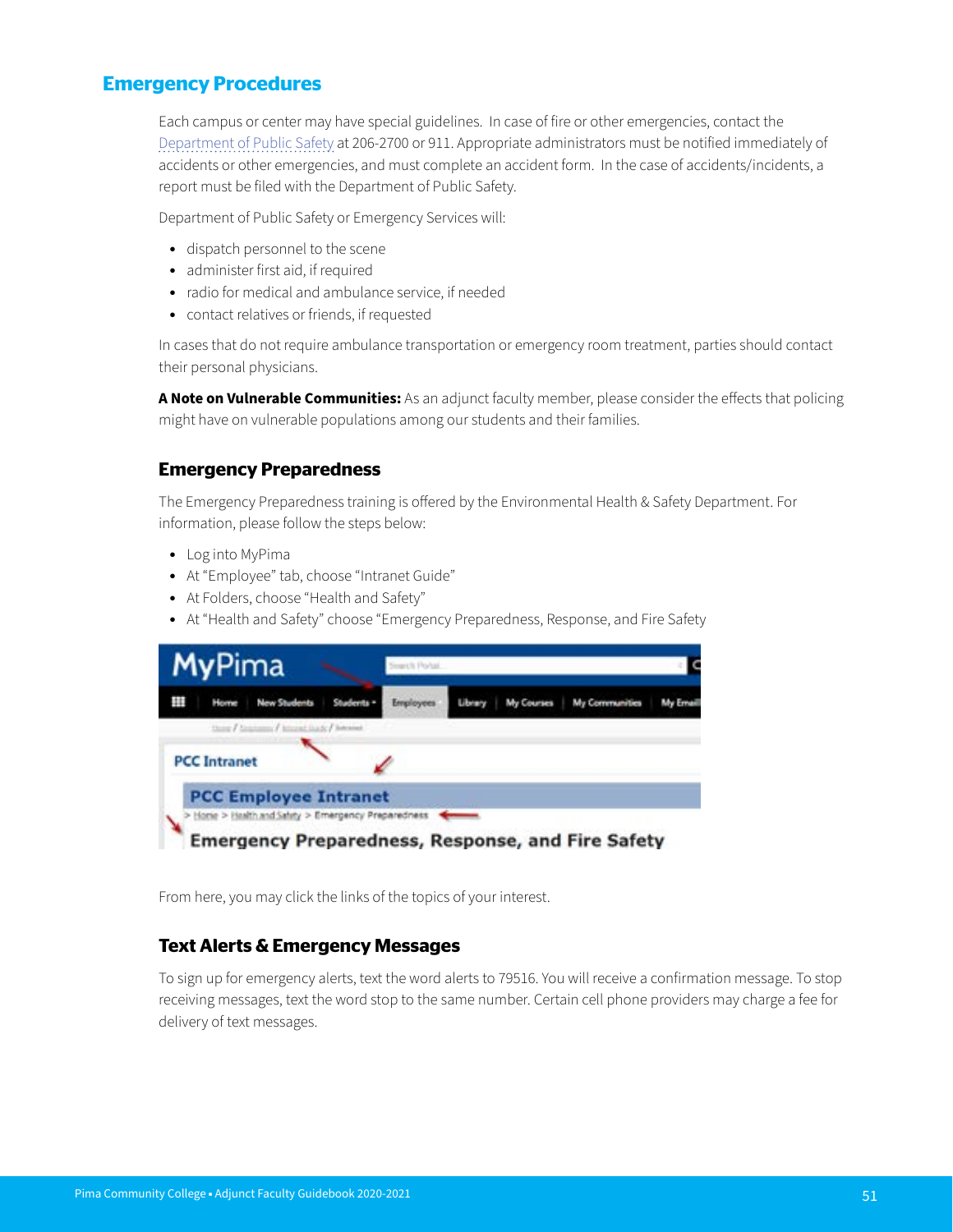# **Emergency Response Quick Reference Guide**

# **Call 911 to report:**

- Fires
- Medical emergencies
- Crime in progress
- Other serious situations affecting public safety, health or environment
- No need to dial '8" from College phone

### **Fire Alarm in Your Building**

(Loud horns and/or white strobe lights flashing from walls and/or ceilings)

### **Evacuation procedures:**

- Take your purse, backpack, keys, jacket, etc., if it is safe
- Follow instructions of Campus Action Team (CAT) members (in bright green vests)
- Close doors behind you but do not lock them
- Do not use elevators
- Proceed to nearest building exit
- Go to designated assembly area outside building
- Remain there until 'all clear" from a PCC police officer, campus president or CAT leader

### **Report a Fire**

(Large, out-of-control or smoky tire)

- Activate nearest fire alarm, if one is not already ringing
- Call 911 from a safe area
- Follow evacuation procedures; see Section 2.
- For small fires (i.e., trash can), if you are trained, use a fire extinguisher, try to extinguish the fire.
- Report all fires, even if found extinguished
- Complete PCC Accident/Injury Report

# **In Case of Medical Emergency**

(e.g., unconsciousness, inability to move, potential spinal injury, seriously broken bone, uncontrolled bleeding, heart attack, inability to breath)

- Call 911
- Provide requested information
- Follow dispatcher's instructions
- If certified, administer any needed first aid
- Do not try to move person in distress
- Tell person in distress help is coming
- Try to make person in distress as comfortable as possible
- Remain with person in distress until help arrives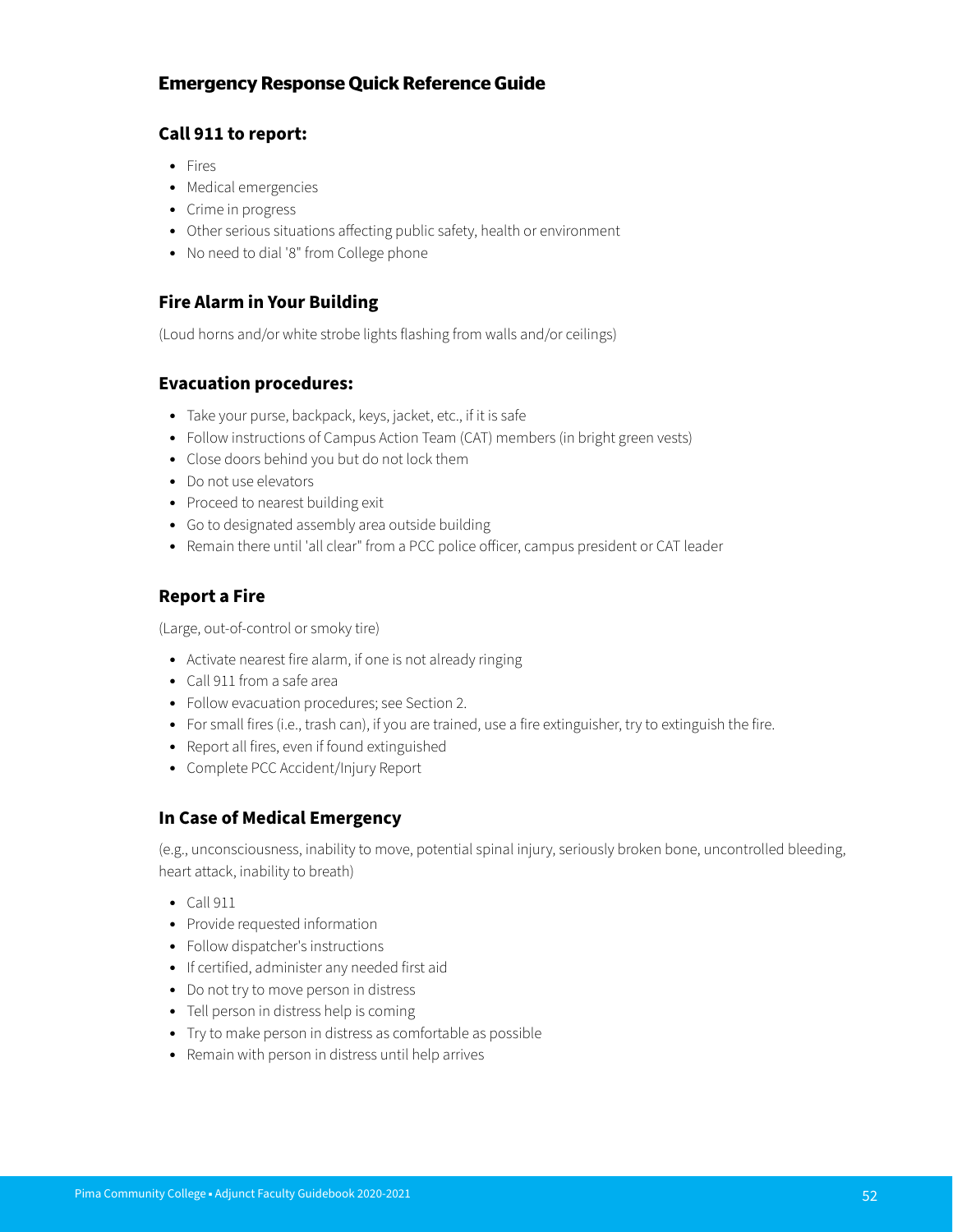# **CALL COLLEGE POLICE 520-206-2700**

Any time AFTER you call 911

# **To report:**

- bomb threats
- suspicious person(s)
- medical emergencies when an ambulance is called
- motor vehicle accidents without injuries
- after-hours facilities emergencies

# **Major Chemical Spill, Leak or Biohazard**

- Evacuate immediate area
- Confine fumes by shutting any doors to area
- Activate nearest fire alarm, if one is not already ringing
- Go to safe area
- $\bullet$  Call 911
- Provide requested information
- Follow dispatcher's instructions
- Follow evacuation procedures; see Section 2
- Potential exposure to chemical/biological/nuclear agent: Go to safe area but stay away from others to avoid contaminating them

### **Active shooter in Your Vicinity**

#### **Evacuate**

- Have an escape route and plan in mind
- Leave your belongings behind
- Keep your hands visible

#### **Hide out**

- Hide in an area out of the shooter's view
- Block entry to your hiding place and lock the doors
- Silence your cell phone and/or pager

#### **Take action**

- As a last resort and only when your life is in imminent danger
- Attempt to incapacitate the shooter
- Act with physical aggression and throw items at the active shooter
- Call 911 when It Is safe to do so
- Location of the active shooter
- Number of shooters
- Physical description of shooters
- Number and type of weapons held by shooters
- Number of potential victims at the location
- When law enforcement arrives
- Remain calm and follow instructions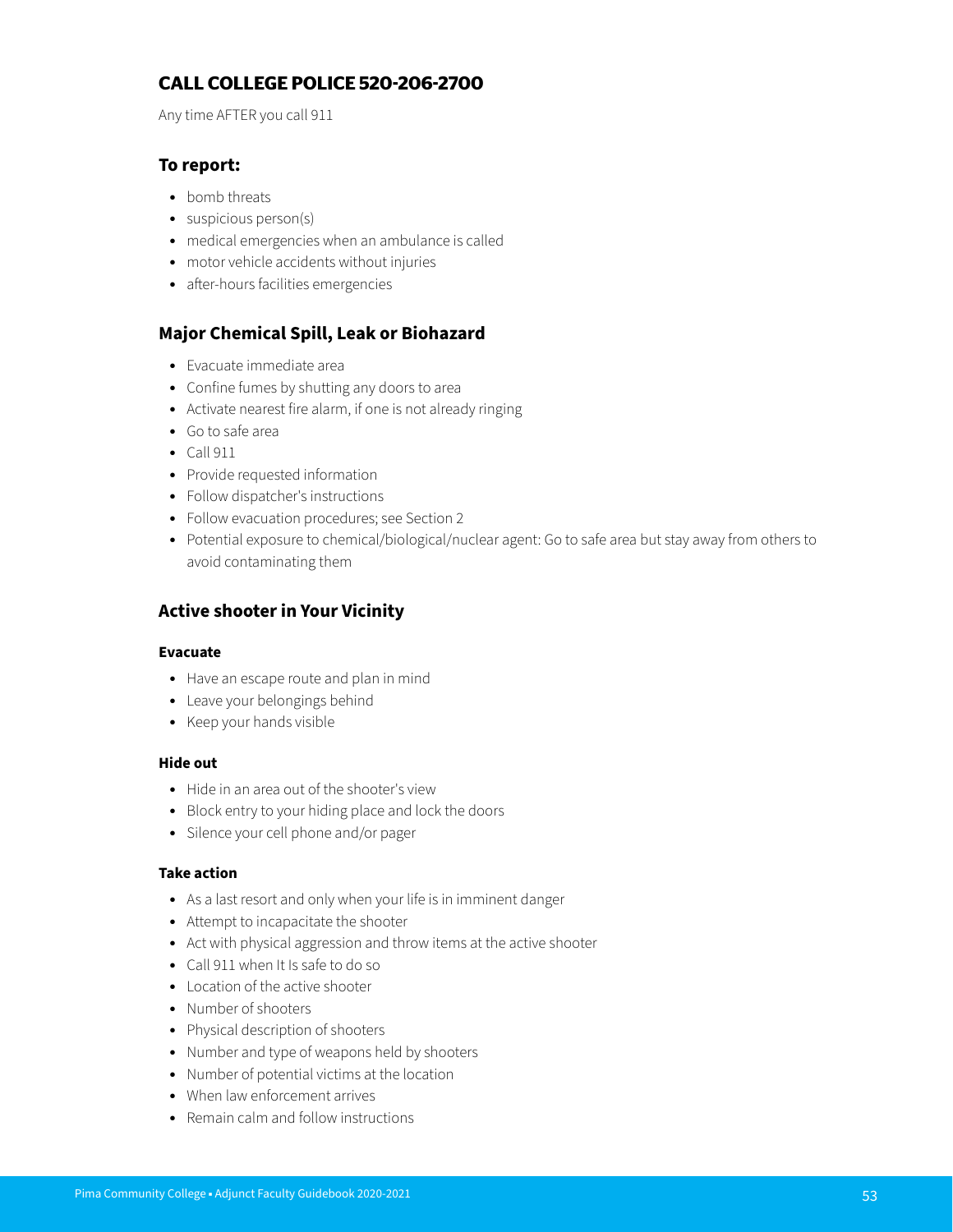- <span id="page-53-0"></span>• Put down any items in your hands (i.e., bags, jackets)
- Raise hands visible at all times
- Avoid quick movements toward officers such as holding on to them for safety
- Avoid pointing, screaming or yelling
- Do not stop to ask officers for help or direction when evacuating
- With an active shooter situation
- Be aware of your environment and any possible dangers
- Take note of the two nearest exits in any facility you visit
- If you are in an office, stay there and secure the door
- Attempt to take the active shooter down as a last resort

### **Bomb Threat/Suspicious Object(s)**

#### **If you receive a telephoned bomb threat:**

- Remain calm
- Obtain as much information as possible; note specific details

#### **If you observe a suspicious object, package, etc.:**

- Do no touch, move or tamper with object(s)
- Call 911 from a safe area
- Keep yourself and others away from object(s)
- Do not use cell phones or radio equipment within 100 feet of object(s)
- If told to evacuate, follow building evacuation procedures

#### **Do not reenter building until "all clear" from a PCC police officer, campus president or CAT leader**

The complete Emergency Response Plan is at

• MyPima > Intranet > Health and Safety.

#### **Human Subjects Research**

Pima County Community College District is committed to the protection of the College's students, employees, and others who may conduct, or participate in, research projects sponsored by, or associated with, Pima Community College. The Chancellor charges the Office of Institutional Research, Planning and Effectiveness (IRP&E) to evaluate potential research projects to ensure that risk to any party is limited and is safeguarded by standards outlined in the Federal Policy for the Protection of Human Subjects. The Office of Institutional Research, Planning and Effectiveness will evaluate potential research and apply such standards and exemptions as appropriate. Please visit BP 2.11 for the [College Board Policy](https://pima.edu/about-pima/leadership-policies/policies/board-policies/docs-bp-02/BP-2-11.pdf). You may visit the [IRP&E website.](https://www.pima.edu/administration/star/index.html)

# **Fundraising**

The Pima Community College Foundation is responsible for managing the cultivation, solicitation, and the acknowledgement of charitable gifts for the benefit of the College. For further information, contact the Foundation Office. See the [Give to Pima webpage](http://www.pima.edu/give-to-pima/index.html).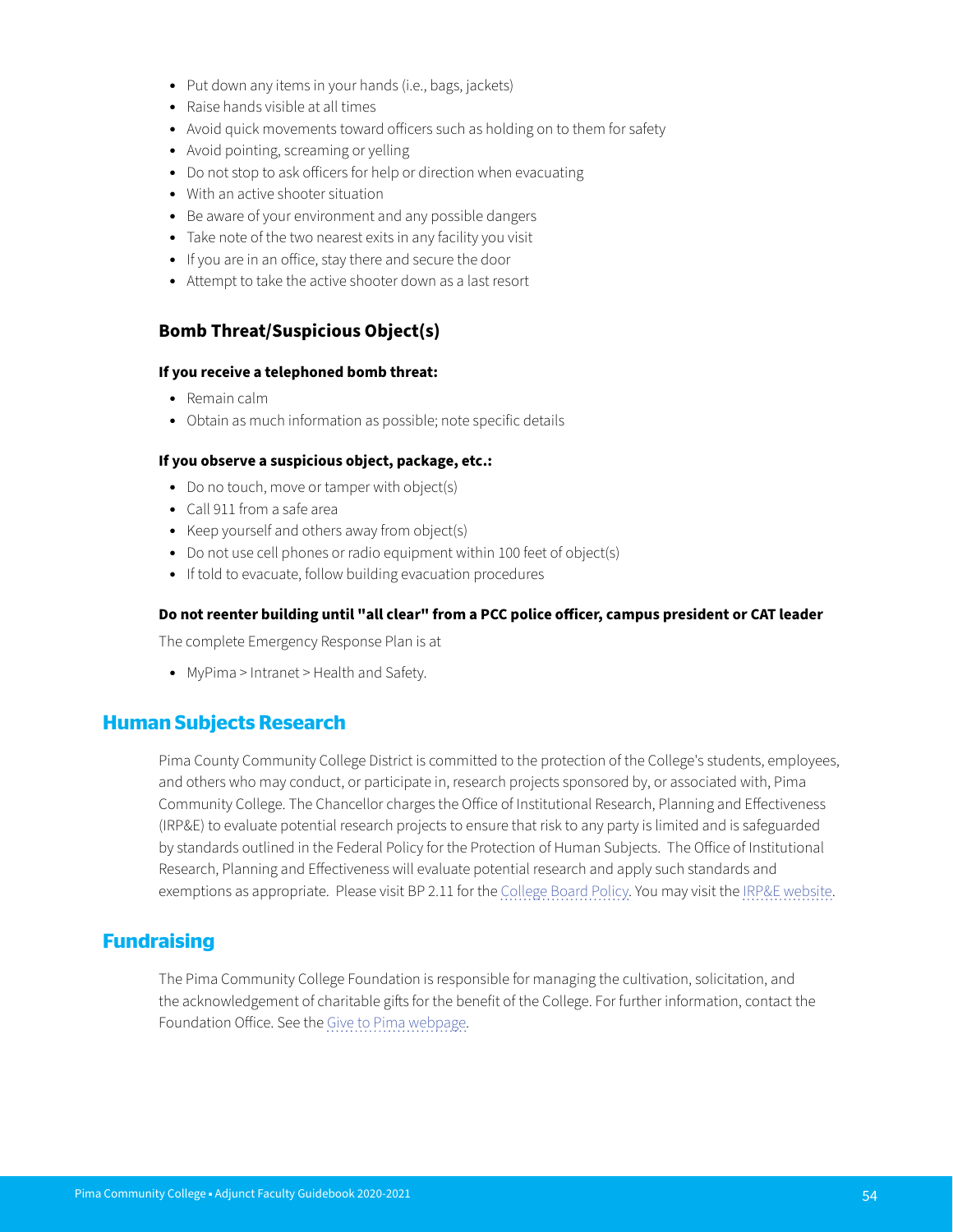# <span id="page-54-0"></span>**Casual Visitors**

Permitting friends, relatives or children to spend time in operational areas of the College may be disruptive to normal work routines and increases the potential for accidental injuries. In this regard, adhering to prudent management and safety practices will minimize accidents and potential liability to the College.

The Risk Management office has recommended that casual visitors, whether they are friends, relatives or children of students or College employees, should not be permitted to spend an inordinate amount of time in the operational work areas of the College (offices, classrooms, labs, etc.).

# **Smoking/Drugs/Alcohol**

*The College District prohibits smoking in all buildings owned or leased by the District or in College vehicles*. Smoking is prohibited within 25 feet of fresh air intake grills, near entrances and exits, and in seating areas of assembly occupancies such as bleachers provided for various District functions (baseball or softball fields, etc.), or any area where flammable materials are handled or stored, or where other significant fire hazards may exist. Smoking is permitted only in designated areas. See [BP 8.07](https://pima.edu/about-pima/leadership-policies/policies/board-policies/docs-bp-08/BP-8-07.pdf) for additional information.

The College prohibits the unlawful manufacture, distribution, dispensing, possession or use of controlled substances and alcohol on College premises, while conducting College business or at any time which would interfere with the effective conduct of the employee's work for the College. Employees needing help in dealing with such problems are encouraged to seek help. For more information, please see [BP 2.20.](https://pima.edu/about-pima/leadership-policies/policies/board-policies/docs-bp-02/BP-2-20.pdf)

# **Soliciting and Advertising**

Soliciting and advertising in classes are not permitted.

# **Animals on Campus**

Students and employees are not allowed to have Non-Service Animals on campus or at work. Service Animals are allowed on campus and at College activities when they meet the requirements under the Americans with Disabilities Act (ADA) and/or College policy. Service Animals meeting ADA guidelines or College policy are held to behavior and safety requirements. The Access and Disability Resources (ADR) office at each campus will assist with questions related to student issues. The ADR office can be reached at 520-206-6688. The District ADA coordinator will assist with questions related to employee issues. The ADA coordinator can be reached at 520-206-3132. Additional information can be found at [BP-3-46.](https://www.pima.edu/about-pima/leadership-policies/policies/administrative-procedures/docs-ap-02/ap-2-01-01.pdf)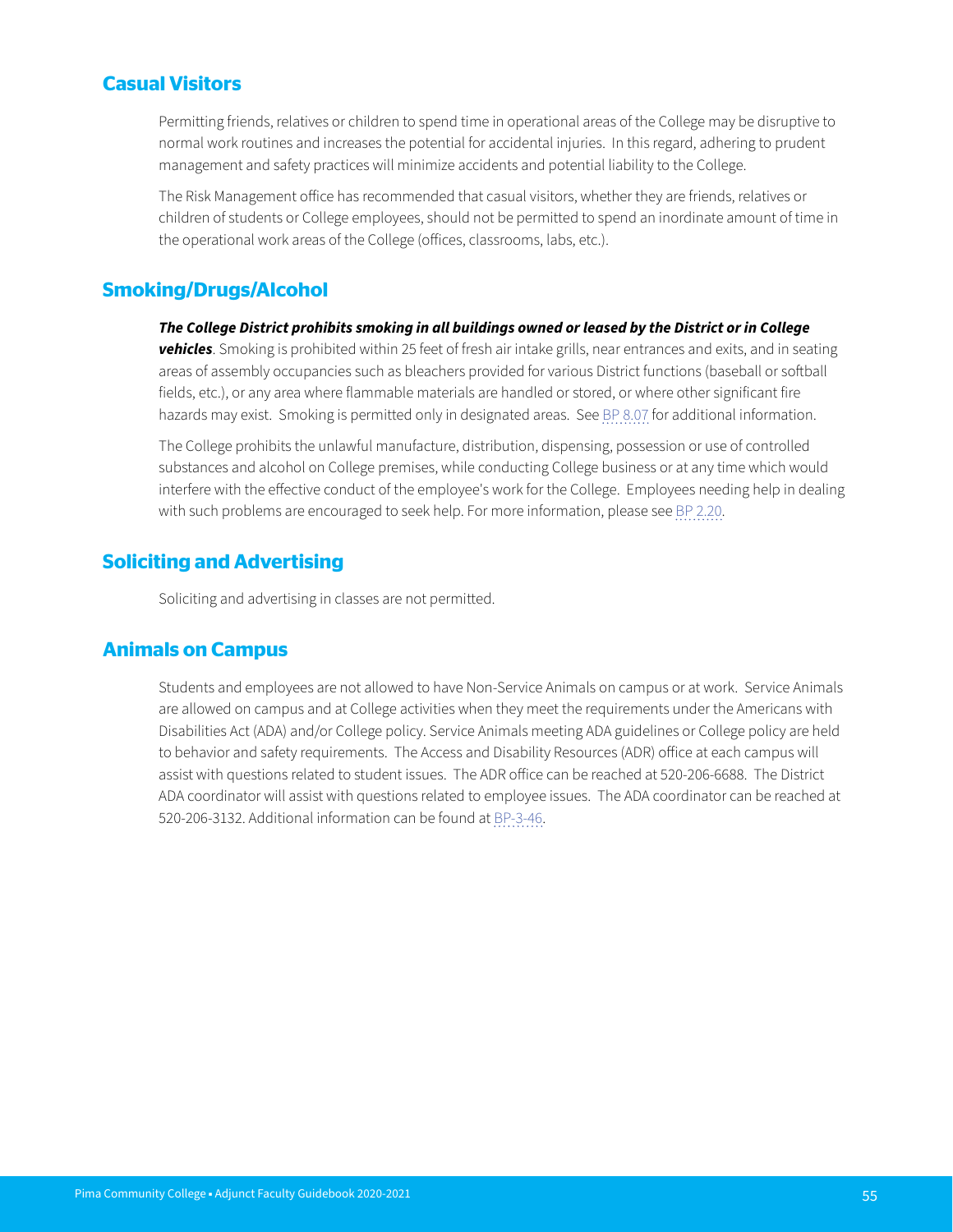# <span id="page-55-0"></span>**Public Introduction to FERPA**

# **For all employees of Pima Community College**

#### **Law 1**

The Family Educational Rights and Privacy Act (FERPA) (20 U.S.C. § 1232g; 34 CFR Part 99) is a Federal law that protects the privacy of student education records. The law applies to all schools that receive funds under an applicable program of the U.S. Department of Education.

Students have the right to inspect and review the student's education records maintained by the school. Schools are not required to provide copies of records unless, for reasons such as great distance, it is impossible for students to review the records\_ Schools may charge a fee for copies.

Students have the right to request that a school correct records which they believe to be inaccurate or misleading. If the school decides not to amend the record, the student then has the right to a formal hearing. After the hearing, if the school still decides not to amend the record, the student has the right to place a statement with the record setting forth his or her view about the contested information.

Generally, schools must have written permission from the student in order to release any information from a student's education record. However, FERPA allows schools to disclose those records, without consent, to the following parties or under the following conditions (34 CFR § 99.31):

- School officials with legitimate educational interest;
- Other schools to which a student is transferring;
- Specified officials for audit or evaluation purposes;
- Appropriate parties in connection with financial aid to a student;
- Organizations conducting certain studies for or on behalf of the school;
- Accrediting organizations;
- To comply with a judicial order or lawfully issued subpoena;
- Appropriate officials in cases of health and safety emergencies; and
- State and local authorities, within a juvenile justice system, pursuant to specific State law.

Schools may disclose, without consent, "directory" information such as a student's name, address, telephone number, date and place of birth, honors and awards, and dates of attendance. However, schools must tell students about directory information and allow students a reasonable amount of time to request that the school not disclose directory information about them. Schools must notify students annually of their rights under FERPA. The actual means of notification (special letter, inclusion in a PTA bulletin, student handbook, or newspaper article) is left to the discretion of each school.

The following text is from the US. Department of Education, FERPA webpage. Retrieved on July 27, 2009. The text has been modified to ensure proper reading in the higher education environment (e.g. the rights of parents for high school students has been edited out).

District Office, Information Security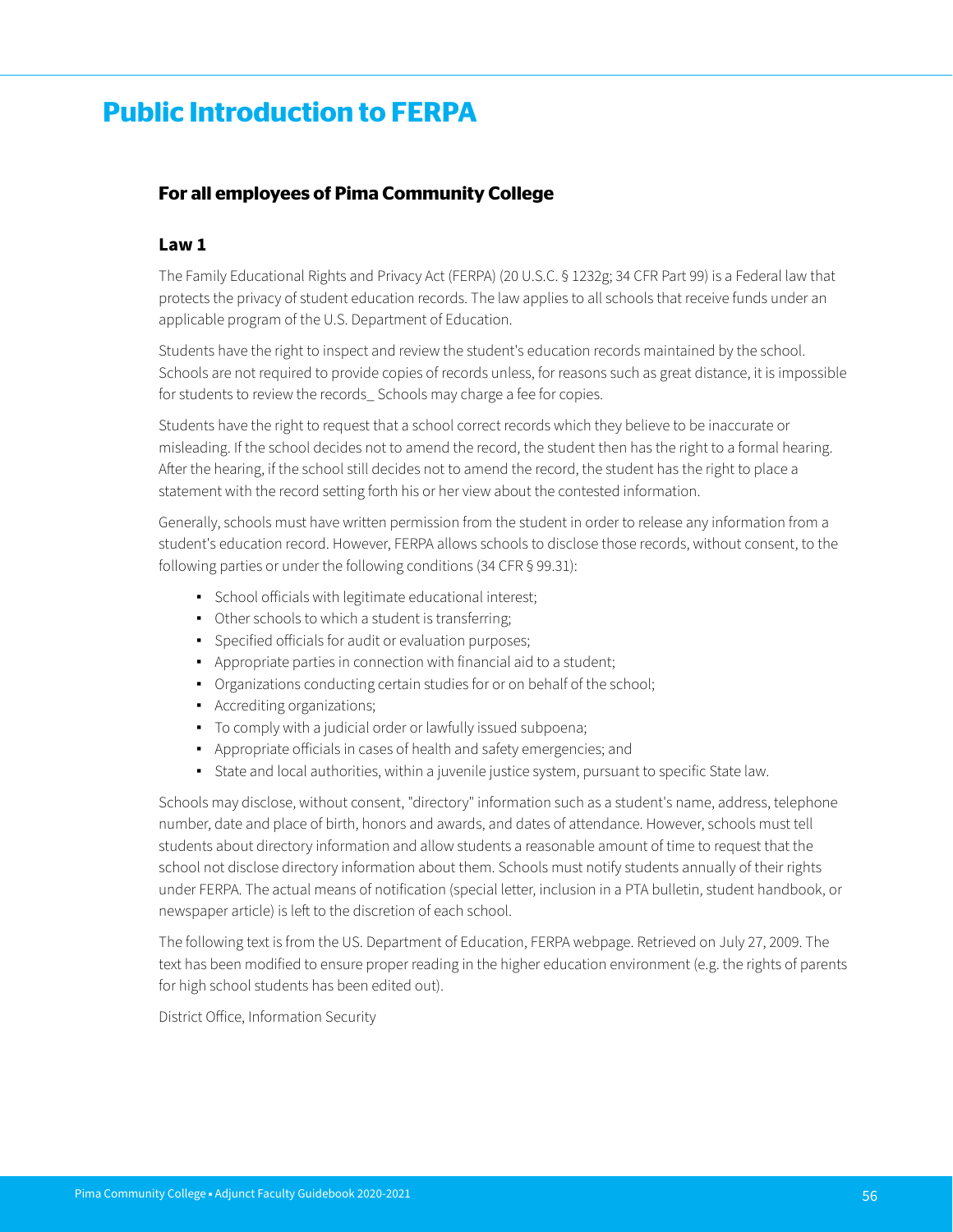# **Compliance**

Public directory information at Pima Community College includes the student's name, field of study, dates of attendance, and date of graduation. Students who wish to have directory information withheld by the College may fill out the form in the current Schedule of Classes and submit it to any campus Student Services Center.

For additional information or questions regarding FERPA compliance at Pima Community College, contact the office of the Registrar (520-206-4700)

I have read and agree to abide by the above standards and acknowledge that any action by me which is contrary to the above standards may be cause for discipline, discharge or legal action against me.

Print Name \_\_\_\_\_\_\_\_\_\_\_\_\_\_\_\_\_\_\_\_\_\_\_\_\_\_\_\_\_\_\_\_

Signature \_\_\_\_\_\_\_\_\_\_\_\_\_\_\_\_\_\_\_\_\_\_\_\_\_\_\_\_\_\_\_\_\_\_ Date \_\_\_\_\_\_\_\_\_\_\_\_\_\_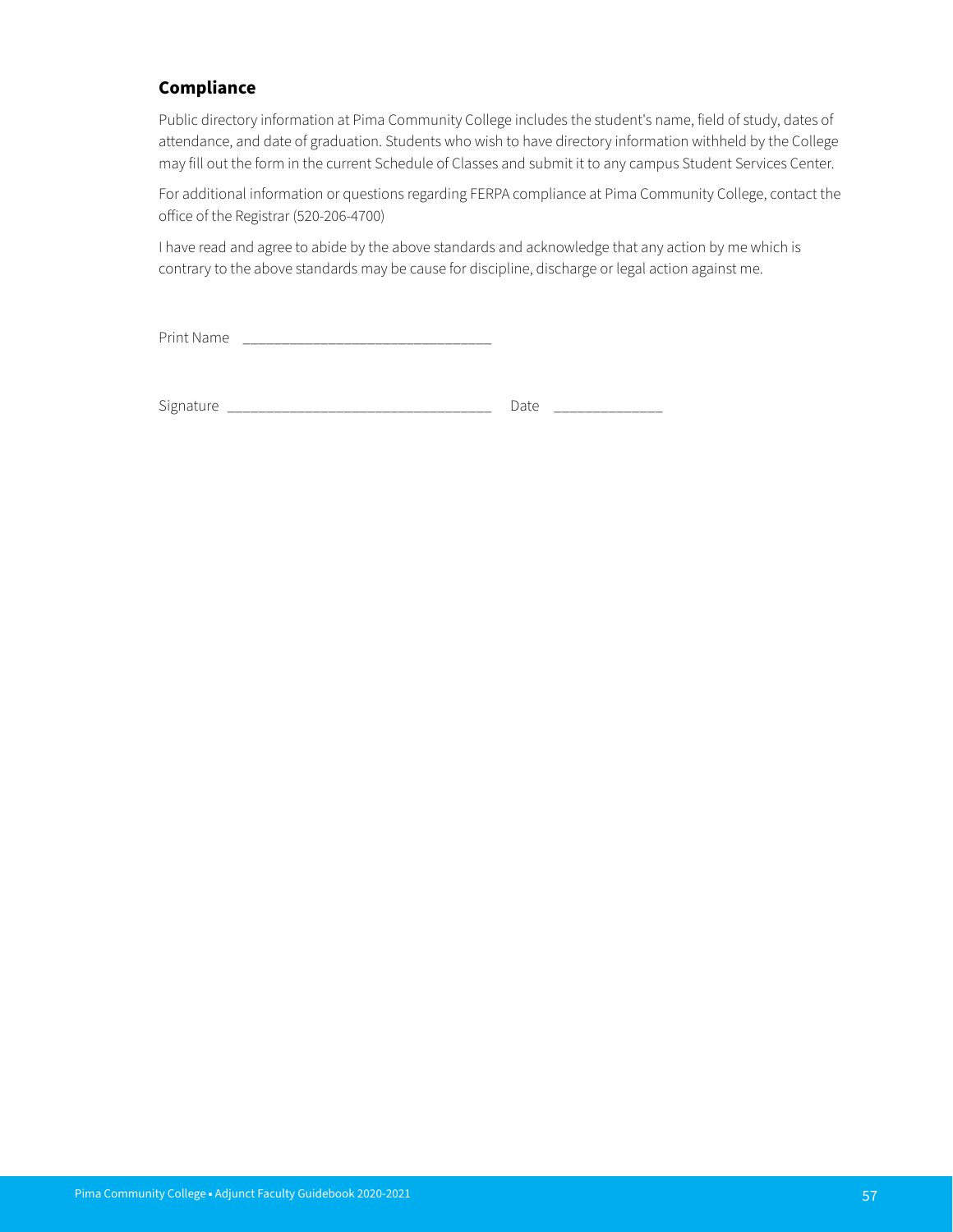# <span id="page-57-0"></span>**Glossary**

The following terms are used often at Pima or in higher education. Links provide additional information from both PCC's website and other academics and institutions. The glossary also introduces pedagogical "Best Practices" and teaching methodology resources for further study. An Adjunct Faculty Guidebook "Reading List" is forthcoming in Spring 2021.

**Academic Achievement** - Outcomes indicating if a student has achieved their learning goals or an institution has achieved their educational goals.

**Active Learning** - Engages students through the process of activities and discussions, rather than lectures. It means that students are "doing something," which often involves group work, problem solving, writing exercises, projects, peer-teaching, debates, etc.---all which centers higher-order thinking. A further introduction with examples is [here](https://cft.vanderbilt.edu/wp-content/uploads/sites/59/Active-Learning.pdf).

**Affirmative Action** - Re-allocating resources and employment due to wide-spread and ongoing discriminatory practices. "It is [the policy of Pima County Community College](https://pima.edu/student-resources/student-policies-complaints/affirmative-action.html) District that equal employment opportunity can only be achieved through demonstrated leadership and aggressive implementation of a viable affirmative action program."

**Adjunct / Part-Time / Lecturer** - Also referred to as "[Contingent Faculty](https://www.aaup.org/issues/contingent-faculty-positions/resources-contingent-positions)" teach on a limited-term contract. Around 70% of the professoriate at PCC is comprised of adjunct faculty.

**Adjunct Faculty Load Hour Rate** - Currently, it is \$31.00 per hour for work on weekdays.

**Anti-Racist Pedagogy** - Anti-racism is the "active process of identifying and eliminating racism by changing systems, organizational structures, policies and practices and attitudes, so that power is redistributed and shared equitably" (National Action Committee on the Status of Women International Perspectives: Women and Global Solidarity). You can watch the webinar "Responding to Racial Bias and Micro-Aggressions in the Classroom" [here](https://www.youtube.com/watch?v=9cEWQJ32nqU).

**Best Practices** - Also referred to as "high impact practices" and includes Active Learning.

**Compensation** - Specifically in this orientation, the mention of compensation refers to payment adjuncts receive to complete professional development workshops and training through PCC. The Teaching and Learning Center compensates adjuncts \$25.00 for every hour of professional development.

**D2L** - PCC's online learning environment.

**Distance Learning** - Online courses with virtual instruction that include the use of videos, webinars, online texts, audio, chat rooms, etc. At PCC, these courses are taught through D2L.

**Dual Enrollment** - [PCC dual enrollment](https://www.pima.edu/about-pima/accreditation/assurance-2018/docs/curriculum-cur/dual-enrollment-due/18-cur-due-103432-dual-enrollment-handbook-aug-2018.pdf) courses are the product of partnerships between Arizona's community colleges and high schools. These partnerships allow qualified high school students to take college courses that may count toward both high school and college graduation, offering students the ability to shorten the time required to complete a degree or certificate program.

**F2F (Face To Face)** - courses taught in person consisting of live interactions, also referred to as traditional classrooms.

**FAFSA** - Free Application for Federal Student Aid. Financial assistance is available to cover tuition, fees, books and supplies and even the costs of housing and transportation, for students who apply and qualify. More information and the form is [here.](https://www.pima.edu/paying-for-college/financial-aid/index))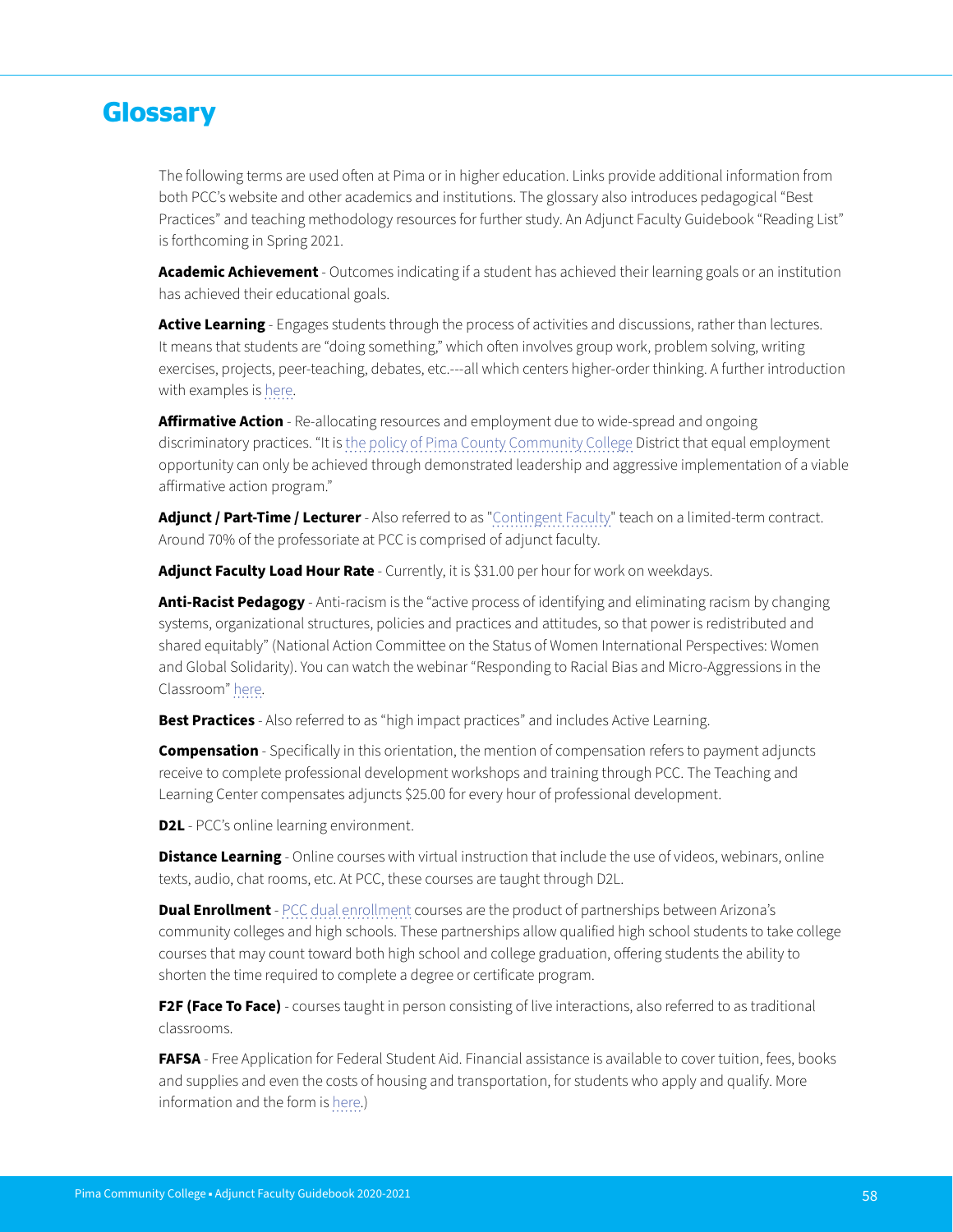**FERPA** - Family Educational Rights and Privacy Act of 1974. This act, with which the institution intends to fully comply, was designated to protect the privacy of educational records, to establish the right of students to inspect and review their education records, and to provide guidelines for the correction of inaccurate or misleading data through informal and formal hearings.

**First-Generation Student** - a student who is the first to attend college in their family (excluding siblings). "First-generation college students are critically important and an increasing population at nearly all institutions of higher education...Ultimately, the term "first-generation" implies the possibility that a student may lack the critical cultural capital necessary for college success because their parents did not attend college. While firstgeneration students are often quite academically skilled and contribute in many ways to a campus community, navigating the tangled web of college policies, procedures, jargon, and expectations can be a challenge. This pervasive "hidden curriculum" can damage the confidence of first-generation students, lead to struggles in belonging, and result in departure. This opens an opportunity for institutions to provide additional support" ([Center for First-Generation Student Success](https://firstgen.naspa.org/about-the-center)).

**Full-time Student** - A student who generally takes 12 credit hours or more per semester.

**HACU** - Hispanic Association of Colleges and Universities, for which PCC is an active member.

**Hours Worked** - Each load hour for an adjunct is equivalent to 2.25 hours worked per week Hours worked includes class preparation, reviewing student work, and grading. For example, a 3 credit course (3 load hours) equals 6.75 hours worked. This is important when calculating accrued sick leave and whether adjuncts are eligible for benefits.

**HSI** - Hispanic Serving Institute, a delegation awarded to PCC that carries with it additional opportunities, programming, and resources.

**Learning Accommodations** - personalized strategies necessary for a student to reach course objectives, which can include assistive technology, additional time for test-taking, preferential seating, frequent breaks during assessment or instruction, etc. ADA approves these accommodations and notifies the professor, who must provide these accommodations.

**Learning Outcomes** - "Learning outcomes are statements that describe the knowledge or skills students should acquire by the end of a particular assignment, class, course, or program, and help students understand why that knowledge and those skills will be useful to them" (University of Toronto [Center for Teaching Support](https://teaching.utoronto.ca/teaching-support/course-design/developing-learning-outcomes/what-are-learning-outcomes/)  [and Innovation\)](https://teaching.utoronto.ca/teaching-support/course-design/developing-learning-outcomes/what-are-learning-outcomes/).

**Metacognition in the Classroom** - Thinking about thinking. "In higher education, metacognition is valued for the ways it charges and motivates students with self-regulation of their learning, and enables transference of skills and content through reflection and abstract comprehension. College instructors can support student metacognition through various [active learning](https://ctl.yale.edu/ActiveLearning) techniques, [learning frameworks,](https://ctl.yale.edu/BackwardDesign) and [opening / closing class](https://ctl.yale.edu/Beginning-End-Class)  [exercises](https://ctl.yale.edu/Beginning-End-Class) that encourage them to reflect upon and monitor their learning" (Yale Poorvu Center For Teaching and Learning).

**Non-traditional Student** - Students might be referred to as "non-traditional" if they: put off going to college right after highschool; haven't graduated highschool; are a parent; are financially independent; work full-time; must balance family and work situations with their college education.

**OER** - Open Educational Resources are publicly accessible online digital materials (videos, textbooks, software, images, etc) used for educational purposes and can be freely redistributed. Many classrooms are replacing costly textbooks with OER.

**Opportunity Gap** -Circumstances in which people are born determine their level of opportunity within education and in life, as systemic factors of inequality perpetuate lower educational outcomes based on students' race, socioeconomic status, English proficiency, family's level of education, community's access to